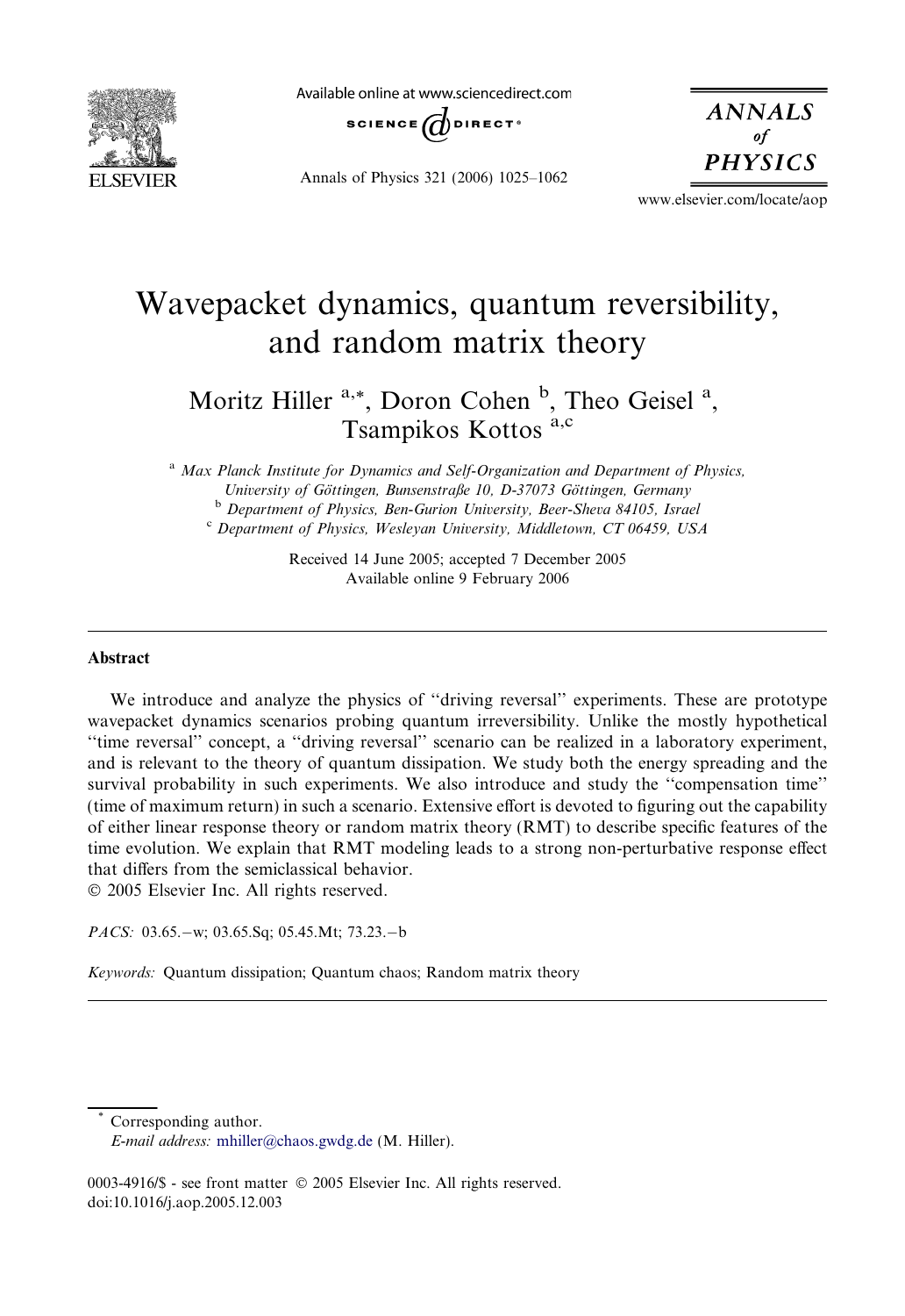# 1. Introduction

In recent years there has been an increasing interest in understanding the theory of driven quantized chaotic systems [\[1–11\].](#page-36-0) Driven systems are described by a Hamiltonian  $\mathcal{H}(O, P, x(t))$ , where  $x(t)$  is a time-dependent parameter and  $(O, P)$  are some generalized actions. Due to the time dependence of  $x(t)$ , the energy of the system is not a constant of motion. Rather the system makes ''transitions'' between energy levels, and therefore absorbs energy. This irreversible loss of energy is known as *dissipation*. To have a clear understanding of quantum dissipation we need a theory for the time evolution of the energy distribution.

Unfortunately, our understanding on quantum dynamics of chaotic systems is still quite limited. The majority of the existing quantum chaos literature concentrates on understanding the properties of eigenfunctions and eigenvalues. One of the main outcomes of these studies is the conjecture that random matrix theory (RMT) modeling, initiated half a cen-tury ago by Wigner [\[12,13\],](#page-37-0) can capture the *universal* aspects of quantum chaotic systems [\[14,15\].](#page-37-0) Due to its large success RMT has become a major theoretical tool in quantum chaos studies [\[14,15\]](#page-37-0), and it has found applications in both nuclear and mesoscopic physics (for a recent review see [\[16\]](#page-37-0)). However, its applicability to quantum dynamics was left unexplored [\[17,18\].](#page-37-0)

This paper extends our previous reports [\[10,17,18\]](#page-37-0) on quantum *dynamics*, both in detail and depth. Specifically, we analyze two dynamical schemes: the first is the so-called wavepacket dynamics associated with a rectangular pulse of strength  $+\epsilon$  which is turned on for a specified duration. The second involves an additional pulse followed by the first one which has a strength  $-\epsilon$  and is of equal duration. We define this latter scheme as *driving* reversal scenario. We illuminate the direct relevance of our study with the studies of quantum irreversibility of energy spreading [\[10\]](#page-37-0) and consequently with quantum dissipation. We investigate the conditions under which maximum compensation is succeeded and define the notion of compensation (echo) time. To this end we rely both on numerical calculations performed for a chaotic system and on analytical considerations based on linear response theory (LRT). The latter constitutes the leading theoretical framework for the analysis of driven systems and our study aims to clarify the limitations of LRT due to chaos. Our results are always compared with the outcomes of RMT modeling. We find that the RMT approach fails in general, to give the correct picture of wave-evolution. RMT can be trusted only to the extend that it gives trivial results that are implied by perturbation theory. Non-perturbative effects are sensitive to the underlying classical dynamics, and therefore the  $\hbar \rightarrow 0$  behavior for effective RMT models is strikingly different from the correct semiclassical limit.

The structure of this paper is as follows: in the next section, we discuss the notion of irreversibility which is related to driving reversal schemes and distinguish it from micro-reversibility which is associated with time reversal experiments. In Section [3](#page-4-0) we discuss the driving schemes that we are using and we introduce the various observables that we will study in the rest of the paper. In Section [4,](#page-7-0) the model systems are introduced and an analysis of the statistical properties of the eigenvalues and the Hamiltonian matrix is presented. The random matrix theory modeling is presented in Subsection [4.4.](#page-11-0) In Section [5](#page-13-0) we introduce the concept of parametric regimes and exhibit its applicability in the analysis of parametric evolution of eigenstates [\[19\]](#page-37-0). Section [6](#page-17-0) extends the notion of regimes in dynamics and presents the results of linear response theory for the variance and the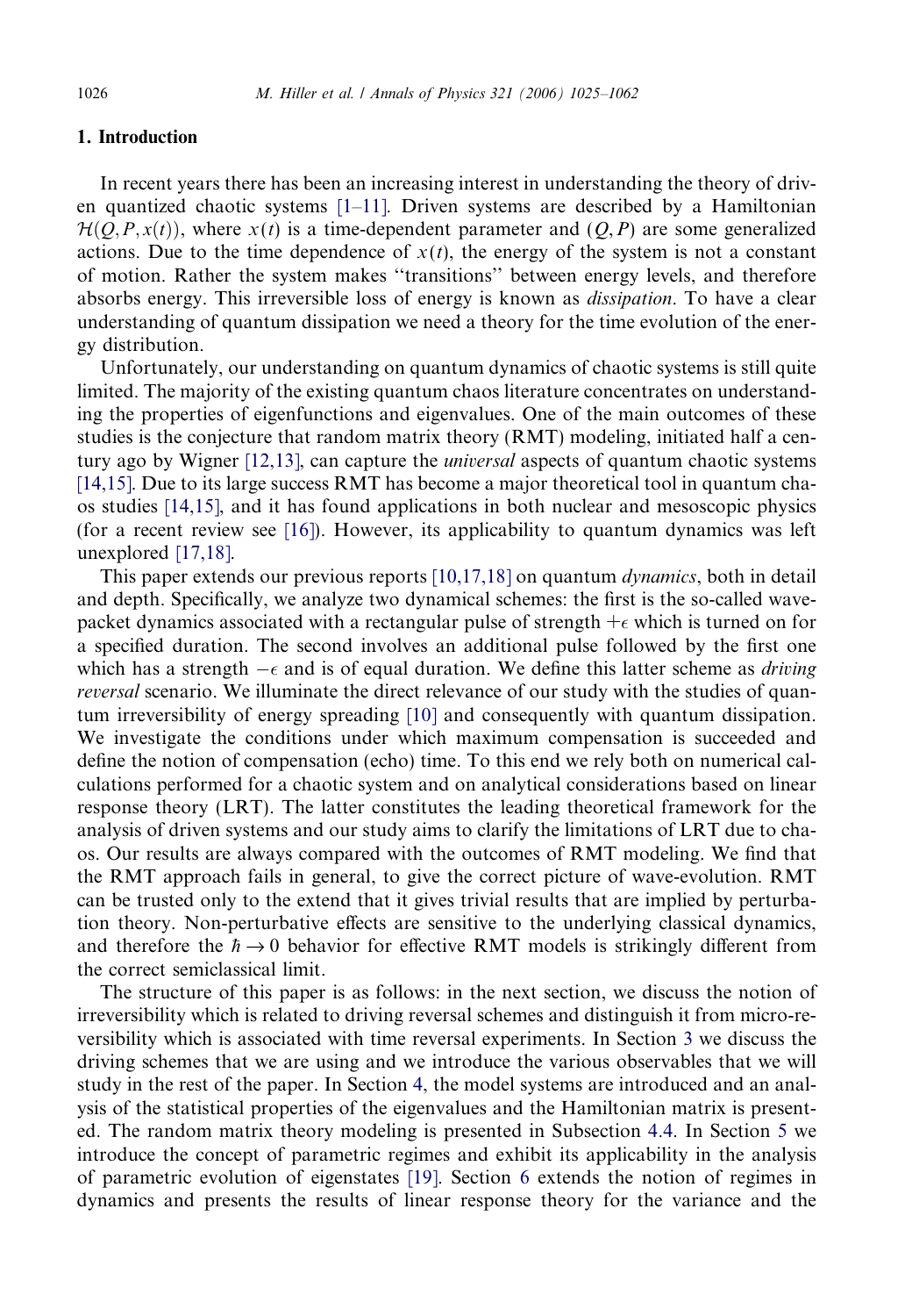survival probability. The linear response theory (LRT) for the variance is analyzed in details in the following Subsection [6.1](#page-18-0). In this subsection, we also introduce the notion of restricted quantum-classical correspondence (QCC) and show that, as far as the second moment of the evolving wavepacket is concerned, both classical and quantum mechanical LRT coincide. In Section [6.5](#page-20-0) we present in detail the results of LRT for the survival probability for the two driving schemes that we analyze. The following Sections [7 and 8](#page-22-0) contain the results of our numerical analysis together with a critical comparison with the theoretical predictions obtained via LRT. Specifically in Section [7](#page-22-0), we present an analysis of wavepacket dynamics [\[18\]](#page-37-0) and expose the weakness of RMT strategy to describe wavepacket dynamics. In Section [8](#page-25-0) we study the evolution in the second half of the driving period and analyze the Quantum Irreversibility in energy spreading, where strong non-perturbative features are found for RMT models [\[10\].](#page-37-0) Section [9](#page-34-0) summarizes our findings.

#### 2. Reversibility

The dynamics of either a classical or a quantum mechanical system is generated by a Hamiltonian  $\mathcal{H}(Q, P; x(t))$ , where  $x = (X_1, X_2, X_3, \ldots)$  is a set of parameters that can be controlled from the "outside." In principle,  $x$  stands for the infinite set of parameters that describe the electric and magnetic fields acting on the system. But in practice the experimentalist can control only few parameters. A prototype example is a gas of particles inside a container with a piston. Then  $X_1$  may be the position of the piston,  $X_2$  may be some imposed electric field, and  $X_3$  may be some imposed magnetic field. Another example is electrons in a quantum dot where some of the parameters X represent gate voltages.

What do we mean by reversibility? Let us assume that the system evolves for some time. The evolution is described by

$$
U[x] = \exp\left(-\frac{i}{\hbar} \int_0^t \mathcal{H}(x(t')) \mathrm{d}t'\right),\tag{1}
$$

where Exp stands for time ordered exponentiation. In the case of the archetype example of a container with gas particles, we assume that there is a piston (position  $X$ ) that is translated outwards ( $X^A(t)$  increasing). Then we would "undo" the evolution, by displacing the piston "inwards" ( $\chi^B(t)$  decreasing). In such a case the complete evolution is described by  $U[x] = U[x^B]U[x^A]$ . If we get  $U = 1$  (up to a phase factor), then it means that it is possible to bring the system back to its original state. In this case, we say that the process  $U[x]$  is reversible.

In the strict adiabatic limit the above described process is indeed reversible. What about the non-adiabatic case? To have a well posed question we would like to distinguish below between ''time reversal'' and ''driving reversal'' schemes.

# 2.1. Time reversal scheme

Obviously, we are allowed to invent very complicated schemes to ''undo'' the evolution. The ultimate scheme (in the case of the above example) involves reversal of the velocities. Assume that this operation is represented by  $U_T$ , then the reverse evolution is described by

$$
U_{\text{reverse}} = U_T U[x^B] U_T,\tag{2}
$$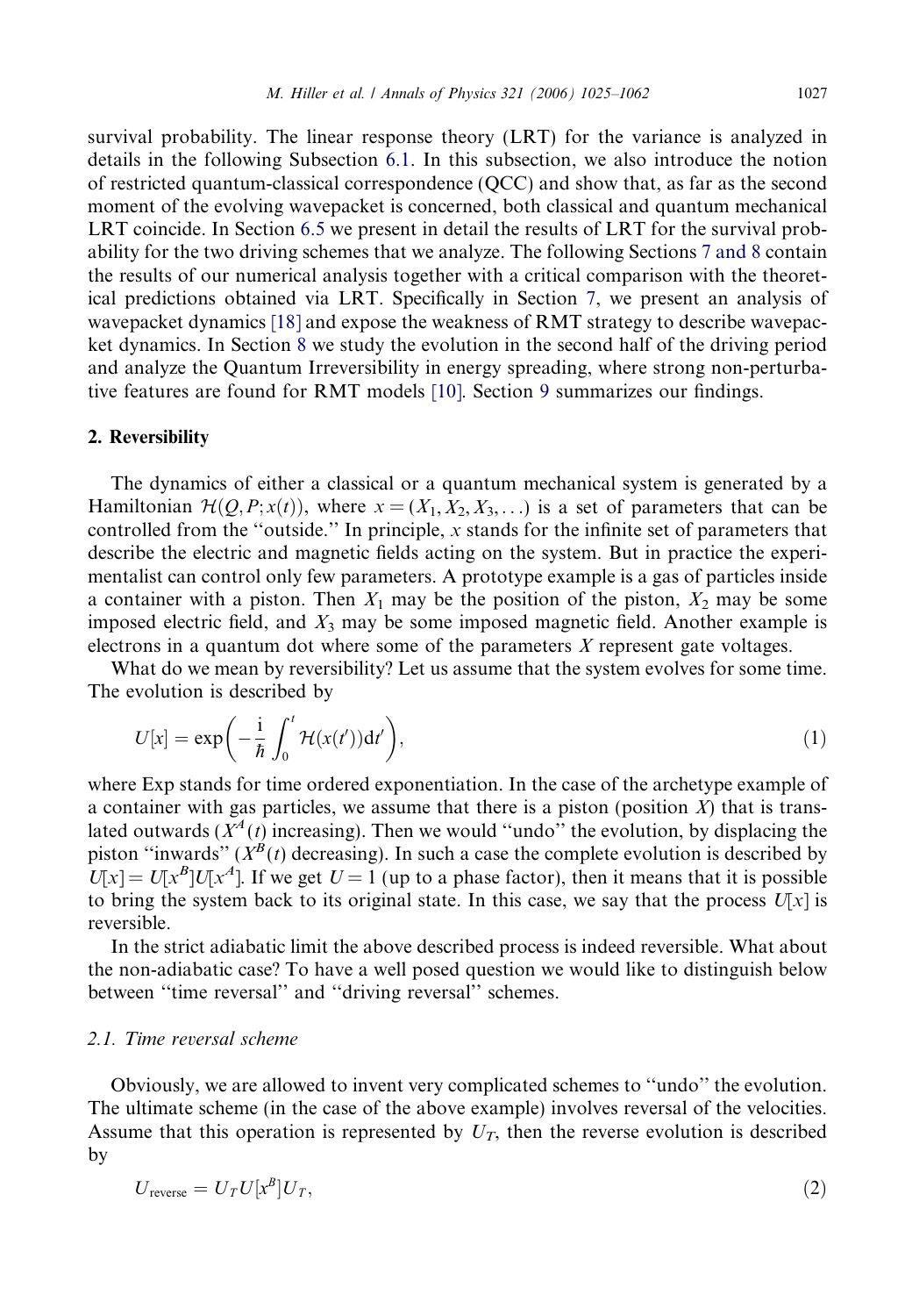where in  $x_B(t)$  we have the time reversed piston displacement  $(X(t))$  together with the sign of the magnetic field (if it exists) should be inverted. The question is whether  $U_T$  can be realized. If we postulate that any unitary or anti-unitary transformation can be realized, then it follows trivially that any unitary evolution is ''micro-reversible.'' But when we talk about reversibility (rather than micro-reversibility) we allow control over a restricted set of parameters (fields). Then the question is whether we can find a driving scheme, named  $x^T$ , such that

$$
U_T = U[x^T] \quad ? ? ? \tag{3}
$$

With such restriction it is clear that in general the evolution is not reversible.

Recently, it has been demonstrated in an actual experiment that the evolution of a spin system (cluster with many interacting spins) can be reversed. Namely, the complete evolution was described by  $U[x] = U[x^T]U[x^A]U[x^T]U[x^A]$ , where  $U[x^A]$  is generated by some Hamiltonian  $\mathcal{H}_A = \mathcal{H}_0 + \varepsilon \mathcal{W}$ . The term  $\mathcal{H}_0$  represents the interaction between the spins, while the term W represents some extra interactions. The unitary operation  $U[x^T]$  is realized using NMR techniques, and its effect is to invert the signs of all the couplings. Namely,  $U[x^T]\mathcal{H}_0U[x^T] = -\mathcal{H}_0$ . Hence, the reversed evolution is described by

$$
U_{\text{reverse}} = \exp\left(-\frac{i}{\hbar}t(-\mathcal{H}_0 + \varepsilon \mathcal{W})\right),\tag{4}
$$

which is the so-called Loschmidt Echo scenario. In principle, we would like to have  $\varepsilon = 0$ so as to get  $U = 1$ , but in practice we have some un-controlled residual fields that influence the system, and therefore  $\varepsilon \neq 0$ . There is a huge amount of literature that discusses what happens in such scenario [\[20–24\]](#page-37-0).

### 2.2. Driving reversal scheme

The above described experiment is in fact exceptional. In most cases it is possible to invert the sign of only one part of the Hamiltonian, which is associated with the driving field. Namely, if for instance  $U[x^A]$  is generated by  $\mathcal{H}_A = H_0 + \varepsilon \mathcal{W}$ , then we can realize

$$
U_{\text{reverse}} = \exp\left(-\frac{i}{\hbar}t(\mathcal{H}_0 - \varepsilon \mathcal{W})\right),\tag{5}
$$

whereas Eq. (4) cannot be realized in general. We call such a typical scenario "driving reversal'' to distinguish it from ''time reversal'' (Loschmidt Echo) scenario.

The study of ''driving reversal'' is quite different from the study of ''Loschmidt Echo.'' A simple minded point of view is that the two problems are formally equivalent because we simply permute the roles of  $H_0$  and W. In fact, there is no symmetry here. The main part of the Hamiltonian has in general an unbounded spectrum with well defined density of states, while the perturbation  $W$  is assumed to be bounded. This difference completely changes the ''physics'' of dynamics.

To conclude the above discussion we would like to emphasize that micro-reversibility is related to ''time reversal'' experiments which in general cannot be realized, while the issue of reversibility is related to ''driving reversal,'' which in principle can be realized. Our distinction reflects the simple observation that not any unitary or anti-unitary operation can be realized.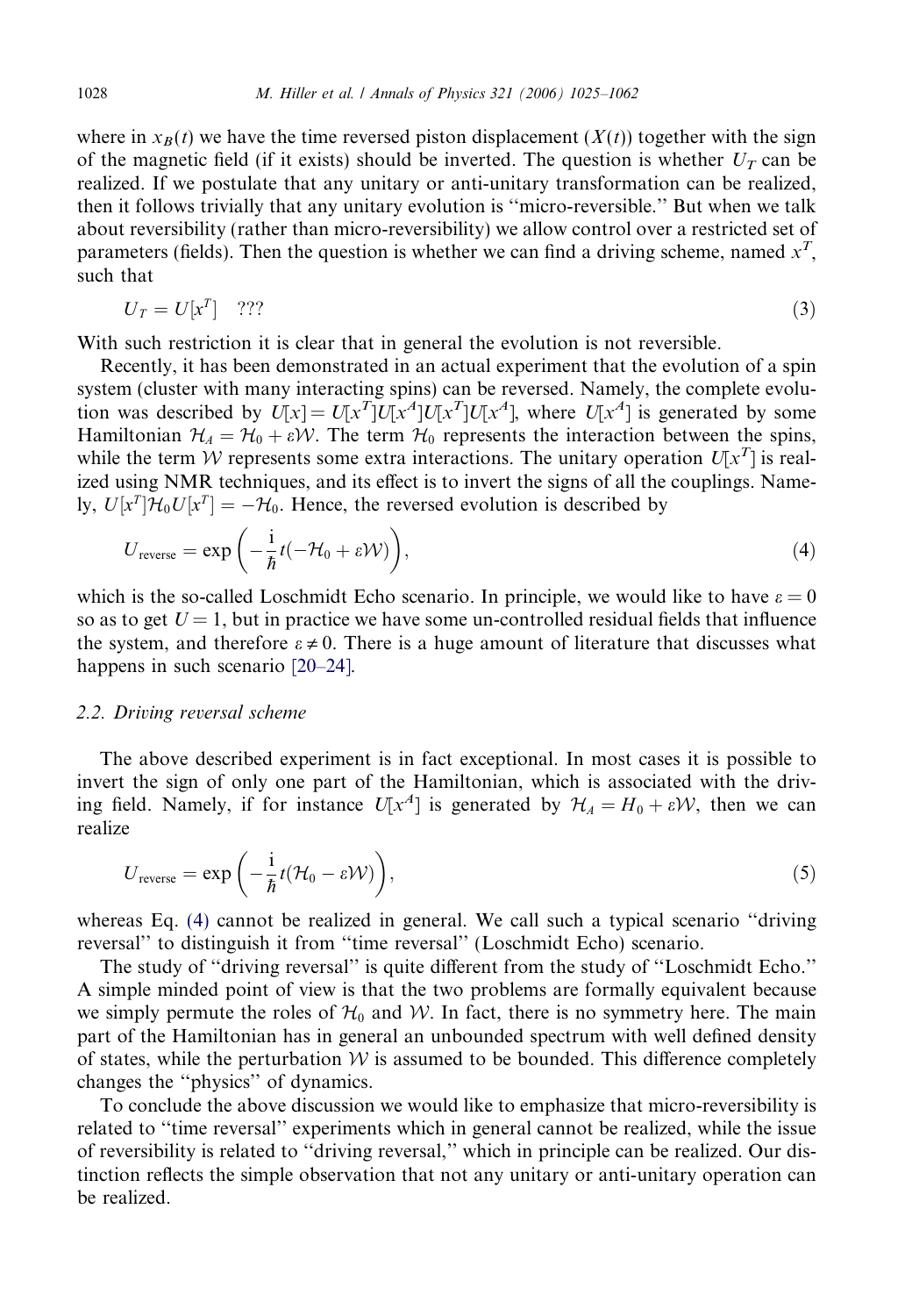#### <span id="page-4-0"></span>3. Object of the study

In this paper, we consider the issue of irreversibility for quantized chaotic systems. We assume for simplicity one parameter driving. We further assume that the variation of  $x(t)$ is small in the corresponding classical system so that the analysis can be carried out with a linearized Hamiltonian. Namely,

$$
\mathcal{H}(Q, P; x(t)) \approx \mathcal{H}_0 + \delta x(t) \mathcal{W},\tag{6}
$$

where  $\mathcal{H}_0 \equiv \mathcal{H}(Q, P; x(0))$  and  $\delta x = x(t) - x(0)$ . For latter purposes it is convenient to write the perturbation as

$$
\delta x(t) = \varepsilon \times f(t),\tag{7}
$$

where  $\varepsilon$  controls the "strength of the perturbation," while  $f(t)$  is the scaled time dependence. Note that if  $f(t)$  is a step function, then  $\varepsilon$  is the "size" of the perturbation, while if  $f(t) \propto t$  then  $\varepsilon$  is the "rate" of the driving. In the representation of  $\mathcal{H}_0$  we can write

$$
\mathcal{H} = \mathbf{E} + \delta x(t) \mathbf{B},\tag{8}
$$

where by convention the diagonal terms of  $\bm{B}$  are absorbed into the diagonal matrix  $\bm{E}$ . From general considerations that we explain later it follows that  $\bm{B}$  is a banded matrix that looks random. This motivates the study of an effective banded random matrix (EBRM) model, as well as its simplified version which is the standard Wigner banded random matrix (WBRM) model (see detailed definitions in the following).

To study the irreversibility for a given driving scenario, we have to introduce measures that quantify the departure from the initial state. We define a set of such measures in the following subsections.

# 3.1. The evolving distribution  $P_t(n|n_0)$

Given the Hamiltonian  $\mathcal{H}(Q, P; x)$ , an initial preparation at state  $|n_0\rangle$ , and a driving scenario  $x(t)$ , it is most natural to analyze the evolution of the probability distribution

$$
P_t(n|n_0) = |\langle n|U(t)|n_0\rangle|^2. \tag{9}
$$

We always assume that  $x(t) = x(0)$ .

By convention we order the states by their energy. Hence, we can regard  $P_t(n|n_0)$  as a function of  $r = n - n_0$ , and average over the initial preparation, so as to get a smooth distribution  $P_t(r)$ .

The survival probability is defined as

$$
\mathcal{P}(t) = |\langle n_0|U(t)|n_0\rangle|^2 = P_t(n_0|n_0),\tag{10}
$$

and the energy spreading is defined as

$$
\delta E(t) = \sqrt{\sum_{n} P_t(n|n_0)(E_n - E_{n_0})^2}.
$$
\n(11)

These are the major measures for the characterization of the distribution. In later sections we would like to analyze their time evolution.

The physics of  $\delta E(t)$  is very different from the physics of  $\mathcal{P}(t)$  because the former is very sensitive to the tails of the distribution. Yet, the actual ''width'' of the distribution is not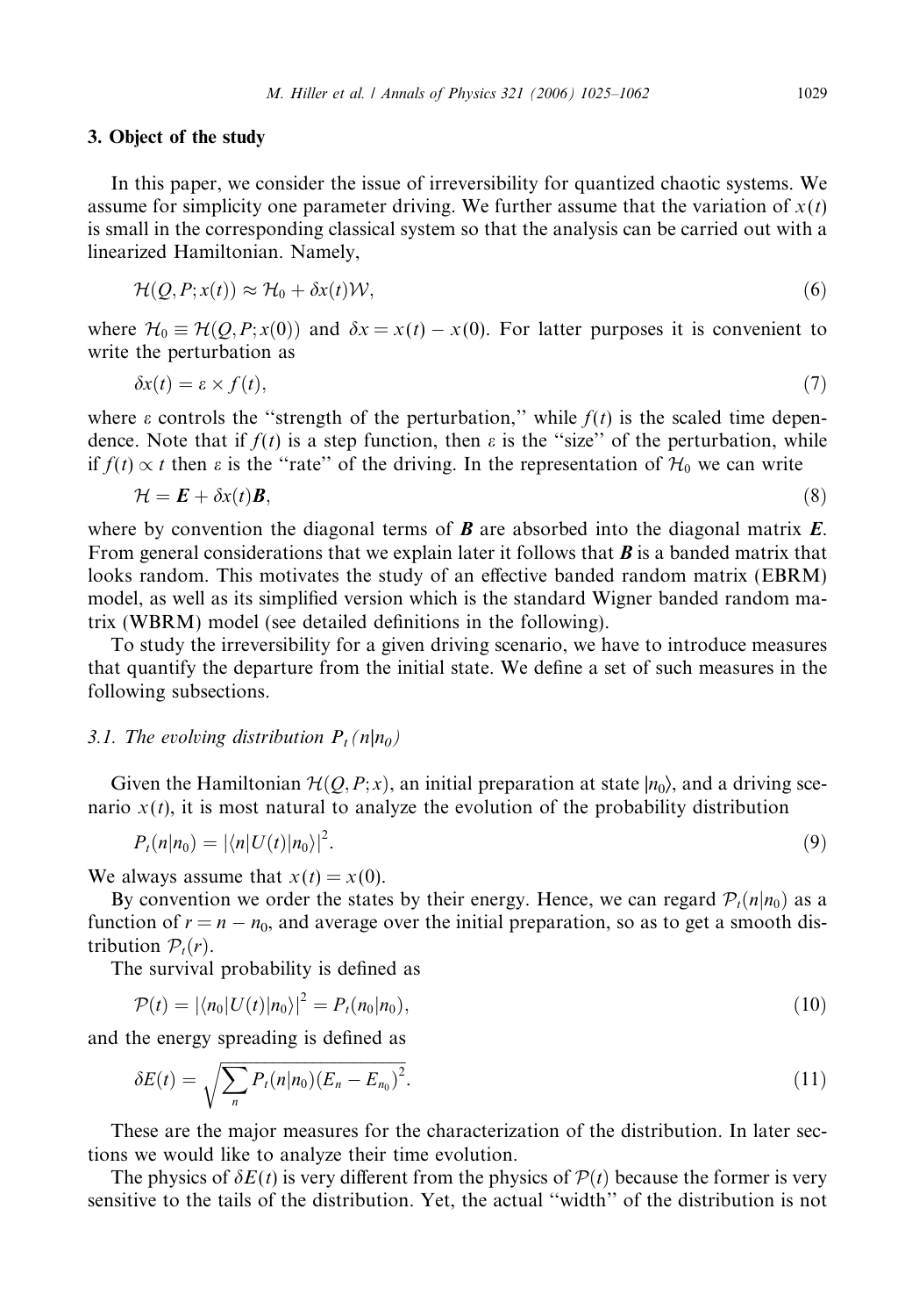<span id="page-5-0"></span>captured by any of these measures. A proper measure for the width can be defined as follows:

$$
\delta E_{\rm core}(t) = [n_{75\%} - n_{25\%}] \Delta, \tag{12}
$$

 $\sum_{n} P_t(n|n_0) = q$ . Namely, it is the width of the main body of the distribution. Still another where  $\Delta$  is the mean level spacing and  $n_q$  is determined through the equation characteristic of the distribution is the participation ratio  $\delta n_{\text{IPR}}(t)$ . It gives the number of levels that are occupied at time t by the distribution. The ratio  $\delta n_{IPR}/(n_{75\%} - n_{25\%})$  can be used as a measure for sparsity. We assume in this paper strongly chaotic systems, so sparsity is not an issue and  $\delta n_{\text{IPR}} \sim \delta E_{\text{core}}/A$ .

#### 3.2. The compensation time  $t_r$

In this paper, we consider two types of driving schemes. Both driving schemes are presented schematically in Fig. 1.

The first type of scheme is the *wavepacket dynamics* scenario for which the driving is turned-on at time  $t = 0$  and turned-off at a later time  $t = T$ .

The second type of scenario that we investigate is what we call *driving reversal*. In this scenario the initial rectangular pulse is followed by a compensating pulse of equal duration. The total period of the cycle is T.

In [Fig. 9](#page-23-0) we show representative results for the time evolution of  $\delta E(t)$  in a wavepacket scenario, while in [Fig. 12](#page-26-0) we show what happens in case of a driving reversal scenario. Corresponding plots for  $P(t)$  are presented in [Fig. 13.](#page-27-0) We shall define the models and we shall discuss the details of these figures later on. At this stage, we would like to motivate by inspection of these figures the definition of ''compensation time.''

We define the compensation time  $t_r$ , as the time after the driving reversal, when maximum compensation (maximum return) is observed. If it is determined by the maximum of the survival probability kernel  $P(t)$ , then we denote it as  $t_{r}^{P}$ . If it is determined by the minimum of the energy spreading  $\delta E(t)$  then we denote it as  $t_r^E$ . It should be remembered that the theory of  $\mathcal{P}(t)$  and  $\delta E(t)$  is not the same, hence the distinction in the notation. The time of maximum compensation is in general not  $t_r = T$  but rather

$$
T/2 < t_r < T. \tag{13}
$$

We emphasize this point because the notion of ''echo,'' as used in the literature, seems to reflect a false assertion [\[24\]](#page-37-0).



Fig. 1. Shape of the applied driving schemes  $f(t)$ ; wavepacket dynamics (left panel) and driving reversal scenario (right panel).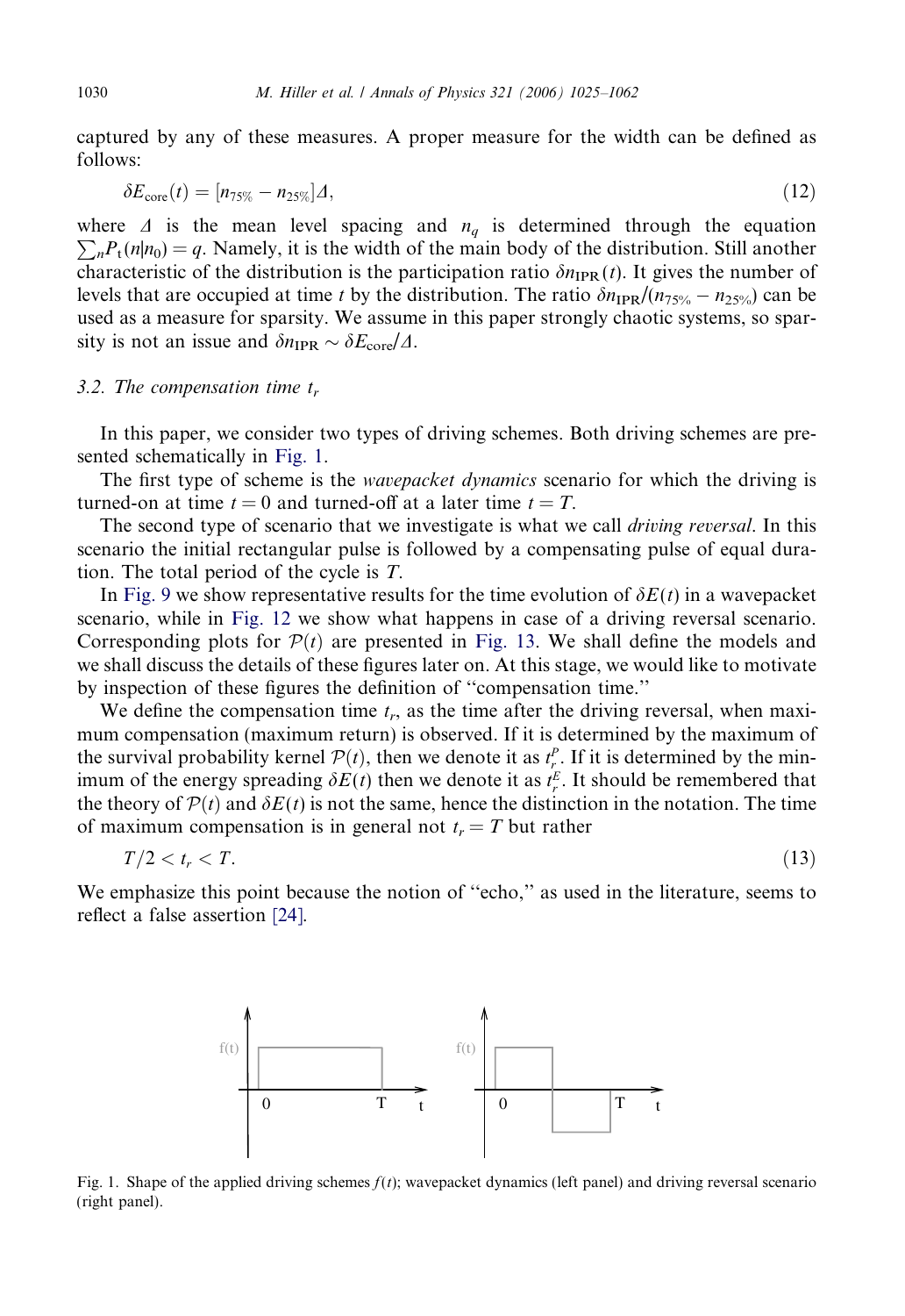| Notation                                                                                                                                             | Explanation                                                                                                                                                                                           | Reference                                                                            |
|------------------------------------------------------------------------------------------------------------------------------------------------------|-------------------------------------------------------------------------------------------------------------------------------------------------------------------------------------------------------|--------------------------------------------------------------------------------------|
| $\mathcal{H}(Q,P;x(t))$<br>$\mathcal{F}(t)$<br>$C(\tau)$<br>$\tau_{\rm cl}$<br>$C(\omega)$                                                           | Classical linearized Hamiltonian<br>Generalized force<br>Correlation function<br>Correlation time<br>Fluctuation spectrum                                                                             | Eq. $(6)$<br>Eq. $(17)$<br>Eq. $(18)$<br>Eq. $(19)$                                  |
| $\mathcal{H} = \boldsymbol{E} + \delta x \boldsymbol{B}$<br>2DW<br><b>EBRM</b><br><b>WBRM</b>                                                        | The Hamiltonian matrix<br>The physical model system<br>The corresponding RMT model<br>The Wigner RMT model                                                                                            | Eq. $(8)$<br>Eq. $(14)$                                                              |
| Δ<br>$\varDelta_b$<br>σ<br>$P_{\text{spacings}}(s)$<br>$P_{\text{couplings}}(q)$                                                                     | Mean level spacing<br>Energy bandwidth<br>RMS of near diagonal couplings<br>Energy spacing distribution<br>Distribution of couplings                                                                  | Eq. $(23)$<br>Eq. $(24)$<br>Eq. $(16)$<br>Eq. $(25)$                                 |
| $E_n(x)$<br>$E_n - E_m \approx r\Delta$                                                                                                              | Eigenenergies of the Hamiltonian<br>Estimated energy difference for<br>$r = n - m$                                                                                                                    |                                                                                      |
| P(n m)                                                                                                                                               | Overlaps of eigenstates given a constant<br>perturbation $\varepsilon$                                                                                                                                | Eq. $(27)$                                                                           |
| P(r)<br>$\Gamma(\delta x)$                                                                                                                           | Smoothed version of $P(n m)$<br>The number of levels that are mixed<br>non-perturbatively                                                                                                             |                                                                                      |
| $\delta E_{\rm cl} \propto \delta x$                                                                                                                 | The classical width of the LDoS                                                                                                                                                                       | Eq. $(29)$                                                                           |
| $\delta x = \varepsilon f(t)$<br>T                                                                                                                   | Driving scheme<br>The period of the driving cycle (if<br>applicable)                                                                                                                                  | Eq. $(7)$                                                                            |
| $P_t(n m)$<br>$P_t(r)$<br>$\mathcal{P}(t)$<br>$p(t) = 1 - \mathcal{P}(t)$<br>$\delta E(t)$<br>$\delta E_{\rm core}(t)$                               | The transition probability<br>Smoothed version of $P_t(n n_0)$<br>The survival probability $P_t(n_0 n_0)$<br>Total transition probability<br>Energy spreading<br>The "core" width of the distribution | Eq. $(9)$<br>Eq. $(10)$<br>Eq. $(47)$<br>Eq. $(11)$<br>Eq. $(12)$                    |
| $t_r^P$<br>$t_r^E$                                                                                                                                   | Compensation time for the survival<br>probability<br>Compensation time for the energy                                                                                                                 |                                                                                      |
| $t_{\text{prt}}, t_{\text{sdn}}, t_{\text{erg}}$<br>$\varepsilon_c$ , $\varepsilon_{\text{prt}}$<br>$P_{\text{FOPT}}, P_{\text{prt}}, P_{\text{sc}}$ | spreading<br>Various time scales in the dynamics<br>Borders between regimes<br>Various approximations to $P()$                                                                                        | Eqs. $(59)$ , $(62)$ , $(70)$<br>Eqs. $(31)$ , $(33)$<br>Eqs. (30), (32), (34), (35) |

For the convenience of the reader we concentrate in the following table on the major notations in this paper: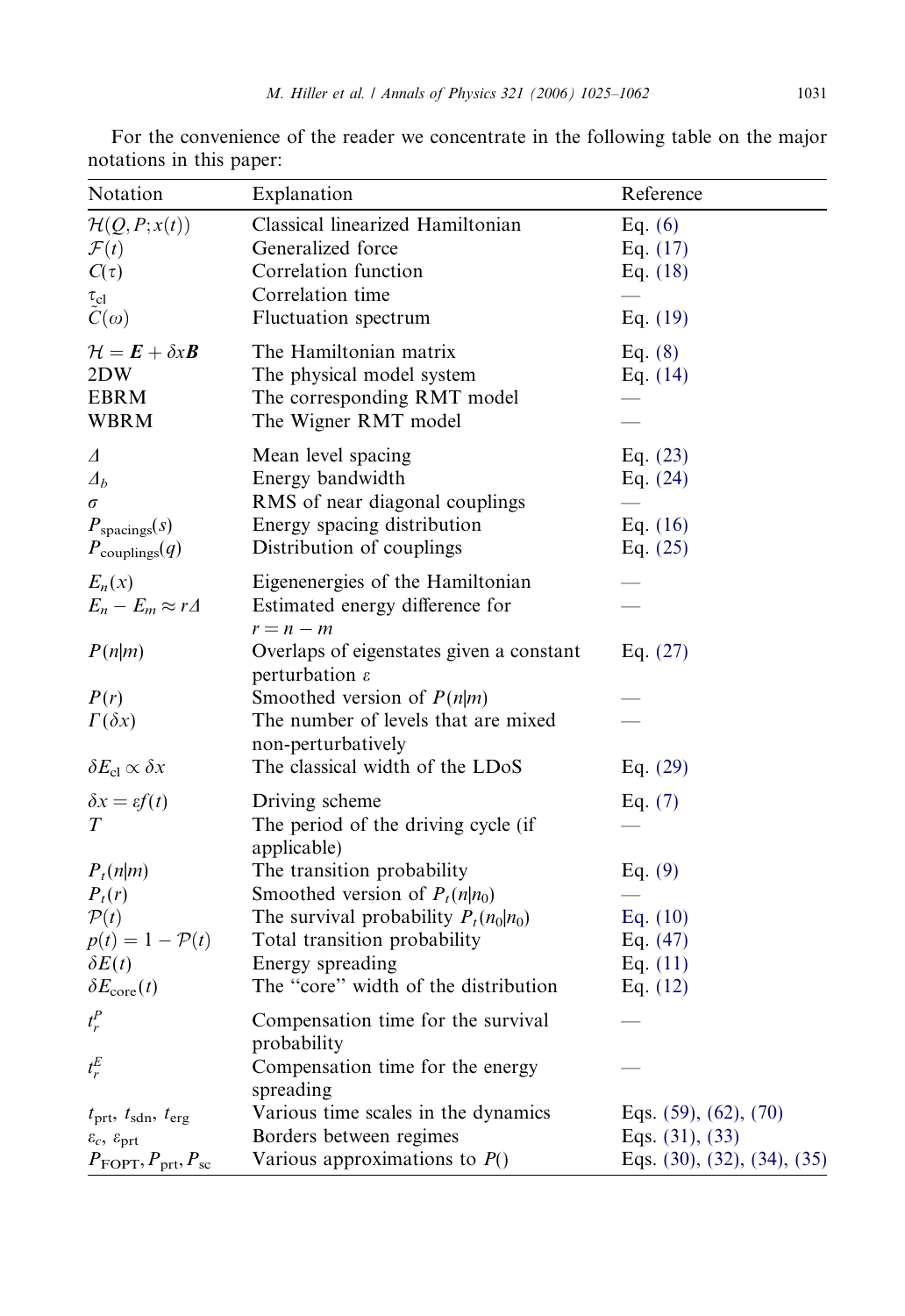#### <span id="page-7-0"></span>4. Modeling

We are interested in quantized chaotic systems that have few degrees of freedom. The dynamical system used in our studies is the Pullen–Edmonds model [\[25,26\].](#page-37-0) It consists of two harmonic oscillators that are non-linearly coupled. The corresponding Hamiltonian is

$$
\mathcal{H}(Q, P; x) = \frac{1}{2}(P_1^2 + P_2^2 + Q_1^2 + Q_2^2) + xQ_1^2Q_2^2.
$$
\n(14)

The mass and the frequency of the harmonic oscillators are set to one. Without loss of generality we set  $x(0) = x_0 = 1$ . Later, we shall consider classically small deformations  $(\delta x \ll 1)$  of the potential. One can regard this model (14) as a description of a particle moving in a two dimensional well (2DW). The energy  $E$  is the only dimensionless parameter of the classical motion. For high energies  $E > 5$  the motion of the Pullen–Edmonds model is ergodic. Specifically, it was found that the measure of the chaotic component on the Poincaré section deviates from unity by no more than  $10^{-3}$  [\[25,26\]](#page-37-0).

In Fig. 2, we display the equipotential contours of the model Hamiltonian (14) with  $x_0 = 1$ . We observe that the equipotential surfaces are circles but as the energy is increased they become more and more deformed leading to chaotic motion. Our analysis is focused on an energy window around  $E \sim 3$  where the motion is mainly chaotic. This is illustrated in the right panel of Fig. 2 where we report the Poincaré section (of the phase space) of a selected trajectory, obtained from  $\mathcal{H}_0$  at  $E = 3$ . The ergodicity of the motion is illustrated by the Poincaré section, filling the plane except from some tiny quasi-integrable islands.

The perturbation is described by  $W = Q_1^2 Q_2^2$ . In the classical analysis there is only one significant regime for the strength of the perturbation. Namely, the perturbation is considered to be classically small if

$$
\delta x \ll \varepsilon_{\rm cl},\tag{15}
$$

where  $\varepsilon_{cl} = 1$ . This is the regime where (classical) linear analysis applies. Namely, within this regime the deformation of the energy surface  $\mathcal{H}_0 = E$  can be described as a linear process [see Eq. [\(29\)\]](#page-13-0).



Fig. 2. Equipotential contours (left) of the model Hamiltonian  $H_0$  for different energies and the Poincaré section (right) of a selected trajectory at  $E = 3$ . Some tiny quasi-integrable islands are avoided (mainly at  $(0, 0)$ ).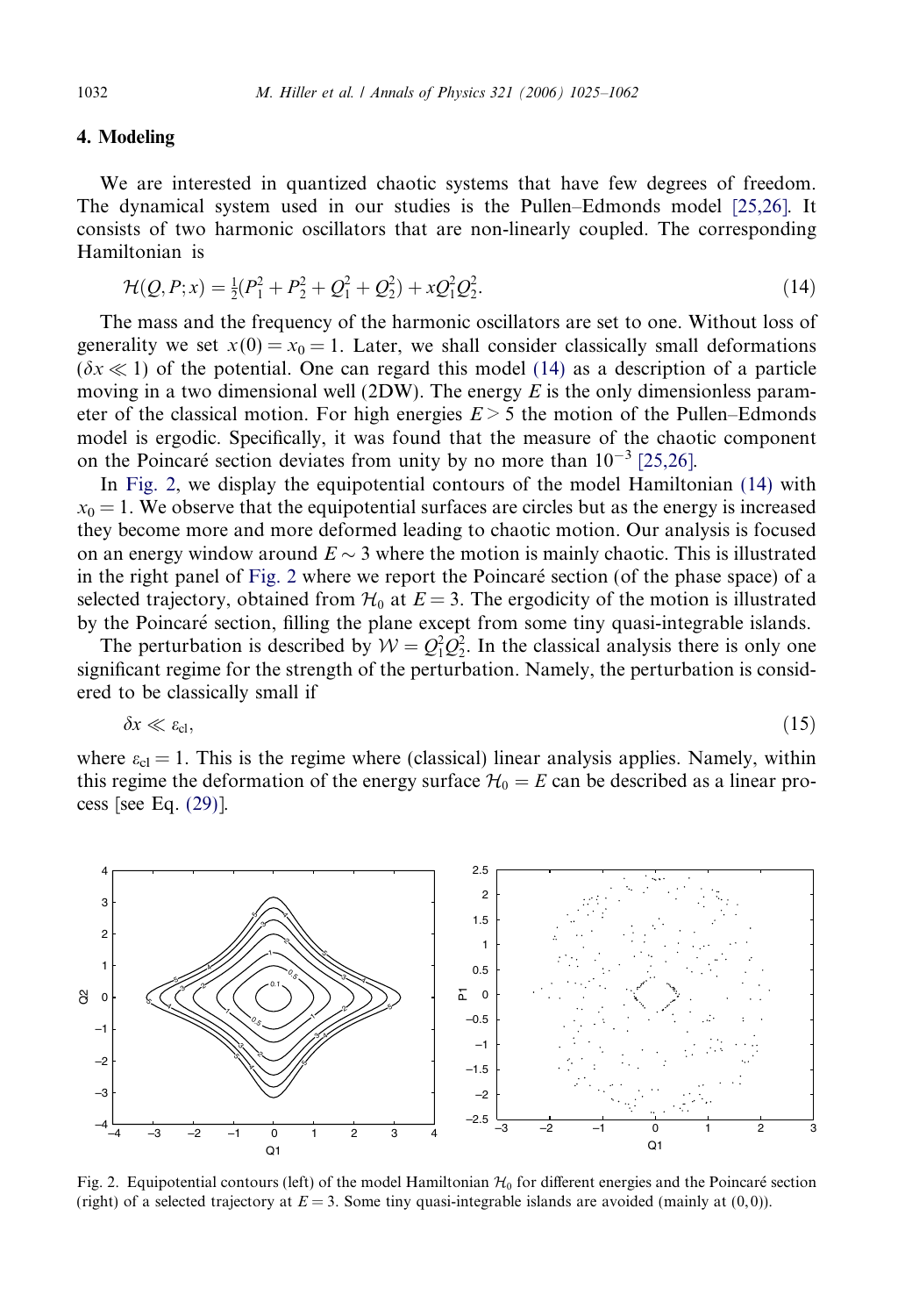#### <span id="page-8-0"></span>4.1. Energy levels

Let us now quantize the system. For obvious reasons we are considering a de-symmetrized 1/8 well with Dirichlet boundary conditions on the lines  $Q_1 = 0$ ,  $Q_2 = 0$  and  $Q_1 = Q_2$ . The matrix representation of  $\mathcal{H}_0$  in the basis of the un-coupled system is very simple. The eigenstates of the Hamiltonian  $\mathcal{H}_0$  are then obtained numerically.

As mentioned above, we consider the experiments to take place in an energy window  $2.8 \leq E \leq 3.1$  which is classically small and where the motion is predominantly chaotic. Nevertheless, quantum mechanically, this energy window is large, i.e., many levels are found therein. The local mean level spacing  $\Delta(E)$  at this energy range is given approximately by  $\Delta \sim 4.3\hbar^2$ . The smallest  $\hbar$  that we can handle is  $\hbar = 0.012$  resulting in a matrix size of about  $4000 \times 4000$ . Unless stated otherwise, all the numerical data presented below correspond to a quantization with  $\hbar = 0.012$ .

As it was previously mentioned in the introduction, the main focus of quantum chaos studies has so far been on issues of spectral statistics [\[14,15\].](#page-37-0) In this context it turns out that the sub- $\hbar$  statistical features of the energy spectrum are "universal," and obey the predictions of RMT. In particular, we expect that the level spacing distribution  $P(s)$  of the "unfolded" (with respect to  $\Delta$ ) level spacings  $s_n = (E_{n+1} - E_n)/\Delta$  will follow with high accuracy the so-called *Wigner surmise*. For systems with time reversal symmetry it takes the form [\[14,27\]](#page-37-0)

$$
P_{\text{spacings}}(s) = \frac{\pi}{2} s e^{-\frac{\pi}{4}s^2} \tag{16}
$$

indicating that there is a linear repulsion between nearby levels. Non-universal (i.e., system specific) features are reflected only in the large scale properties of the spectrum and constitute the fingerprints of the underlying classical chaotic dynamics.

The de-symmetrized 2DW model shows time reversal symmetry, and therefore we expect the distribution to follow Eq. (16). The analysis is carried out only for the levels contained in the chosen energy window around  $E = 3$ . Instead of plotting  $P(s)$  we show the integrated distribution  $I(s) = \int_0^s P(s')ds'$ , which is independent of the bin size of the histogram. In [Fig. 3](#page-9-0) we present our numerical data for  $I(s)$  while the inset shows the deviations from the theoretical prediction (16). The agreement with the theory is fairly good and the level repulsion is clearly observed. The observed deviations have to be related on the one hand to the tiny quasi-integrable islands that exist at  $E = 3$  as well as to rather limited level statistics.

#### 4.2. The band-profile

In this subsection, we explain that the band-structure of  $\bm{B}$  is related to the fluctuations of the classical motion. This is the major step towards RMT modeling.

Consider a given ergodic trajectory  $(Q(t), P(t))$  on the energy surface  $\mathcal{H}(Q(0), P(0); x_0) = E$ . An example is shown in the right panel of [Fig. 2](#page-7-0). We can associate with it a stochastic-like variable

$$
\mathcal{F}(t) = -\frac{\partial \mathcal{H}}{\partial x}(Q(t), P(t), x(t)),\tag{17}
$$

which for our linearized Hamiltonian is simply the perturbation term  $\mathcal{F} = -\mathcal{W} = -Q_1^2 Q_2^2$ . It can be interpreted as the generalized force that acts on the boundary of the 2D well. It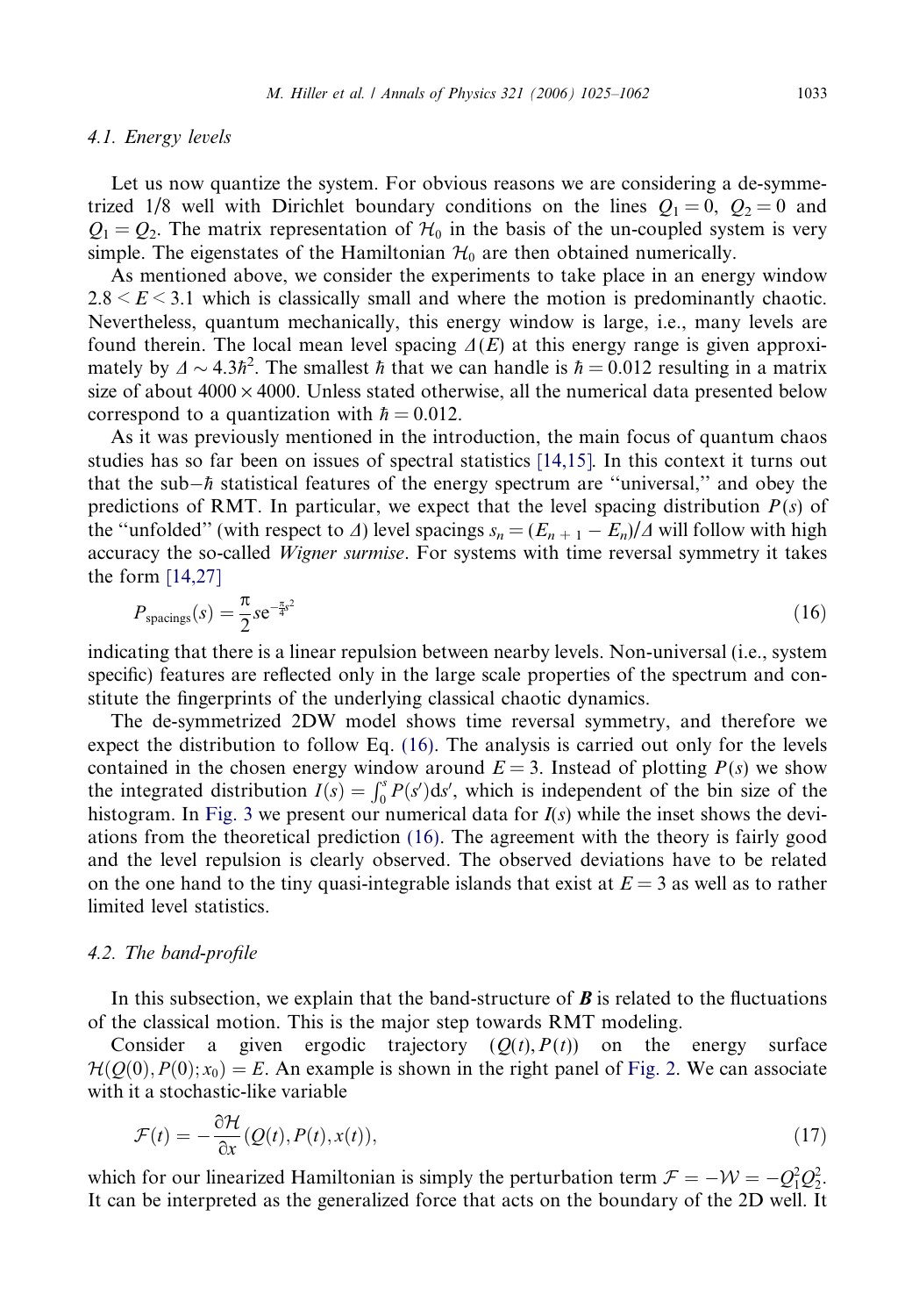<span id="page-9-0"></span>

Fig. 3. The integrated level spacing distribution  $I(S)$  of the unperturbed Hamiltonian  $H_0$  ( $\hbar = 0.012$ ). The dashed line is the theoretical prediction for the GOE. Inset: difference between the theoretical prediction  $I_{th}(S)$  and the actual distribution  $I(S)$ .

may have a non-zero average (''conservative'' part) but below we are interested only in its fluctuations.

To characterize the fluctuations of  $\mathcal{F}(t)$  we introduce the autocorrelation function  $C(\tau)$ 

$$
C(\tau) = \langle \mathcal{F}(t)\mathcal{F}(t+\tau) \rangle - \langle \mathcal{F}^2 \rangle. \tag{18}
$$

The angular brackets denote an averaging which is either micro-canonical over some initial conditions ( $Q(0),P(0)$ ) or temporal (due to the assumed ergodicity). The power spectrum for the 2D well model is shown in Fig. 4 (see solid line).

For generic chaotic systems (described by smooth Hamiltonians), the fluctuations are characterized by a short correlation time  $\tau_{\rm cl}$ , after which the correlations are negligible. In generic circumstances  $\tau_{cl}$  is essentially the ergodic time. For our model system  $\tau_{cl} \sim 1$ .



Fig. 4. The classical power-spectrum of the model [\(14\)](#page-7-0). The classical cut-off frequency  $\omega_{\rm cl} \simeq 7$  is indicated by perpendicular dashed lines.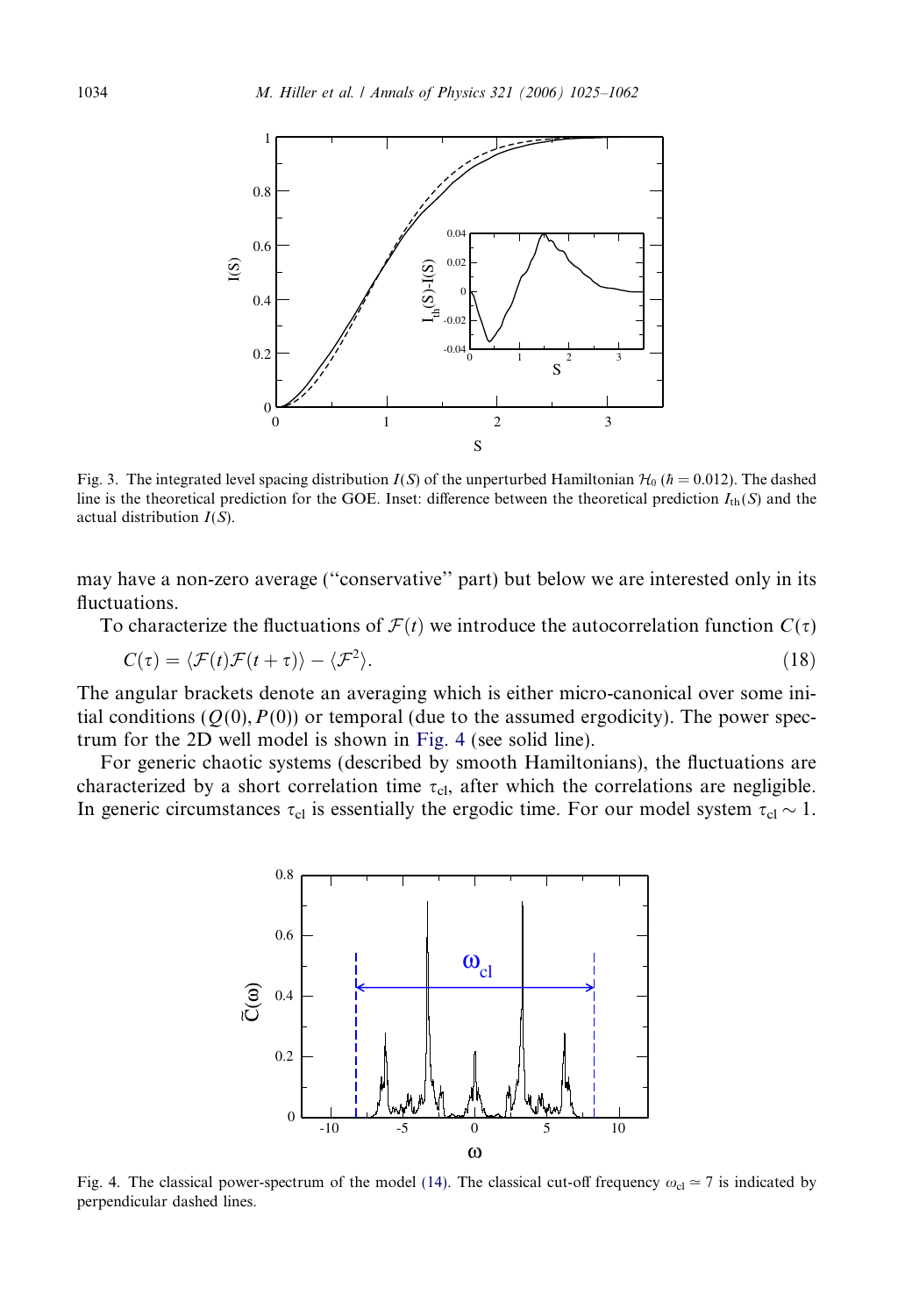<span id="page-10-0"></span>The power spectrum of the fluctuations  $C(\omega)$  is defined by a Fourier transform:

$$
\tilde{C}(\omega) = \int_{-\infty}^{\infty} C(\tau) \exp(i\omega \tau) d\tau.
$$
\n(19)

This power spectrum is characterized by a cut-off frequency  $\omega_{cl}$  which is inversely proportional to the classical correlation time

$$
\omega_{\rm cl} = \frac{2\pi}{\tau_{\rm cl}}.\tag{20}
$$

Indeed in the case of our model system we get  $\omega_{cl} \sim 7$  which is in agreement with [Fig. 4](#page-9-0).

The implication of having a short but non-vanishing classical correlation time  $\tau_{cl}$  is having large but finite bandwidth in the perturbation matrix  $\bm{B}$ . This follows from the identity

$$
\tilde{C}(\omega) = \sum_{n} |\boldsymbol{B}_{nm}|^2 2\pi \delta \left(\omega - \frac{E_n - E_m}{\hbar}\right),\tag{21}
$$

which implies [\[28\]](#page-37-0)

$$
\langle |\mathbf{B}_{nm}|^2 \rangle = \frac{A}{2\pi\hbar} \tilde{C} \bigg( \omega = \frac{E_n - E_m}{\hbar} \bigg). \tag{22}
$$

Hence, the matrix elements of the perturbation matrix  $\boldsymbol{B}$  are extremely small outside of a band of width  $b = \hbar \omega_{\rm cl} / \Delta$ .

In the inset of Fig. 5, we show a snapshot of the perturbation matrix  $|\mathbf{B}_{nm}|^2$ . It clearly shows a band-structure. At the same figure, we also display the band-profiles for different values of  $\hbar$ . A good agreement with the classical power spectrum  $\tilde{C}(\omega)$  is evident.

It is important to realize that upon quantization we end up with two distinct energy scales. One is obviously the mean level spacing (see previous subsection)

$$
\varDelta \propto \hbar^d,\tag{23}
$$

where the dimensionality is  $d = 2$  in case of our model system. The other energy scale is the bandwidth



Fig. 5. The band-profile  $(2\pi\hbar/4) \cdot |\mathbf{B}_{nm}|^2$  versus  $\omega = (E_n - E_m)/\hbar$  is compared with the classical power spectrum  $\tilde{C}(\omega)$ . Inset: a snapshot of the perturbation matrix **B**.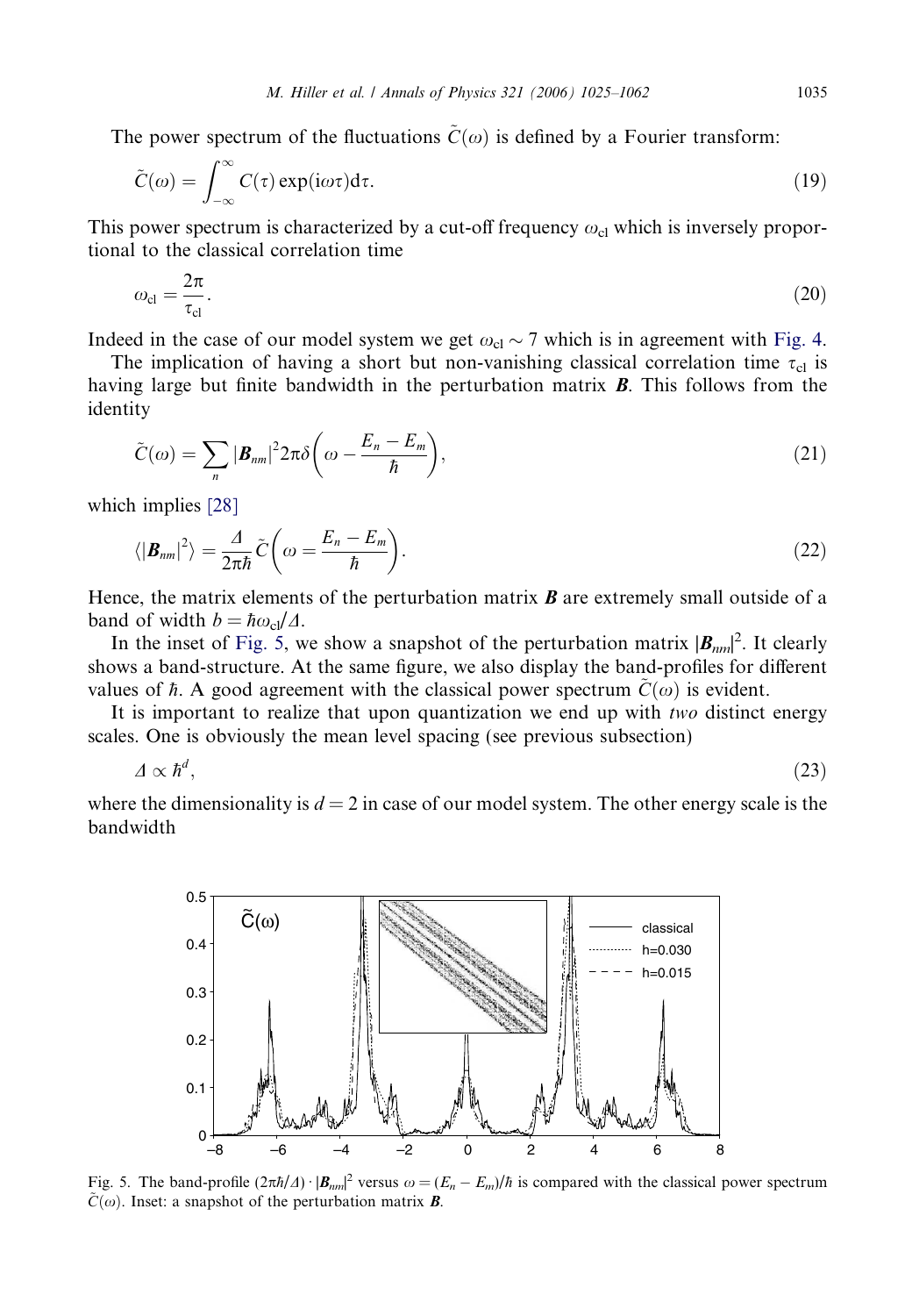$$
\Delta_b = \frac{2\pi\hbar}{\tau_{\rm cl}} = b\Delta. \tag{24}
$$

This energy scale is also known in the corresponding literature as the ''non-universal'' energy scale [\[29\]](#page-37-0), or (in case of diffusive motion) as the Thouless energy [\[30\]](#page-37-0).<sup>1</sup> One has to notice that deep in the semiclassical limit  $\hbar \rightarrow 0$  these two energy scales differ enormously from one another (provided  $d \ge 2$ ). We shall see in the following sections that this scale separation has dramatic consequences in the theory of driven quantum systems.

# 4.3. Distribution of couplings

We investigate further the statistical properties of the matrix elements  $B_{nm}$  of the perturbation matrix, by studying their distribution. RMT assumes that upon appropriate unfolding they must be distributed in a Gaussian manner. The 'unfolding' aims to remove system specific properties and reveal the underlying universality. It is done by normalizing ffiffiffiffiffiffiffiffiffiffiffiffiffiffiffiffi  $\overline{\phantom{a}}$ 

the matrix elements with the local standard deviation  $\sigma =$  $\langle\left|\boldsymbol{B}_{nm}\right|^2\rangle$ related through Eq. [\(22\)](#page-10-0) with the classical power spectrum  $\ddot{C}(\omega)$ .

The existing literature is not conclusive about the distribution of the normalized matrix elements  $q = \mathbf{B}_{nm}/\sigma$ . Specifically, Berry [\[31\]](#page-37-0) and more recently Prosen [\[32,33\]](#page-37-0), claimed that  $\mathcal{P}(q)$  should be Gaussian. On the other hand, Austin and Wilkinson [\[34\]](#page-37-0) have found that the Gaussian is approached only in the limit of high quantum numbers while for small numbers, i.e., low energies, a different distribution applies, namely

$$
P_{\text{couplings}}(q) = \frac{\Gamma(\frac{N}{2})}{\sqrt{\pi N} \Gamma(\frac{N-1}{2})} \left(1 - \frac{q^2}{N}\right)^{(N-3)/2}.
$$
 (25)

This is the distribution of the elements of an N-dimensional vector, distributed randomly This is the distribution of the elements of an N-dimensional vector, distributed randomly<br>over the surface of an N-dimensional sphere of radius  $\sqrt{N}$ . For  $N \to \infty$  this distribution approaches a Gaussian.

The distribution  $P(q)$  for our model is reported in [Fig. 6](#page-12-0). The solid line corresponds to a Gaussian of unit variance while the dashed-dotted line is obtained by fitting Eq. (25) to the numerical data using  $N$  as a fitting parameter. We observe that the Gaussian resembles better our numerical data although deviations, especially for matrix elements close to zero, can be clearly seen. We attribute these deviations to the existence of the tiny stability islands in the phase space. Trajectories started in those islands cannot reach the chaotic sea and vice versa. Quantum mechanically the consequence of this would be vanishing matrix elements  $B_{nm}$  which represent the classically forbidden transitions.

# 4.4. RMT modeling

It was the idea of Wigner [\[12,13\]](#page-37-0) more than 40 years ago, to study a simplified model, where the Hamiltonian is given by Eq.  $(8)$ , and where **B** is a Banded Random Matrix (BRM) [\[35–37\]](#page-37-0). The diagonal matrix  $\vec{E}$  has elements which are the ordered energies  ${E_n}$ , with mean level spacing  $\Delta$ . The perturbation matrix **B** has a *rectangular* band-profile

<span id="page-11-0"></span>

<sup>&</sup>lt;sup>1</sup> The dimensionless parameter *b* scales like  $b \propto \hbar^{-(d-1)}$  and in the frame of mesoscopic systems is recognized as the dimensionless Thouless conductance [\[30\].](#page-37-0)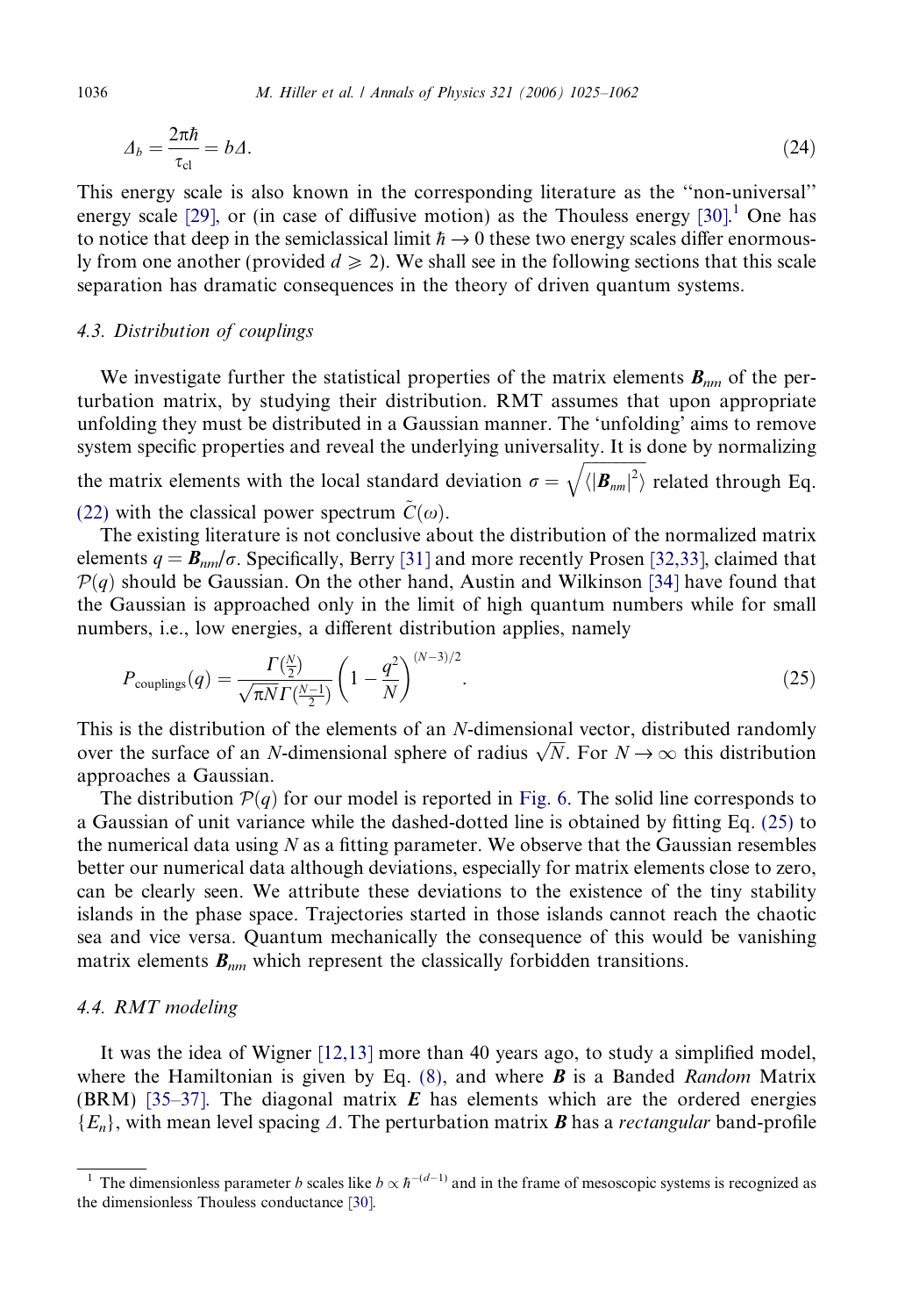<span id="page-12-0"></span>

Fig. 6. Distribution of matrix elements q around  $E = 3$  rescaled with the averaged band-profile. The solid black line corresponds to a Gaussian distribution with unit variance while the dashed-dotted line corresponds to a fit from [Eq. \(25\)](#page-11-0) with a fitting parameter  $N = 7.8$ . The quantization corresponds to  $\hbar = 0.03$ .

of band-size *b*. Within the band  $0 \le |n - m| \le b$  the elements are independent random variables given by a Gaussian distribution with zero mean and a variance  $\sigma^2 = \langle |\mathbf{B}_{nm}|^2 \rangle$ . Outside the band they vanish. We refer to this model as the *Wigner BRM* model (WBRM).

Given the band-profile, we can use Eq. [\(22\)](#page-10-0) in reverse direction to calculate the correlation function  $C(\tau)$ . For the WBRM model we get

$$
C(\tau) = 2\sigma^2 b \text{sinc}(\tau/\tau_{\text{cl}}),\tag{26}
$$

where  $\tau_{\rm cl} = \hbar / \Delta_b$ . Thus, there are three parameters  $(\Delta, b, \sigma)$  that define the WBRM model.

The WBRM model can be regarded as a simplified local description of a true Hamiltonian matrix. This approach is attractive both analytically and numerically. Analytical calculations are greatly simplified by the assumption that the off-diagonal terms can be treated as independent random numbers. Also from a numerical point of view it is quite a tough task to calculate the true matrix elements of the  $\bm{B}$  matrix. It requires a preliminary step where the chaotic  $\mathcal{H}_0$  is diagonalized. Due to memory limitations one ends up with quite small matrices. For the Pullen–Edmonds model we were able to handle matrices of final size  $N = 4000$  maximum. This should be contrasted with the WBRM simulations, where using self-expanding algorithm [\[17,41\]](#page-37-0) we were able to handle system sizes up to  $N = 100,000$  along with significantly reduced CPU time.

We would like to stress again that the underlying assumption of WBRM, namely that the off-diagonal elements are *uncorrelated* random numbers, has to be treated with extreme care.

The WBRM model involves an additional simplification. Namely, one assumes that  $\bm{B}$ has a *rectangular* band-profile. A simple inspection of the band-profile of our model Eq. [\(14\)](#page-7-0) shows that this is not the case (see [Fig. 5\)](#page-10-0). We eliminate this simplification by introducing a RMT model that is even closer to the dynamical one. To this end, we randomize the signs of the off-diagonal elements of the perturbation matrix  $\boldsymbol{B}$  keeping its band-structure intact. This procedure leads to a random model that exhibits only universal properties while it lacks any semiclassical limit. We will refer to it as the *effective* banded random matrix model (EBRM).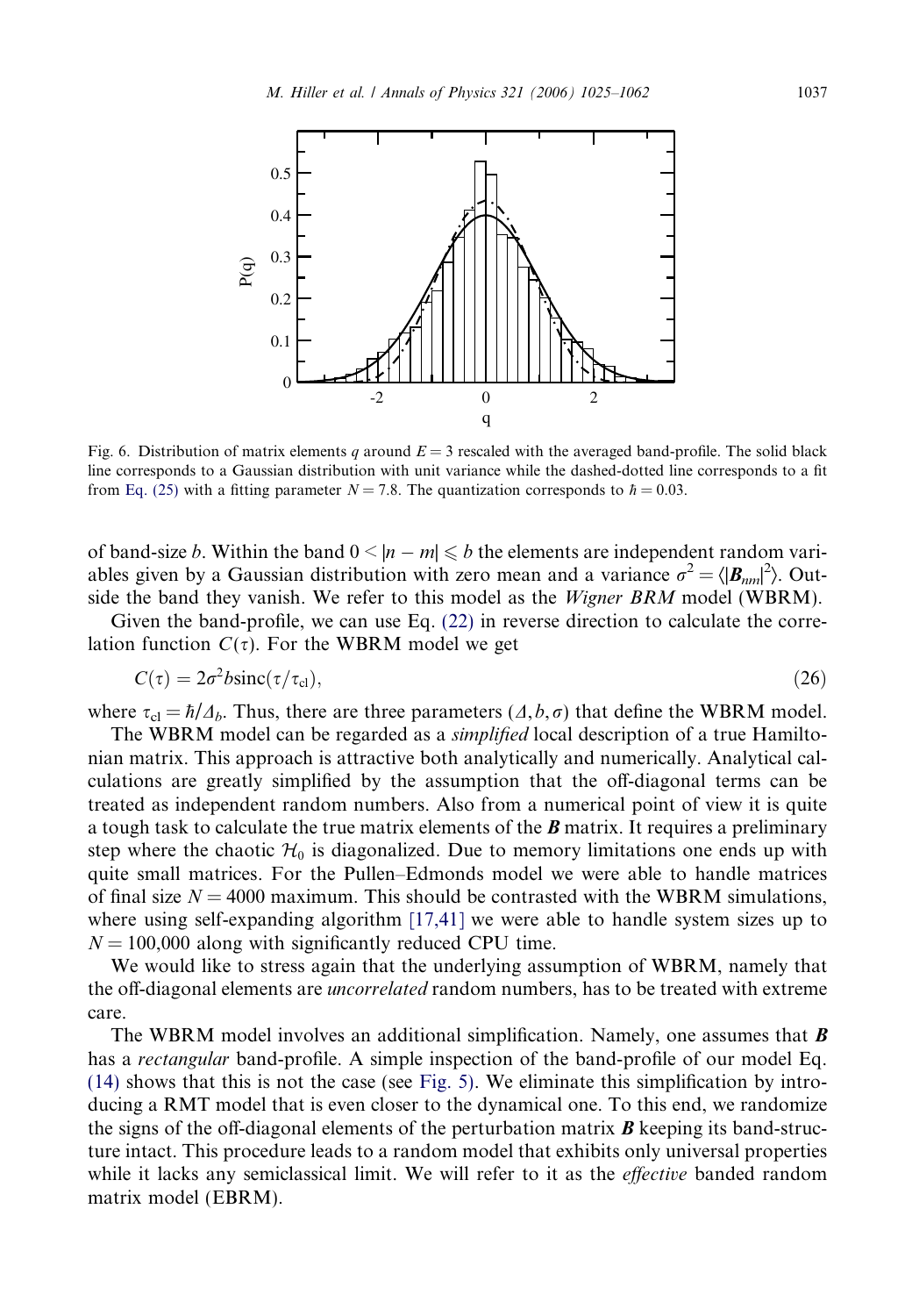#### <span id="page-13-0"></span>5. The parametric evolution of the eigenfunctions

As we change the parameter  $\delta x$  in the Hamiltonian Eq. [\(8\)](#page-4-0), the instantaneous eigenstates  $\{|n(x)\rangle\}$  evolve and undergo structural changes. To understand the actual dynamics, it is important to understand these structural changes. This leads to the introduction of

$$
P(n|m) = |\langle n(x)|m(x_0)\rangle|^2, \tag{27}
$$

which is easier to analyze than  $P_t(n|n_0)$ . Up to some trivial scaling and shifting  $P(n|m)$  is essentially the local density of states (LDoS):

$$
P(E|m) = \sum_{n} |\langle n(x)|m(x_0)\rangle|^2 \delta(E - E_n). \tag{28}
$$

The averaged distribution  $P(r)$  is defined in complete analogy with the definition of  $P<sub>t</sub>(r)$ . Namely, we use the notation  $r = n - m$ , and average over several m states with roughly the same energy  $E_m \sim E$ .

Generically  $P(r)$  undergoes the following structural changes as a function of growing  $\delta x$ . We first summarize the generic picture, which involves the parametric scales  $\varepsilon_c$  and  $\varepsilon_{\rm{nrt}}$ . and the approximations  $P_{\text{FOPT}}$ ,  $P_{\text{prt}}$ , and  $P_{\text{sc}}$ . Then we discuss how to determine these scales, and what these approximations are.

- The first order perturbative theory (FOPT) regime is defined as the range  $\delta x \leq \varepsilon_c$  where we can use FOPT to get an approximation that we denote as  $P() \approx P_{\text{FOPT}}$ .
- The (extended) perturbative regime is defined as the range  $\varepsilon_c < \delta x < \varepsilon_{\text{ort}}$  where we can use perturbation theory (to infinite order) to get a meaningful approximation that we denote as  $P() \approx P_{\text{prt}}$ . Obviously,  $P_{\text{prt}}$  reduces to  $P_{\text{FOPT}}$  in the FOPT regime.
- The non-perturbative regime is defined as the range  $\delta x > \varepsilon_{\text{prt}}$  where perturbation theory becomes non-applicable. In this regime, we have to use either RMT or semiclassics to get an approximation that we denote as  $P() \approx P_{\text{sc}}$ .

Irrespective of these structural changes, it can be proved that the variance of  $P(r)$  is strictly linear and given by the expression

$$
\delta E(\delta x) = \sqrt{C(0)} \delta x \equiv \delta E_{\rm cl}.\tag{29}
$$

The only assumption that underlines this statement is  $\delta x \ll \varepsilon_{cl}$ . It reflects the linear departure of the energy surfaces.

#### 5.1. Approximations for  $P(n|m)$

The simplest regime is obviously the FOPT regime where, for  $P(n|m)$ , we can use the standard textbook approximation  $P_{\text{FOPT}}(n|m) \approx 1$  for  $n = m$ , while

$$
P_{\text{FOPT}}(n|m) = \frac{\delta x^2 |\mathbf{B}_{nm}|^2}{\left(E_n - E_m\right)^2} \tag{30}
$$

for  $n \neq m$ . If outside of the band we have  $B_{nm} = 0$ , as in the WBRM model, then  $P_{\text{FOPT}}(r) = 0$  for  $|r| > b$ . To find the higher order tails (outside of the band) we have to go to higher orders in perturbation theory. Obviously, this approximation makes sense only as long as  $\delta x \leq \varepsilon_c$ , where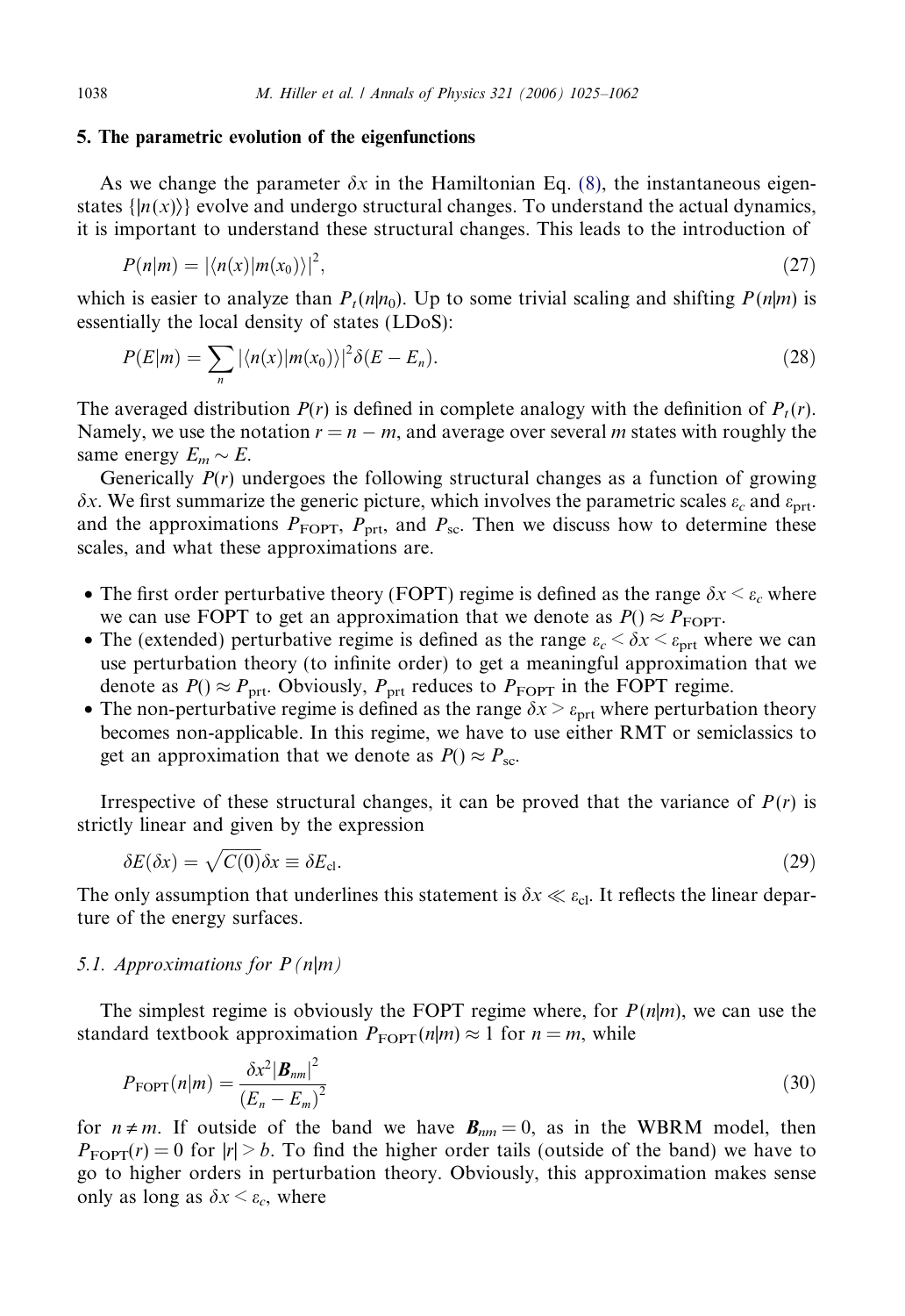<span id="page-14-0"></span>
$$
\varepsilon_c = \Delta/\sigma \sim \hbar^{(1+d)/2},\tag{31}
$$

and d is the degrees of freedom of our system ( $d = 2$  for the 2D well model). If  $\delta x > \varepsilon_c$  but not too large then we still have tail regions which are described by FOPT. This is a nontrivial observation which can be justified by using perturbation theory to infinite order. Then we can argue that a reasonable approximation is

$$
P_{\text{prt}}(n|m) = \frac{\delta x^2 |B_{nm}|^2}{(E_n - E_m)^2 + \Gamma^2},
$$
\n(32)

where  $\Gamma$  is evaluated by imposing normalization of  $P_{\text{prt}}(n|m)$ . In the case of WBRM model  $\Gamma = (\sigma \delta x / \Delta)^2 \times \Delta$  [\[12\]](#page-37-0). The appearance of  $\Gamma$  in the above expression cannot be obtained from any *finite-order* perturbation theory: formally it requires summation to infinite order. Outside of the bandwidth the tails decay faster than exponentially. Note that  $P_{\text{prt}}(n|m)$  is a Lorentzian in the case of a flat bandwidth (WBRM model), while in the general case it can be described as a ''core-tail'' structure.

Obviously, the above approximation makes sense only as long as  $\Gamma(\delta x) \leq \Delta_b$ . This expression assumes that the bandwidth  $\Delta_b$  is sharply defined, as in the WBRM model. By elimination this leads to the determination of  $\varepsilon_{\text{prt}}$ , which in case of the WBRM model is simply

$$
\varepsilon_{\rm pt} = \sqrt{b} \varepsilon_c \sim \frac{\hbar}{\tau_{\rm cl} \sqrt{C(0)}}.
$$
\n(33)

In more general cases the bandwidth is not sharply defined. Then we have to define the perturbative regime using a practical numerical procedure. The natural definition that we adopt is as follows. We calculate the spreading  $\delta E(\delta x)$ , which is a linear function. Then we calculate  $\delta E_{\text{prf}}(\delta x)$ , using Eq. (32). This quantity always saturates for large  $\delta x$  because of having finite bandwidth. We compare it to the exact  $\delta E(\delta x)$ , and define  $\varepsilon_{\text{prt}}$  for instance as the 80% departure point.

What happens if perturbation theory completely fails? In the WBRM model the LDoS becomes semicircle:

$$
P_{\rm sc}(n|m) = \frac{1}{2\pi\Delta} \sqrt{4 - \left(\frac{E_n - E_m}{\Delta}\right)^2},\tag{34}
$$

while in systems that have a semiclassical limit we expect to get

$$
P_{\rm sc}(n|m) = \int \frac{\mathrm{d}Q \,\mathrm{d}P}{\left(2\pi\hbar\right)^d} \,\rho_n(Q, P)\rho_m(Q, P),\tag{35}
$$

where  $\rho_m(Q, P)$  and  $\rho_n(Q, P)$  are the Wigner functions that correspond to the eigenstates  $|m(x_0)\rangle$  and  $|n(x)\rangle$ , respectively.

#### 5.2. The  $P(n|m)$  in practice

There are some findings that go beyond the above generic picture and, for completeness, we mention them. The first one is the ''localization regime'' [\[35,38,39\]](#page-37-0) which is found in the case of the WBRM model for  $\varepsilon > \varepsilon_{loc}$ , where

$$
\varepsilon_{\text{loc}} = b^{3/2} \varepsilon_c. \tag{36}
$$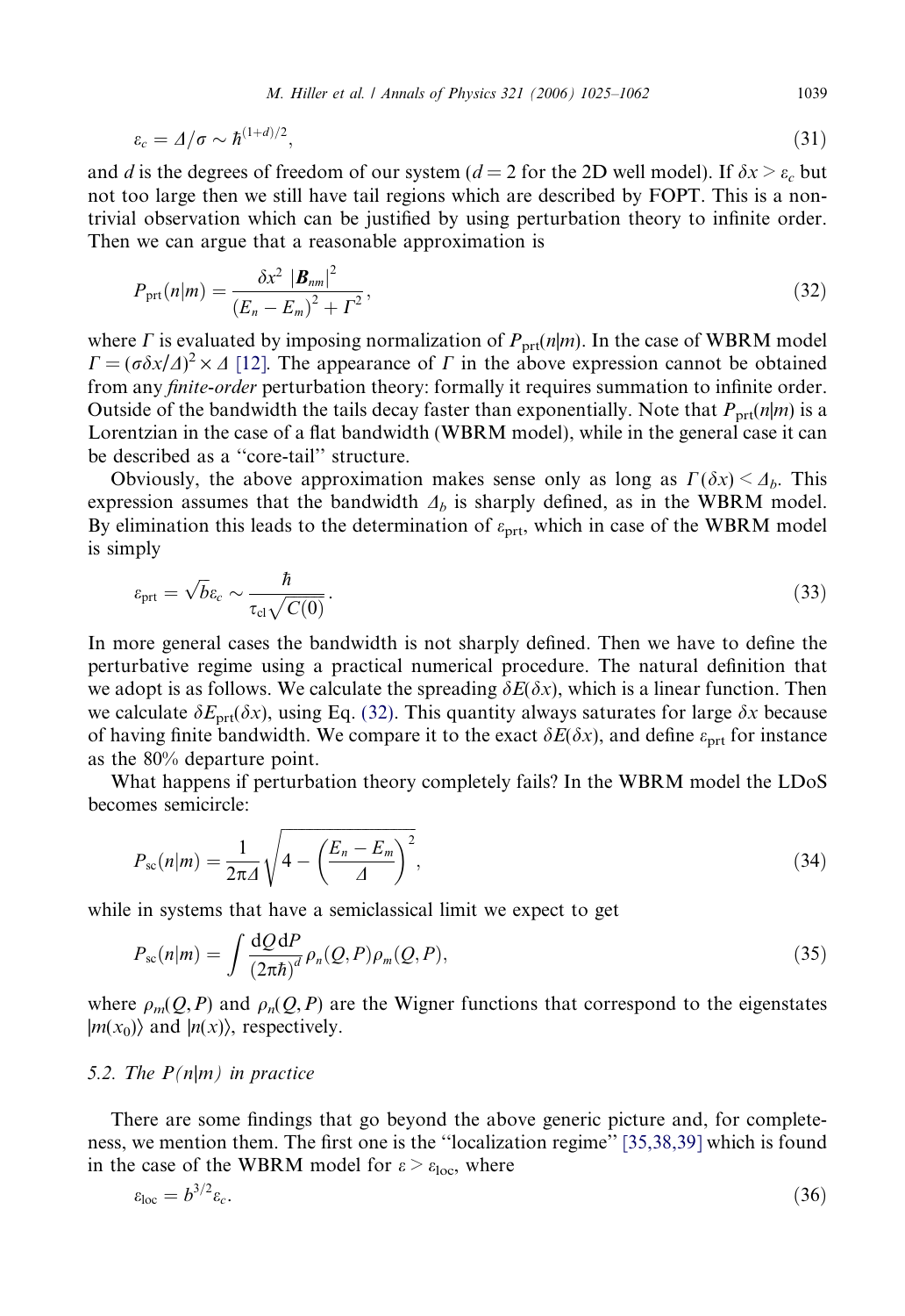In this regime it is important to distinguish between the non-averaged  $P(n|m)$  and the averaged  $P(r)$  because the eigenfunctions are non-ergodic but rather localized. This localization is not reflected in the LDoS which is still a semicircle. A typical eigenstate is exponentially localized within an energy range  $\delta E_{\xi} = \xi \Delta$  much smaller than  $\delta E_{\text{cl}}$ . The localization length is  $\xi \approx b^2$ . In actual physical applications it is not clear whether there is such a type of localization. The above scenario for the WBRM model is summarized in Fig. 7 where we plot  $P(n|m)$  in the various regimes. The localized regime is not an issue in the present work and therefore we will no further be concerned with it.



Fig. 7. The parametric evolution of eigenstates of a WBRM model with  $\sigma = 1$  and  $b = 50$ : (A) standard perturbative regime corresponding to  $\varepsilon = 0.01$ , (B) extended perturbative regime with  $\varepsilon = 2$ , (C) non-perturbative (ergodic) regime with  $\varepsilon = 12$ , and (D) localized regime with  $\varepsilon = 1$ . In (A–C) the mean level spacing  $\Delta = 1$  while in (D)  $\Delta = 10^{-3}$ . The bandwidth  $\Delta_b = \Delta \times b$  is indicated in all cases. In (B) the blue dashed line corresponds to a Lorentzian with  $\Gamma \approx 16 \ll \Delta_b$  while in (A) we have  $\Gamma \approx 10^{-4} \ll \Delta$  which therefore reduces to the standard FOPT result.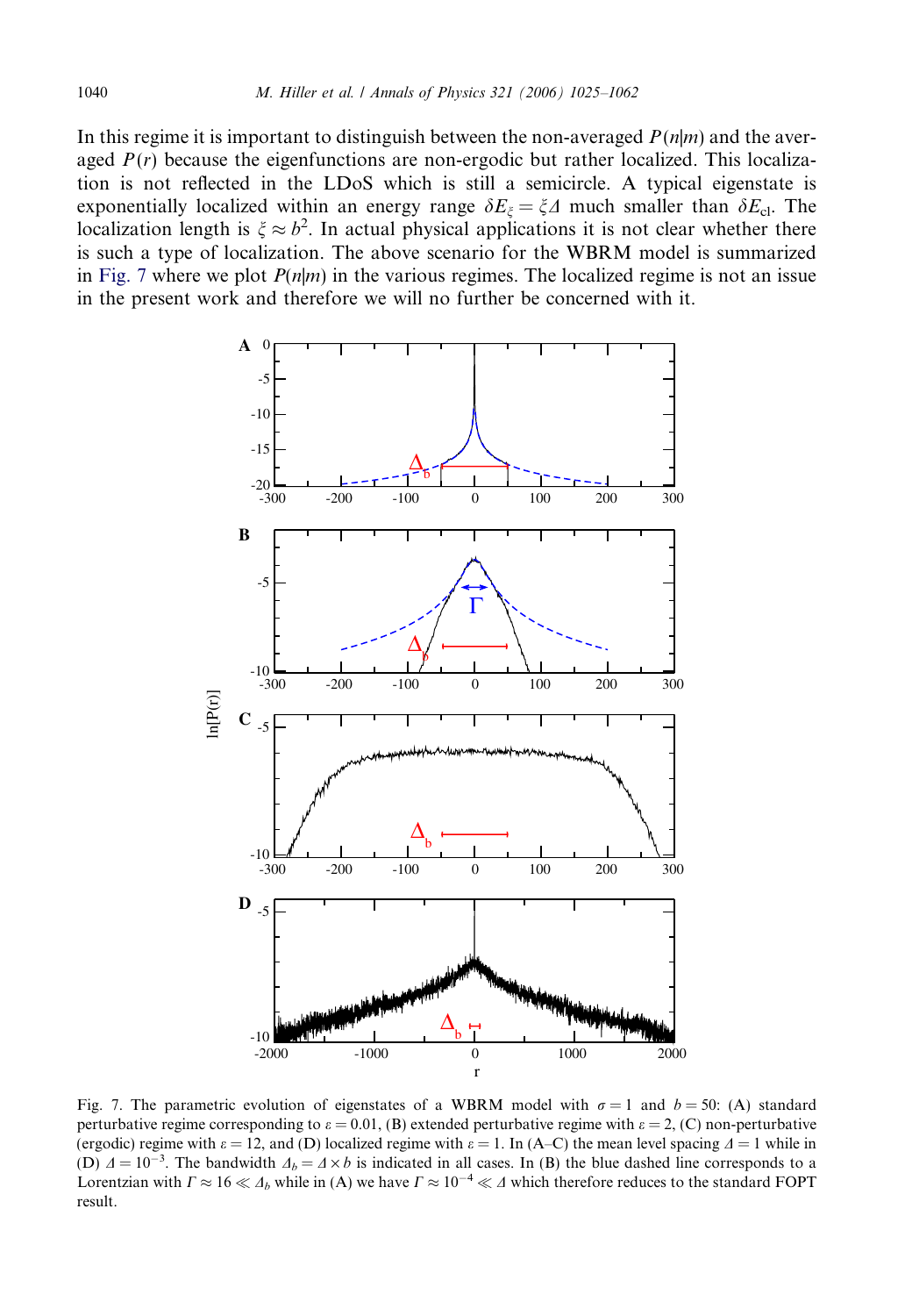The other deviation from the generic scenario, is the appearance of a non-universal ''twilight regime'' which can be found for some quantized systems [\[40\].](#page-37-0) In this regime a co-existence of a perturbative and a semiclassical structure can be observed. For the Pullen–Edmonds model [\(14\)](#page-7-0) there is no such distinct regime.

For the Hamiltonian model described by Eq. [\(14\)](#page-7-0) the borders between the regimes can be estimated [\[19\].](#page-37-0) Namely  $\varepsilon_c \approx 3.8 \hbar^{3/2}$  and  $\varepsilon_{\text{prt}} \approx 5.3 \hbar$ . In Fig. 8 we report the parametric evolution of the eigenstates for the Hamiltonian model of Eqs. [\(14\)](#page-7-0) and we compare the outcomes with the results of the EBRM model [\[19\].](#page-37-0) Despite the overall quantitative agreement, some differences can be detected:

- In the FOPT regime (see Fig. 8A), the RMT strategy fails in the far tails regime  $\Delta \times |r| > \Delta_b$  where system specific interference phenomena become important.
- In the extended perturbative regime (see Fig. 8B) the line-shape of the averaged wavefunction  $P(n|m)$  is different from Lorentzian. Still the general features of  $P<sub>prrt</sub>$  (core-tail structure) can be detected. In a sense, Wigner's Lorentzian [\(32\)](#page-14-0) is a special case of core-tail structure. Finally, as in the standard perturbative regime one observes that the far-tails are dominated by either destructive interference (left tail), or by constructive interference (right tail).
- Deep in the non-perturbative regime ( $\varepsilon > \varepsilon_{\text{prt}}$ ) the overlaps  $P(n|m)$  are well approximated by the semiclassical expression. The exact shape is determined by simple classical considerations [\[19,42\].](#page-37-0) This is in contrast to the WBRM model which does not have a classical limit.



Fig. 8. The quantal profile  $P(r)$  for the 2DW model is compared with  $P_{\text{prt}}(r)$  and with the corresponding  $P_{RMT}(r)$  of the EBRM model. The perturbation strength  $\varepsilon$  is in (A)  $\varepsilon = 0.00035$ , (B)  $\varepsilon = 0.04945$  and (C)  $\varepsilon = 0.29$ . We are using here the  $\hbar = 0.012$  output. In the lower plot the classical LDoS profile  $P_{\text{cl}}(r)$  is represented by a green heavy dashed line.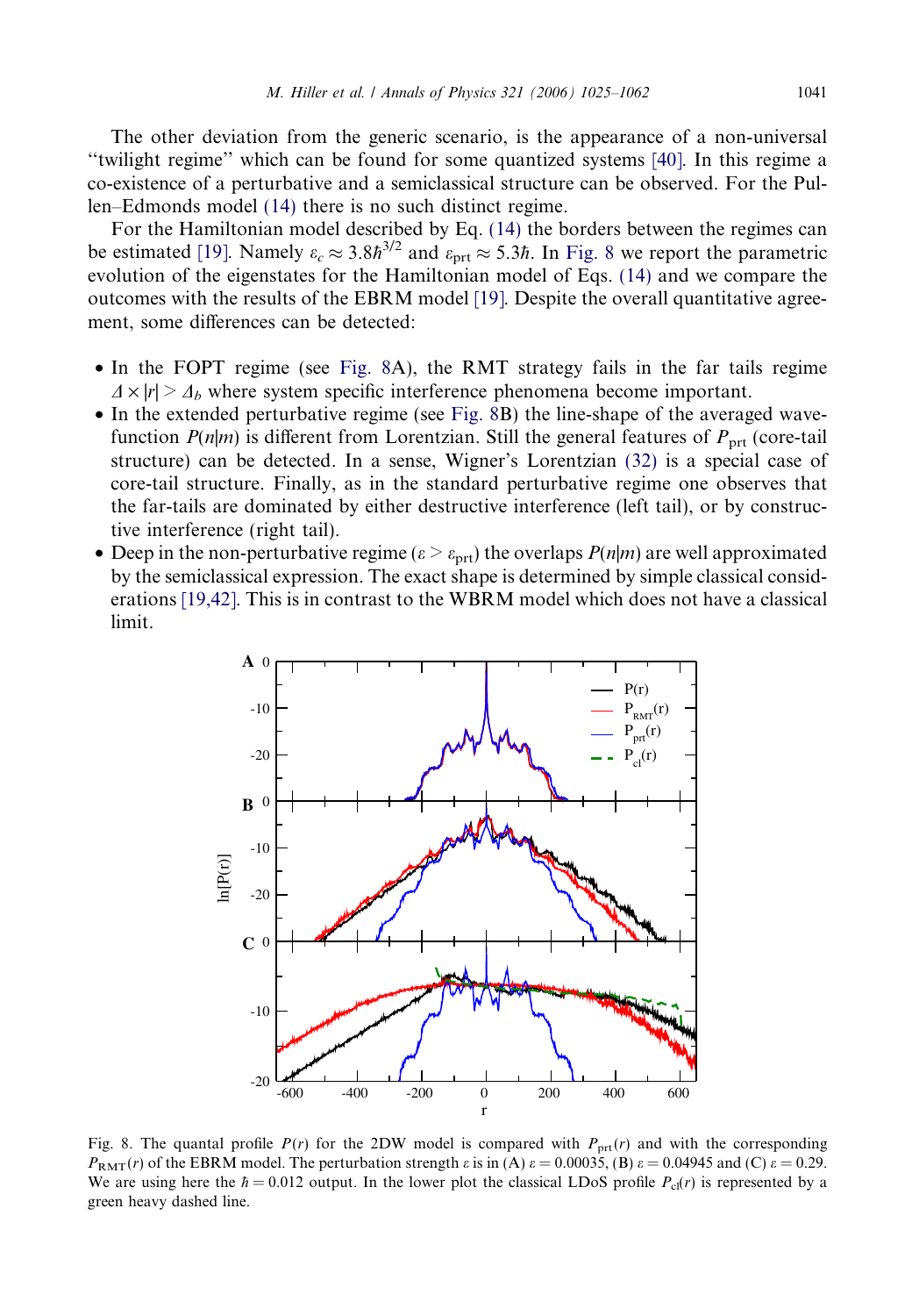# <span id="page-17-0"></span>6. Linear response theory

The definition of regimes for driven systems is more complicated than the corresponding definition in case of LDoS theory. It is clear that for short times we always can use time-dependent FOPT. The question is, of course, what happens next. There we have to distinguish between two types of scenarios. One type of scenario is wavepacket dynamics for which the dynamics is a transient from a preparation state to some new ergodic state. The second type of scenario is *persistent driving*, either linear driving  $(\dot{x} = \varepsilon)$  or periodic driving  $(x(t) = \varepsilon \sin(\Omega t))$ . In the latter case, the strength of the perturbation depends on the rate of the driving, not just on the amplitude. The relevant question is whether the long time dynamics can be deduced from the short time analysis. To say that the dynamics is of perturbative nature means that the short time dynamics can be deduced from FOPT, while the long time dynamics can be deduced on the basis of a Markovian (stochastic) assumption. The best known example is the derivation of the exponential Wigner law for the decay of a metastable state. The Fermi-Golden-Rule (FGR) is used to determine the initial rate for the escaping process, and then the long-time result is extrapolated by assuming that the decay proceeds in a stochastic-like manner. Similar reasoning is used in deriving the Pauli master equation which is used to describe the stochastic-like transitions between the energy levels in atomic systems.

A related question to the issue of regimes is the validity of linear response theory (LRT). To avoid ambiguities we adopt here a practical definition. Whenever, the result of the calculation depends only on the two point correlation function  $C(\tau)$ , or equivalently only on the band-profile of the perturbation (which is described by  $\tilde{C}(\omega)$ , then we refer to it as "LRT." This implies that higher order correlations are not expressed. There is a (wrong) tendency to associate LRT with FOPT. In fact the validity of LRT is not simply related to FOPT. We shall clarify this issue in the next section.

For both  $\delta E(t)$  and  $\mathcal{P}(t)$  we have "LRT formulas" which we discuss in the next sections. Writing the driving pulse as  $\delta x(t) = \epsilon f(t)$  for the spreading we get

$$
\delta E^2(t) = \varepsilon^2 \times \int_{-\infty}^{\infty} \frac{d\omega}{2\pi} \tilde{C}(\omega) \tilde{F}_t(\omega), \tag{37}
$$

while for the survival probability we have

$$
\mathcal{P}(t) = \exp\left(-\varepsilon^2 \times \int_{-\infty}^{\infty} \frac{d\omega}{2\pi} \tilde{C}(\omega) \frac{\tilde{F}_t(\omega)}{\left(\hbar\omega\right)^2}\right).
$$
\n(38)

Two spectral functions are involved: one is the power spectrum  $\tilde{C}(\omega)$  of the fluctuations defined in Eq. [\(19\),](#page-10-0) and the other  $\tilde{F}_{t}(\omega)$  is the spectral content of the driving pulse which is defined as

$$
\tilde{F}_t(\omega) = \left| \int_0^t dt' \dot{f}(t') e^{-i\omega t'} \right|^2.
$$
\n(39)

Here, we summarize the main observations regarding the nature of wavepacket dynamics in the various regimes: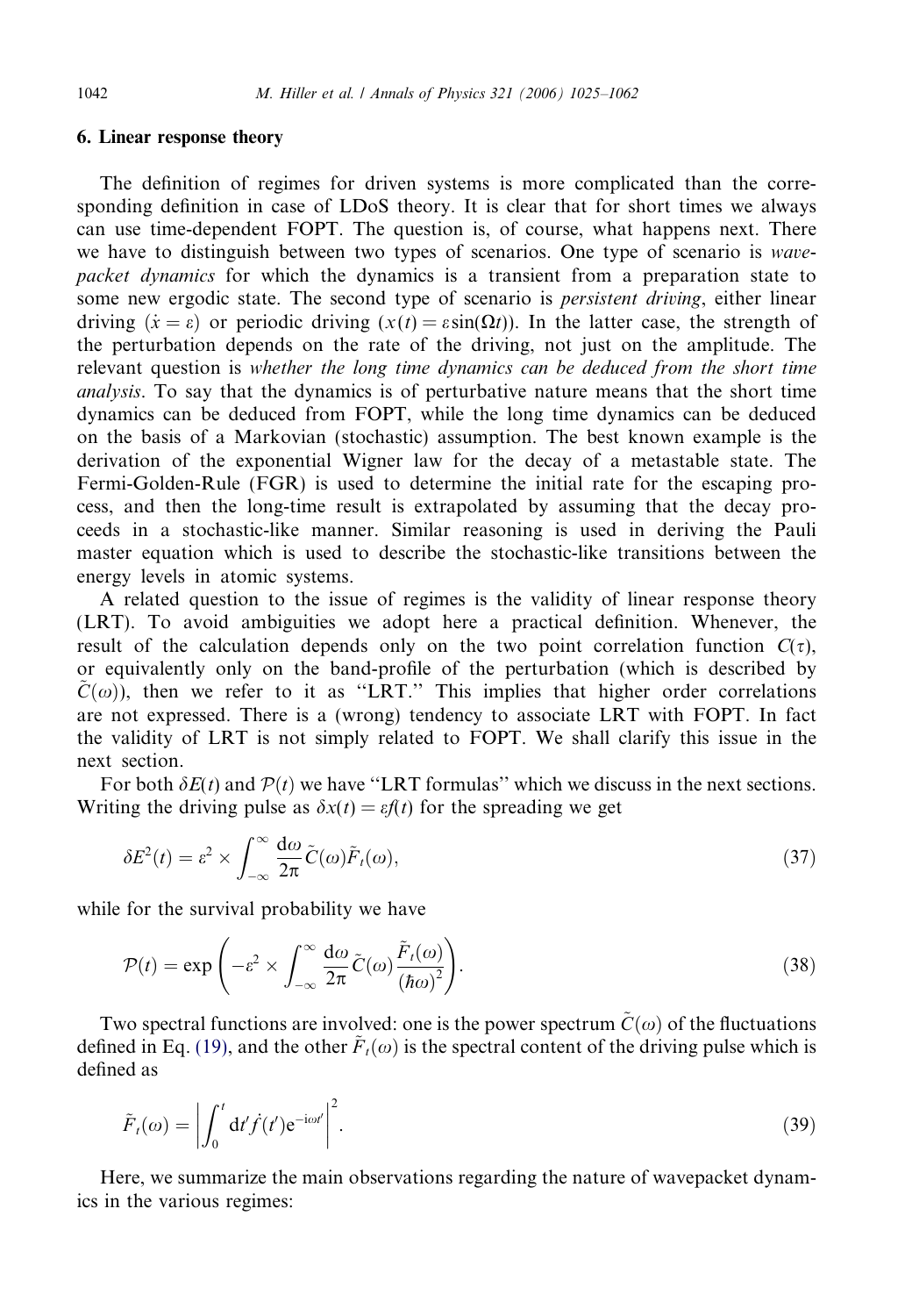- <span id="page-18-0"></span>• FOPT regime. In this regime  $\mathcal{P}(t) \sim 1$  for all times, indicating that all probability is all the time concentrated on the initial level. An alternative way to identify this regime is from  $\delta E_{\text{core}}(t)$  which is trivially equal to  $\Delta$ .
- *Extended perturbative regime*. The appearance of a core-tail structure which is characterized by separation of scales  $\Delta \ll \delta E_{\text{core}}(t) \ll \delta E(t) \ll \Delta_b$ . The core is of non-perturbative nature, but the variance  $\delta E^2(t)$  is still dominated by the tails. The latter are described by perturbation theory.
- Non-perturbative regime: The existence of this regime is associated with having the finite energy scale  $\Delta_b$ . It is characterized by  $\Delta_b \ll \delta E_{\text{core}}(t) \sim \delta E(t)$ . As implied by the terminology, perturbation theory (to any order) is not a valid tool for the analysis of the energy spreading. Note that in this regime, the spreading profile is characterized by a single energy scale ( $\delta E \sim \delta E_{\text{core}}$ ).

# 6.1. The energy spreading  $\delta E(t)$

Of special importance for understanding quantum dissipation is the theory for the variance  $\delta E^2(t)$  of the energy spreading. Having  $\delta E(t) \propto \epsilon$  means linear response. If  $\delta E(t)/\epsilon$ depends on  $\epsilon$ , we call it "non-linear response." In this paragraph, we explain that linear response theory (LRT) is based on the ''LRT formula'' Eq. [\(37\)](#page-17-0) for the spreading. This formula has a simple classical derivation (see Subsection [6.2](#page-19-0) below).

From now on it goes without saying that we assume that the *classical* conditions for the validity of Eq. [\(37\)](#page-17-0) are satisfied (no  $\hbar$  involved in such conditions). The question is *what* happens to the validity of LRT once we "quantize" the system. In previous publications  $[8,10,11,19]$ , we were able to argue the following:

- (A) The LRT formula can be trusted in the perturbative regime, with the exclusion of the adiabatic regime.
- (B) In the sudden limit the LRT formula can also be trusted in the non-perturbative regime.
- (C) In general the LRT formula cannot be trusted in the non-perturbative regime.
- (D) The LRT formula can be trusted deep in the non-perturbative regime, provided the system has a classical limit.

For a system that does not have a classical limit (Wigner model) we were able to demonstrate [\[8,10,11\]](#page-37-0) that LRT fails in the non-perturbative regime. Namely, for the WBRM model the response  $\delta E(t)/\epsilon$  becomes  $\epsilon$  dependent for large  $\epsilon$ , meaning that the response is non-linear. Hence, the statement in item (C) above has been established. We had argued that the observed non-linear response is the result of a quantal non-perturbative effect. Do we have a similar type of non-linear response in the case of *quantized chaotic* systems? The statement in item (D) above seems to suggest that the observation of such non-linearity is not likely. Still, it was argued in [\[11\]](#page-37-0) that this does not exclude the possibility of observing a ''weak'' non-linearity.

The immediate (naive) tendency is to regard LRT as the outcome of quantum mechanical first order perturbation theory (FOPT). In fact, the regimes of validity of FOPT and of LRT do not coincide. On the one hand, we have the adiabatic regime where FOPT is valid as a leading order description, but not for response calculation. On the other hand, the validity of Eq. [\(37\)](#page-17-0) goes well beyond FOPT. This leads to the (correct) identification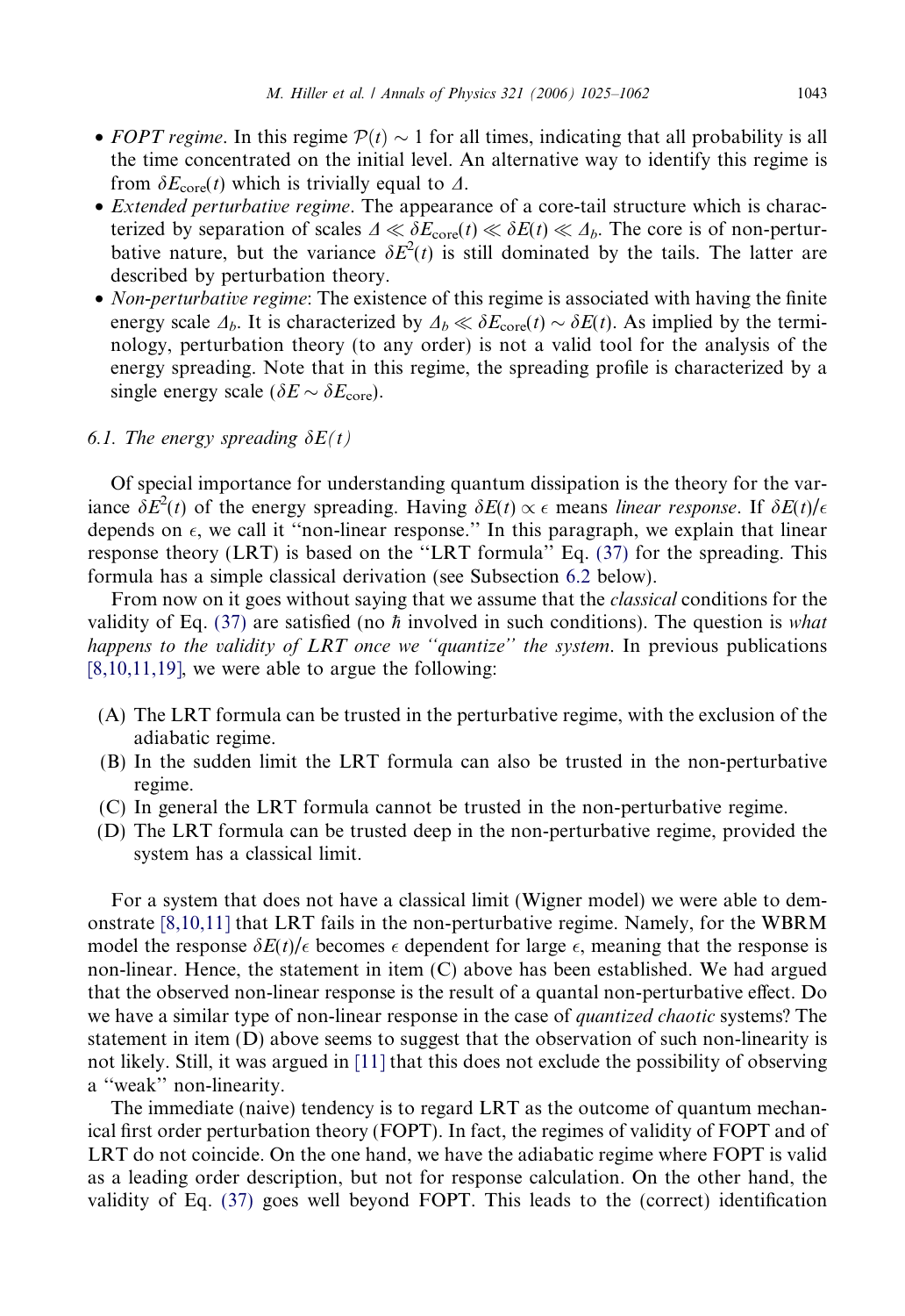<span id="page-19-0"></span>[\[7,8,11\]](#page-37-0) of what we call the "perturbative regime." The border of this regime is determined by the energy scale  $\Delta_b$ , while  $\Delta$  is not involved. Outside of the perturbative regime we cannot trust the LRT formula. However, as we further explain below, the fact that Eq. [\(37\)](#page-17-0) is not valid in the non-perturbative regime, does not imply that it *fails* there.

We stress again that one should distinguish between ''non-perturbative response'' and ''non-linear response.'' These are not synonyms. As we explain in the next paragraph, the adiabatic regime is ''perturbative'' but ''non-linear,'' while the semiclassical limit is ''nonperturbative'' but ''linear.''

In the *adiabatic regime*, FOPT implies zero probability to make a transitions to other levels. Therefore, to the extent that we can trust the adiabatic approximation, all probability remains concentrated on the initial level. Thus, in the adiabatic regime, Eq. [\(37\)](#page-17-0) is not a valid formula: It is essential to use higher orders of perturbation theory, and possibly non-perturbative corrections (Landau-Zener [\[1,2\]](#page-36-0)), to calculate the response. Still, FOPT provides a meaningful leading order description of the dynamics (i.e., having no transitions), and therefore we do not regard the adiabatic non-linear regime as ''non-perturbative.''

In the *non-perturbative regime* the evolution of  $P_t(n|m)$  cannot be extracted from perturbation theory: not in leading order, neither in any order. Still it does not necessarily imply a non-linear response. On the contrary: The semiclassical limit is contained in the deep non-perturbative regime  $[8,11]$ . There, the LRT formula Eq. [\(37\)](#page-17-0) is in fact valid. But its validity is *not* a consequence of perturbation theory, but rather the consequence of *quan*tal-classical correspondence (QCC).

In the next subsection we will present a classical derivation of the general LRT expression [\(37\)](#page-17-0). In Subsection [6.3](#page-20-0) we derive it using first order perturbation theory (FOPT). In Subsection [6.5](#page-20-0), we derive the corresponding FOPT expression for the survival probability.

# 6.2. Classical LRT derivation for  $\delta E(t)$

The classical evolution of  $E(t) = H(Q(t), P(t))$  can be derived from Hamiltonian equations. Namely,

$$
\frac{dE(t)}{dt} = [\mathcal{H}, \mathcal{H}]_{PB} + \frac{\partial \mathcal{H}}{\partial t} = -\varepsilon \dot{f}(t) \mathcal{F}(t),\tag{40}
$$

where  $\lceil \cdot \rceil_{\text{PB}}$  indicates the Poisson Brackets. Integration of Eq. (40) leads to

$$
E(t) - E(0) = -\varepsilon \int_0^t \mathcal{F}(t') \dot{f}(t') dt'. \tag{41}
$$

Taking a micro-canonical average over initial conditions we obtain the following expression for the variance

$$
\delta E^2(t) = \varepsilon^2 \int_0^t C(t'-t'') \dot{f}(t') \dot{f}(t'') dt' dt'', \tag{42}
$$

which can be re-written in the form of  $(37)$ .

One extreme special case of Eq. [\(37\)](#page-17-0) is the sudden limit for which  $f(t)$  is a step function. Such evolution is equivalent to the LDoS studies of Section [5.](#page-13-0) In this case  $F_t(\omega) = 1$ , and accordingly

$$
\delta E_{\rm cl} = \varepsilon \times \sqrt{C(0)}, \quad \text{[sudden case]}.
$$
\n
$$
(43)
$$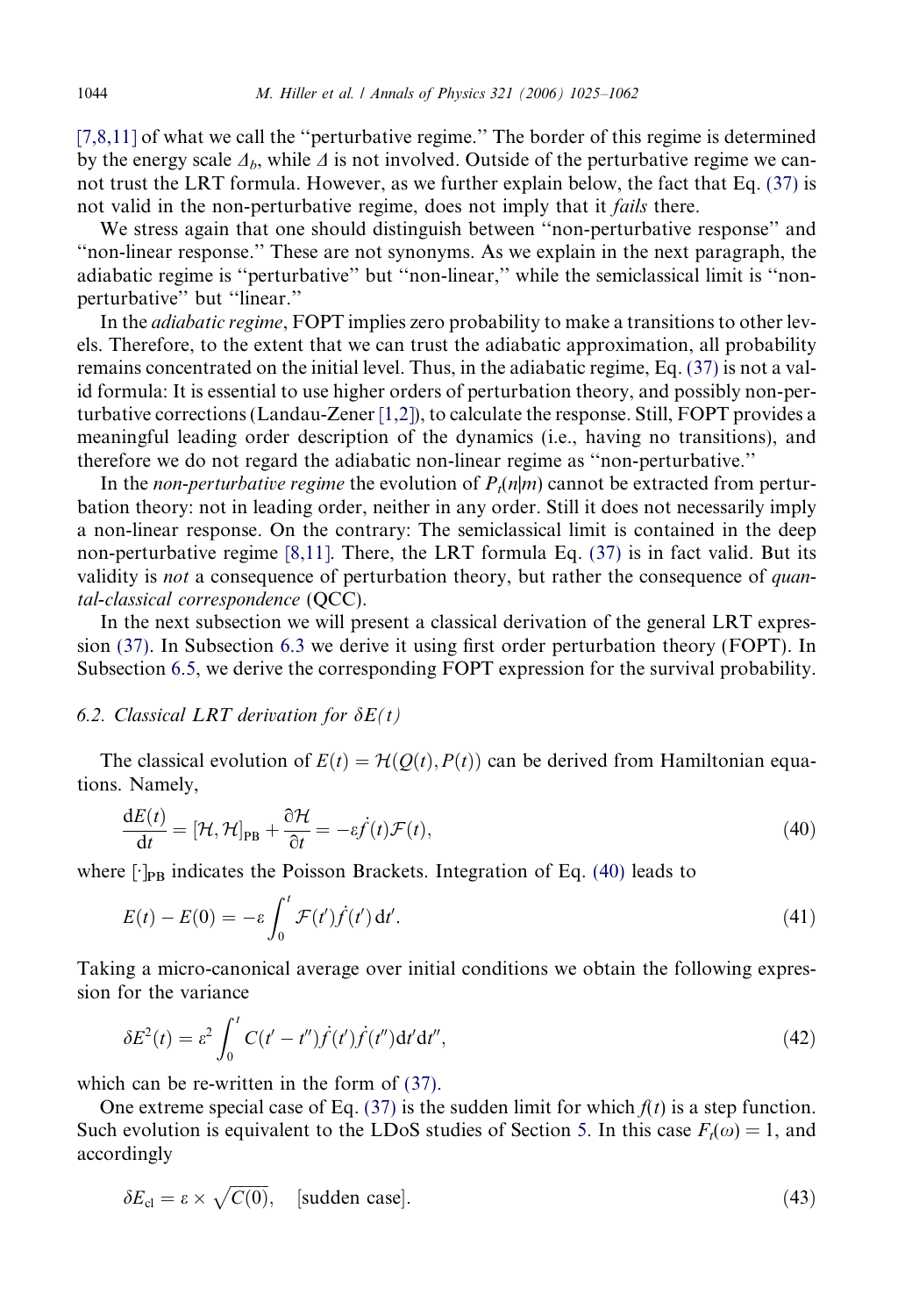<span id="page-20-0"></span>Another extreme special case is the response for persistent (either linear or periodic) driving of a system with an extremely short correlation time. In such case  $F_t(\omega)$  becomes a narrow function with a weight that grows linearly in time. For linear driving  $(f(t) = t)$  we get  $F_t(\omega) = t \times 2\pi\delta(\omega)$ . This implies diffusive behavior:

$$
\delta E(t) = \sqrt{2D_E t}, \quad [\text{Kubo case}], \tag{44}
$$

where  $D_E \propto \epsilon^2$  is the diffusion coefficient. The expression for  $D_E$  as an integral over the correlation function is known in the corresponding literature either as Kubo formula, or as Einstein relation, and is the corner stone of the Fluctuation–Dissipation relation.

## 6.3. Quantum LRT derivation for  $\delta E(t)$

The quantum mechanical derivation looks like an exercise in first order perturbation theory. In fact, a proper derivation that extends and clarifies the regime where the result is applicable requires infinite order. If we want to keep a complete analogy with the classical derivation we should work in the adiabatic basis [\[7\].](#page-37-0) (For a brief derivation see Appendix D of [\[9\].](#page-37-0))

In the following presentation we work in a "fixed basis" and assume  $f(t) = f(0) = 0$ . We use the standard textbook FOPT expression for the transition probability from an initial state  $m$  to any other state  $n$ . This is followed by integration by parts. Namely,

$$
P_t(n|m) = \frac{\varepsilon^2}{\hbar^2} |\mathbf{B}_{nm}|^2 \left| \int_0^t dt' f(t') e^{i(E_n - E_m)t'/\hbar} \right|^2 = \frac{\varepsilon^2}{\hbar^2} |\mathbf{B}_{nm}|^2 \frac{\tilde{F}_t(\omega_{nm})}{(\omega_{nm})^2},
$$
(45)

where  $\omega_{nm} = (E_n - E_m)/\hbar$ . Now we calculate the variance and use Eq. [\(22\)](#page-10-0) so as to get

$$
\delta E^2(t) = \sum_{n} P_t(n|m) (E_n - E_m)^2 = \varepsilon^2 \int_{-\infty}^{\infty} \frac{d\omega}{2\pi} \tilde{C}(\omega) \tilde{F}_t(\omega).
$$
 (46)

# 6.4. Restricted QCC

The FOPT result for  $\delta E(t)$  is *exactly* the same as the classical expression Eq. [\(37\)](#page-17-0). It is important to realize that there is no  $\hbar$ -dependence in the above formula. This correspondence does not hold for the higher k-moments of the energy distribution. If we use the above FOPT procedure we get that the latter scale as  $\hbar^{k-2}$ .

We call the quantum-classical correspondence for the second moment ''restricted QCC.'' It is a very robust correspondence [\[11\]](#page-37-0). This should be contrasted with ''detailed QCC" that applies only in the semiclassical regime where  $P_t(n|m)$  can be approximated by a classical result (and not by a perturbative result).

#### 6.5. Quantum LRT derivation for  $\mathcal{P}(T)$

With the validity of FOPT assumed we can also calculate the time-decay of the survival probability  $P(t)$ . From Eq. (45) we get

$$
p(t) \equiv \sum_{n(\neq n_0)} P_t(n|m) = \varepsilon^2 \int_{-\infty}^{\infty} \frac{d\omega}{2\pi} \tilde{C}(\omega) \frac{\tilde{F}_t(\omega)}{(h\omega)^2}.
$$
 (47)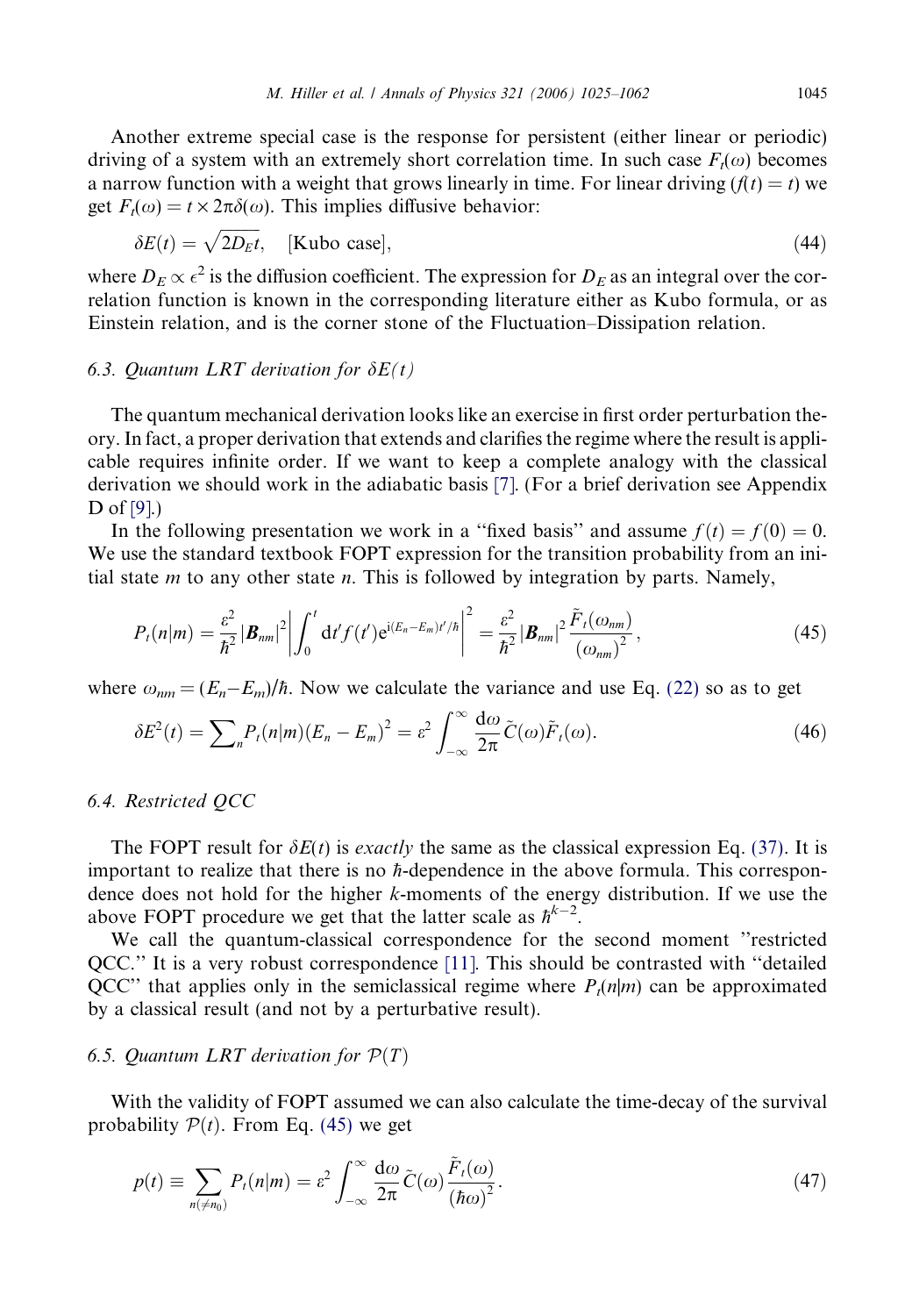Assuming that  $P(t) = 1 - p(t)$  can be extrapolated in a "stochastic" fashion we get Eq. [\(38](#page-17-0)). Another way to write the final formula is as follows:

$$
\mathcal{P}(t) = \exp\left[-\frac{1}{\hbar^2} \int_0^t \int_0^t C(t'-t'') \delta x(t') \delta x(t'') dt' dt''\right].
$$
\n(48)

For constant perturbation (wavepacket dynamics) and assuming long times we obtain the Wigner decay,

$$
\mathcal{P}(t) = \exp\left[-\left(\frac{\varepsilon}{\hbar}\right)^2 \tilde{C}(\omega = 0) \times t\right],\tag{49}
$$

which can be regarded as a special case of Fermi-Golden-Rule.

# 6.6. Note on  $\mathcal{P}(T)$  for a time reversal scenario

The "LRT formula" for  $\mathcal{P}(T)$  in the case of "driving reversal scenario" is

$$
\mathcal{P}_{\text{DR}}(t) = \exp\left[-\left(\frac{\varepsilon}{\hbar}\right)^2 \int_0^T \int_0^T C(t'-t'')f(t')dt'dt''\right],\tag{50}
$$

where we assumed the simplest scenario with  $f(t) = 1$  for  $0 \le t \le (T/2)$  and  $f(t) = -1$  for  $(T/2) < t < T$ . It is interesting to make a comparison with the analogous result in case of ''time reversal scenario.''

The well known Feynman–Vernon influence functional has the following approximation:

$$
F[x_A, x_B] = \langle \Psi | U[x_B]^{-1} U[x_A] | \Psi \rangle
$$
  
=  $\exp \left[ -\frac{1}{2\hbar^2} \int_0^t \int_0^t C(t'-t'')(x_B(t') - x_A(t')) \left( x_B(t'') - x_A(t'') \right) dt'dt'' \right].$  (51)

This expression is in fact exact in the case of harmonic bath, and assuming thermal averaging over the initial state. Otherwise, it should be regarded as an extrapolated version of leading order perturbation theory (as obtained in the interaction picture). What people call nowadays ''fidelity'' or ''Loschmidt echo'' is in fact a special case of the above expression which is defined by setting  $t = T/2$  and  $x_A = \varepsilon/2$  while  $x_B = -\varepsilon/2$ . Thus,

$$
\mathcal{P}_{TR}(t) = |F[x_A, x_B]|^2 = \exp\left[-\left(\frac{\varepsilon}{\hbar}\right)^2 \int_0^{T/2} \int_0^{T/2} C(t'-t'') dt'dt''\right].
$$
\n(52)

Assuming a very short correlation time one obtains

$$
\mathcal{P}_{\text{TR}}(T) = \exp\left[-\frac{1}{2}\left(\frac{\varepsilon}{\hbar}\right)^2 \tilde{C}(\omega = 0) \times T\right],\tag{53}
$$

which again can be regarded as a special variation of the Fermi-Golden-Rule (but note the pre-factor 1/2).

## 6.7. The survival probability and the LDoS

For constant perturbation it is useful to remember that  $P(t)$  LDoS as follows:

<span id="page-21-0"></span>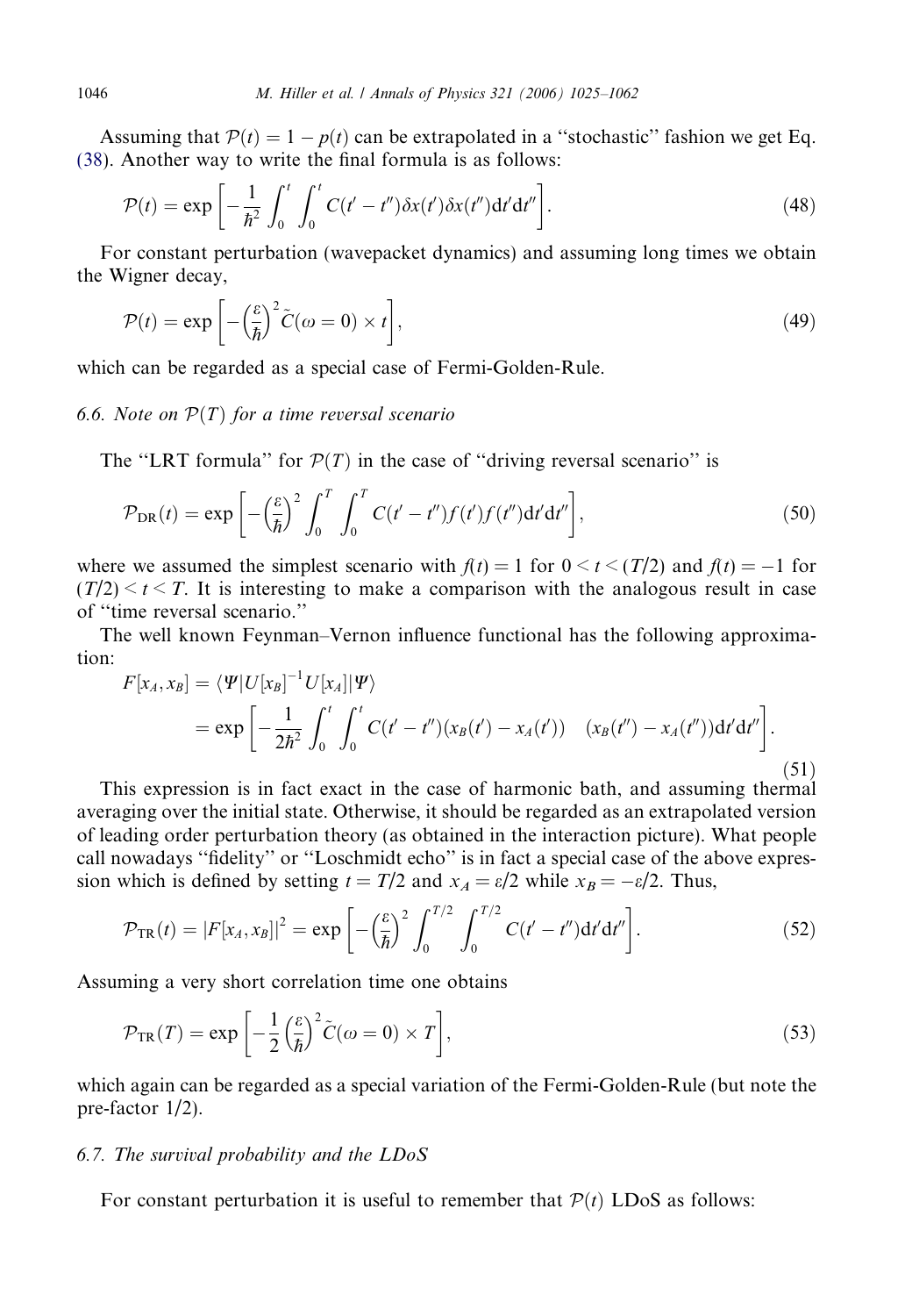<span id="page-22-0"></span>
$$
\mathcal{P}(t) = \left| \langle n(x_0) | e^{-i\mathcal{H}(x)t/\hbar} | n(x_0) \rangle \right|^2
$$
  
\n
$$
= \left| \sum_m e^{-iE_m(x)t/\hbar} | \langle m(x) | n(x_0) \rangle |^2 \right|^2
$$
  
\n
$$
= \left| \int_{-\infty}^{\infty} P(E|m) e^{-iEt/\hbar} dE \right|^2.
$$
 (54)

This implies that a Wigner decay is associated with a Lorentzian approximation for the LDoS. In the non-perturbative regime the LDoS is not a Lorentzian, and therefore one should not expect an exponential. In the semiclassical regime the LDoS shows system specific features and therefore the decay of  $P(t)$  becomes non-universal.

#### 7. Wavepacket dynamics for constant perturbation

The first evolution scheme that we are investigating here is the so-called wavepacket dynamics. The classical picture is quite clear [\[17,18\]](#page-37-0): the initial preparation is assumed to be a micro-canonical distribution that is supported by the energy surface  $\mathcal{H}_0(Q, P) = E(0)$ . Taking H to be a generator for the classical dynamics, the phase-space distribution spreads away from the initial surface for  $t > 0$ . 'Points' of the evolving distribution move upon the energy surfaces of  $\mathcal{H}(Q, P)$ . Thus, the energy  $E(t) = \mathcal{H}_0(Q(t), P(t))$ of the evolving distributions spreads with time. Using the LRT formula Eq. [\(39\)](#page-17-0) for rectangular pulse  $f(t') = 1$  for  $0 \le t' \le t$  we get

$$
\tilde{F}_t(\omega) = \left| 1 - e^{-i\omega t} \right|^2 = (\omega t)^2 \operatorname{sinc}^2 \left( \frac{\omega t}{2} \right) \tag{55}
$$

and hence

$$
\delta E_{\rm cl}(t) = \varepsilon \times \sqrt{2(C(0) - C(t))}.\tag{56}
$$

For short times  $t \ll \tau_{cl}$  we can expand the correlation function as  $C(t) \approx C(0) - \frac{1}{2}C''(0)t^2$ , leading to a ballistic evolution. Then, for  $t \gg \tau_{\text{cl}}$ , due to ergodicity, a 'steady-state distribution' appears, where the evolving 'points' occupy an 'energy shell' in phase-space. The thickness of this energy shell equals  $\delta E_{\text{cl}}$ . Thus, we have a crossover from ballistic energy spreading to saturation:

$$
\delta E(t) \approx \begin{cases} \sqrt{2} (\delta E_{\rm cl}/\tau_{\rm cl}) t & \text{for} \quad t < \tau_{\rm cl} \\ \sqrt{2} \delta E_{\rm cl} & \text{for} \quad t > \tau_{\rm cl} \end{cases} \tag{57}
$$

[Fig. 9](#page-23-0) shows the classical energy spreading (heavy dashed line) for the 2DW model. In agreement with Eq. (57) we see that  $\delta E_{\text{cl}}(t)$  is first ballistic and then saturates. The classical dynamics is fully characterized by the two classical parameters  $\tau_{cl}$  and  $\delta E_{cl}$ .

# 7.1. The quantum dynamics

Let us now look at the quantized 2DW model. The quantum mechanical data are reported in [Fig. 9](#page-23-0) (left panel) where different curves correspond to various perturbation strengths e. As in the classical case (heavy dashed-line) we observe an initial ballistic-like spreading [\[18\]](#page-37-0) followed by saturation. This could lead to the wrong impression that the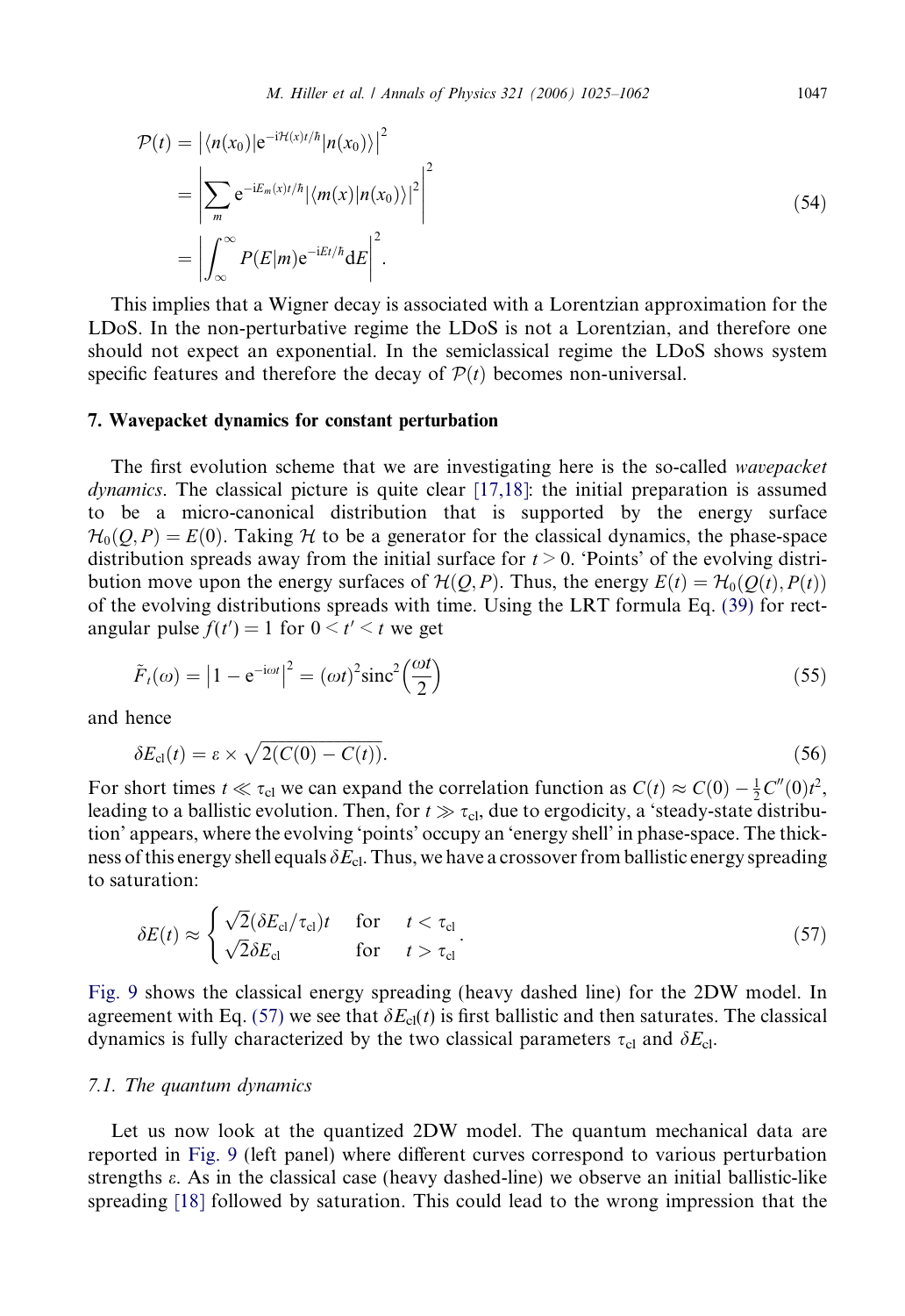<span id="page-23-0"></span>

Fig. 9. Simulations of wavepacket dynamics for the 2DW model (left panel) and for the corresponding EBRM model (right panel). The energy spreading  $\delta E(t)$  (normalized with respect to the perturbation strength  $\epsilon$ ) is plotted as a function of time for various perturbation strengths  $\epsilon$  corresponding to different line-types (the same in both panels). The classical spreading  $\delta E_{\rm cl}(t)$  (thick dashed line) is plotted in both panels as a reference.

classical and the quantum spreading are of the same nature. However, this is definitely not the case.

To detect the different nature of quantum ballistic-like spreading, one has to inquire measures that are sensitive to the structure of the profile, such as the core-width  $\delta E_{\text{core}}(t)$ . In Fig. 10 we present our numerical data for the 2DW model. If the spreading were of a classical type, it would imply that the spreading profile is characterized by a single energy scale. In such a case we would expect that  $\delta E_{\text{core}}(t) \sim \delta E(t)$ . Indeed this is the case for  $\varepsilon > \varepsilon_{\text{prt}}$  with the exclusion of very short times: The larger  $\varepsilon$  is the shorter the quantal transient becomes. In the perturbative regimes, in contrast to the semiclassical regime, we have a separation of energy scales  $\delta E_{\text{core}}(t) \ll \delta E(t)$ . In the perturbative regimes  $\delta E(t)$  is determined by the tails, and it is not sensitive to the size of the 'core' region.

Using the LRT formula for  $P(T)$  we get, for short times ( $t \ll \tau_{\text{cl}}$ ) during the ballisticlike stage



Fig. 10. Simulations of wavepacket dynamics for the 2DW model. The evolution of the (normalized) core width  $\delta E_{\text{core}}(t)$  is plotted as a function of time. The classical expectation is represented by a thick dashed line for the sake of comparison. As  $\epsilon$  becomes larger it is approached more and more. We use the same set of parameters as in Fig. 9.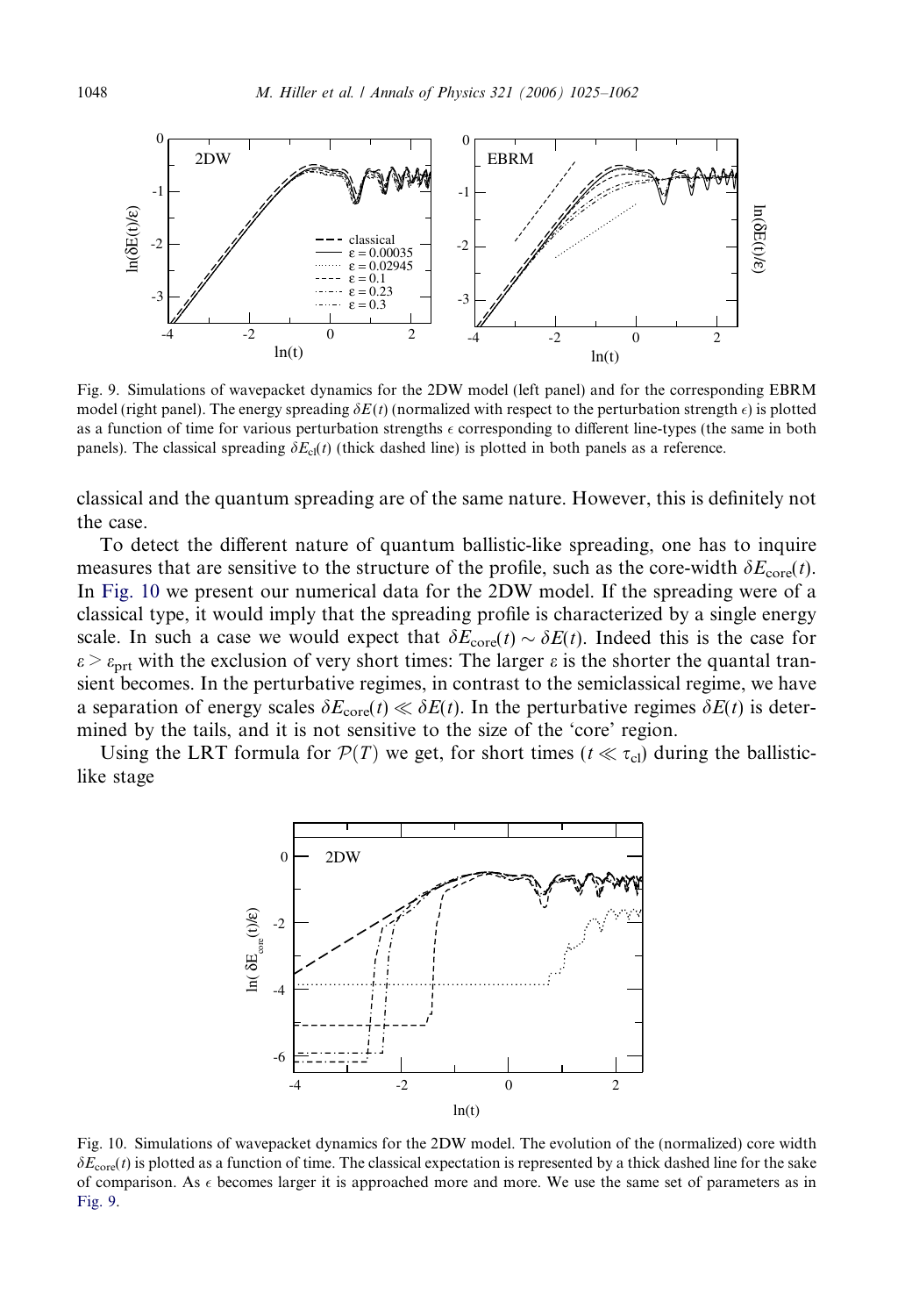M. Hiller et al. / Annals of Physics 321 (2006) 1025-1062 1049

<span id="page-24-0"></span>
$$
\mathcal{P}(t) = \exp\left(-C(\tau = 0) \times \left(\frac{\varepsilon t}{\hbar}\right)^2\right),\tag{58}
$$

while for long times ( $t \gg \tau_{\text{cl}}$ ) we have the FGR decay of Eq. [\(49\)](#page-21-0). Can we trust these expressions? Obviously, FOPT can be trusted as long as  $P(t) \sim 1$ . This can be converted into an inequality  $t \leq t_{\text{prt}}$ , where

$$
t_{\rm prt} = \left(\frac{\varepsilon_{\rm prt}}{\varepsilon}\right)^{v=1,2} \tau_{\rm cl}.\tag{59}
$$

The power  $v = 1$  applies to the non-perturbative regime where the breakdown of  $\mathcal{P}(T)$ happens to be before  $\tau_{\text{cl}}$ . The power  $v = 2$  applies to the perturbative regime where the breakdown of  $P(T)$  happens after  $\tau_{cl}$  at  $t_{\text{prt}} = \hbar / \Gamma$ , i.e., after the ballistic-like stage.

The long-term behavior of  $\mathcal{P}(T)$  in the non-perturbative regime is not the Wigner decay. It can be obtained by Fourier transform of the LDoS. In the non-perturbative regime the LDoS is characterized by the single energy scale  $\delta E_{\text{cl}} \propto \delta x$ . Hence, the decay in this regime is characterized by a semiclassical time scale  $2\pi\hbar/\delta E_{cl}$ .

#### 7.2. The EBRM dynamics

Next we investigate the applicability of the RMT approach to describe wavepacket dynamics [\[17,18\]](#page-37-0) and specifically the energy spreading  $\delta E(t)$ . At first glance, we might be tempted to speculate that RMT should be able, at least as far as  $\delta E(t)$  is concerned, to describe the actual quantum picture. After all, we have seen in Subsection [6.1](#page-18-0) that the quantum mechanical LRT formula [\(46\)](#page-20-0) for the energy spreading involves as its only input the classical power spectrum  $C(\omega)$ . Thus we would expect that an effective RMT model with the same band-profile would lead to the *same*  $\delta E(t)$ .

However, things are not so trivial. In [Fig. 9](#page-23-0) we show the numerical results for the EBRM model.<sup>2</sup> In the standard and in the extended perturbative regimes we observe a good agreement with Eq. [\(46\)](#page-20-0). This is not surprising as the theoretical prediction was derived via FOPT, where correlations between off-diagonal elements are not important. In this sense the equivalence of the 2DW model and the EBRM model is trivial in these regimes. But as soon as we enter the non-perturbative regime, the spreading  $\delta E(t)$  shows a qualitatively different behavior from the one predicted by LRT: after an initial ballistic spreading, we observe a premature crossover to a diffusive behavior

$$
\delta E(t) = \sqrt{2D_{\rm E}t}.\tag{60}
$$

The origin of the diffusive behavior can be understood in the following way. Up to time  $t_{\text{prt}}$  the spreading  $\delta E(t)$  is described accurately by the FOPT result [\(46\)](#page-20-0). At  $t \sim t_{\text{prt}}$  the evolving distribution becomes as wide as the bandwidth, and we have  $\delta E_{\text{core}} \sim \delta E \sim \Delta_b$ rather than  $\delta E_{\rm core} \ll \delta E \ll \Delta_b$ . We recall that in the non-perturbative regime FOPT is subjected to a breakdown before reaching saturation. The following simple heuristic picture turns out to be correct. Namely, once the mechanism for ballistic-like spreading disappears, a stochastic-like behavior takes its place. The stochastic energy spreading is similar to a random-walk process where the step size is of the order  $\Delta_b$ , with transient time  $t_{\text{prt}}$ . Therefore, we have a diffusive behavior  $\delta E(t)^2 = 2D_E t$  with

 $2$  The same qualitative results were found also for the prototype WBRM model, see [\[17\].](#page-37-0)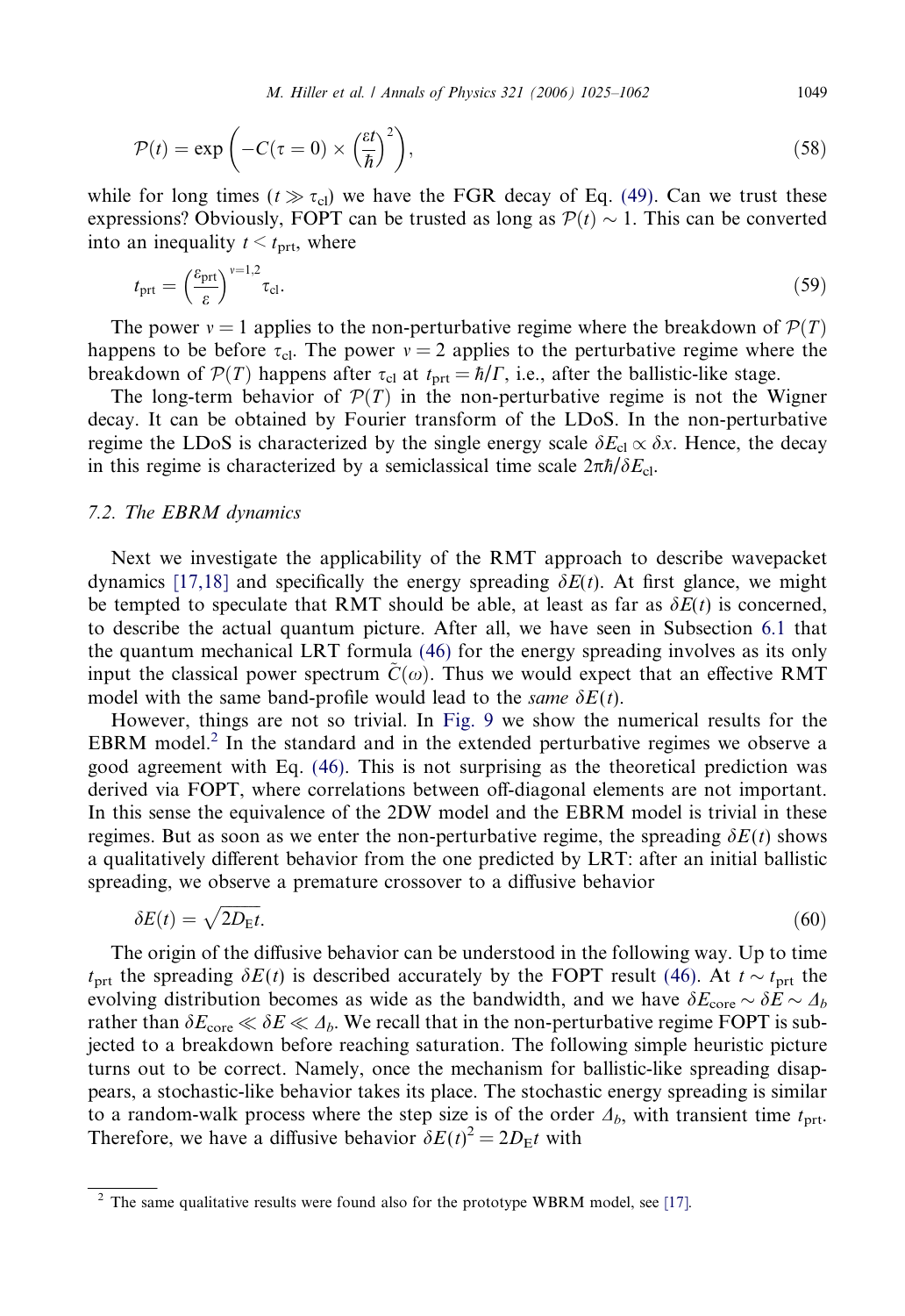<span id="page-25-0"></span>

Fig. 11. A diagram that illustrates the various time scales in wavepacket dynamics, depending on the strength of the perturbation  $\varepsilon$ . The diagram on the left refers to the WBRM model, while that on the right is for a quantized system that has a classical limit. The two cases differ in the non-perturbative regime (large  $\varepsilon$ ): in the case of a quantized model we have a genuine ballistic behavior which reflects detailed QCC, while in the RMT case we have a diffusive stage. In the latter case the times scale  $t_{\rm sdn}$  marks the crossover from reversible to non-reversible diffusion. This time scale can be detected in a driving reversal scenario as explained in the next section. For further discussion of this diagram see the text, and in particular the concluding section of this paper.

$$
D_{\rm E} = C \cdot \Delta_b^2 / t_{\rm prt} = C \cdot \Delta^2 b^{5/2} \omega / \hbar \propto \hbar, \qquad (61)
$$

where  $C$  is some numerical pre-factor. This diffusion is not of classical nature, since in the  $\hbar \to 0$  limit we get  $D_E \to 0$ . The diffusion can go on until the energy spreading profile ergodically covers the whole energy shell and saturates to a classical-like steady state distribution. The time  $t_{\text{erg}}$  for which we get ergodization is characterized by the condition  $(D_{\rm E}t)^{1/2} < \delta E_{\rm cl}$ , leading to

$$
t_{\rm erg} = b^{-3/2} \hbar \varepsilon \sigma / \varDelta^2 \propto 1/\hbar. \tag{62}
$$

For completeness we note that for  $\varepsilon > \varepsilon_{loc}$  there is no ergodization but rather dynamical ("Anderson" type) localization. Hence, in the latter case,  $t_{\text{erg}}$  is replaced by the break-time  $t_{\text{brk}}$ . The various regimes and time scales are illustrated by the diagram presented in Fig. 11.

# 8. Driving reversal scenario

A thorough understanding of the one-period driving reversal scenario [\[10\]](#page-37-0) is both important within itself, and for constituting a bridge towards a theory dealing with the response to periodic driving [\[8\].](#page-37-0) In the following subsection, we present our results for the prototype WBRM model, while in Subsection [8.2](#page-33-0) we consider the 2DW model and compare it to the corresponding EBRM model. The EBRM is better for the purpose of making comparisons with the 2DW, while the WBRM is better for the sake of quantitative analysis (the ''physics'' of the EBRM and the WBRM models is, of course, the same).

The quantities that monopolize our interest are the energy spreading  $\delta E(t)$  and the survival probability  $\mathcal{P}(t)$ . In [Figs. 12 and 13](#page-26-0) we present representative plots. From a large collection of such data that collectively span a very wide range of parameters, we extract results for  $\delta E(T)$ , for  $\mathcal{P}(T)$ , and for the corresponding compensation times. These are presented in [Figs. 12–17.](#page-26-0)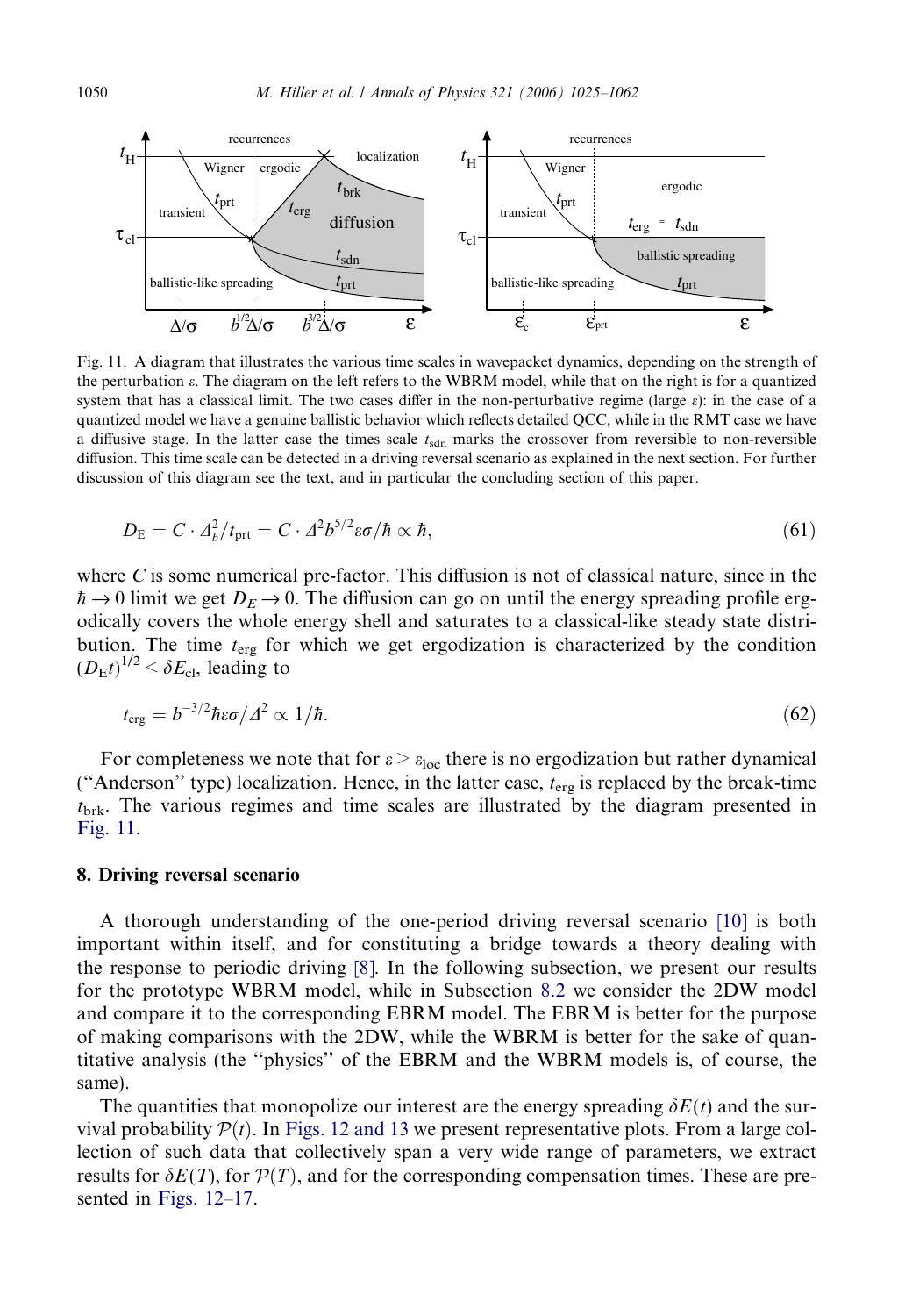<span id="page-26-0"></span>

Fig. 12. Simulations of driving reversal for the 2DW model (left panels) and for the corresponding EBRM model (right panels). In the upper row the (normalized) energy spreading  $\delta E(t)$  is plotted as a function of time for representative values  $\varepsilon$  while  $T = 0.48$ . In the lower row the (normalized) energy spreading  $\delta E(T)$  at the end of the cycle is plotted versus  $T$  for representative values of  $\varepsilon$ .

#### 8.1. Driving reversal scenario: RMT case

#### 8.1.1. LRT for the energy spreading

Assuming that the driving reversal happens at  $t = T/2$ , the spectral content  $\tilde{F}_t(\omega)$ for  $T/2 \leq t \leq T$  is

$$
\tilde{F}_t(\omega) = |1 - 2e^{-i\omega t/2} + e^{-i\omega t}|^2.
$$
\n(63)

Inserting Eq.  $(63)$  into Eq.  $(37)$  we get

$$
\delta E(t) = \varepsilon \times \sqrt{6C(0) + 2C(t) - 4C\left(\frac{T}{2}\right) - 4C\left(t - \frac{T}{2}\right)}.
$$
\n(64)

For the WBRM model we can substitute in Eq. (64) the exact expression Eq. [\(26\)](#page-12-0) for the correlation function, and get

$$
\delta E(t) = 2\varepsilon\sigma \times \sqrt{3b + b \, \text{sinc}\left(\frac{t}{t_{\text{cl}}}\right) - 2b \, \text{sinc}\left(\frac{T}{2\tau_{\text{cl}}}\right) - 2b \, \text{sinc}\left(\frac{t - \frac{T}{2}}{\tau_{\text{cl}}}\right)}.\tag{65}
$$

We can also find the compensation time  $t_r^E$  by minimizing Eq. (64) with respect to t. For the WBRM model we have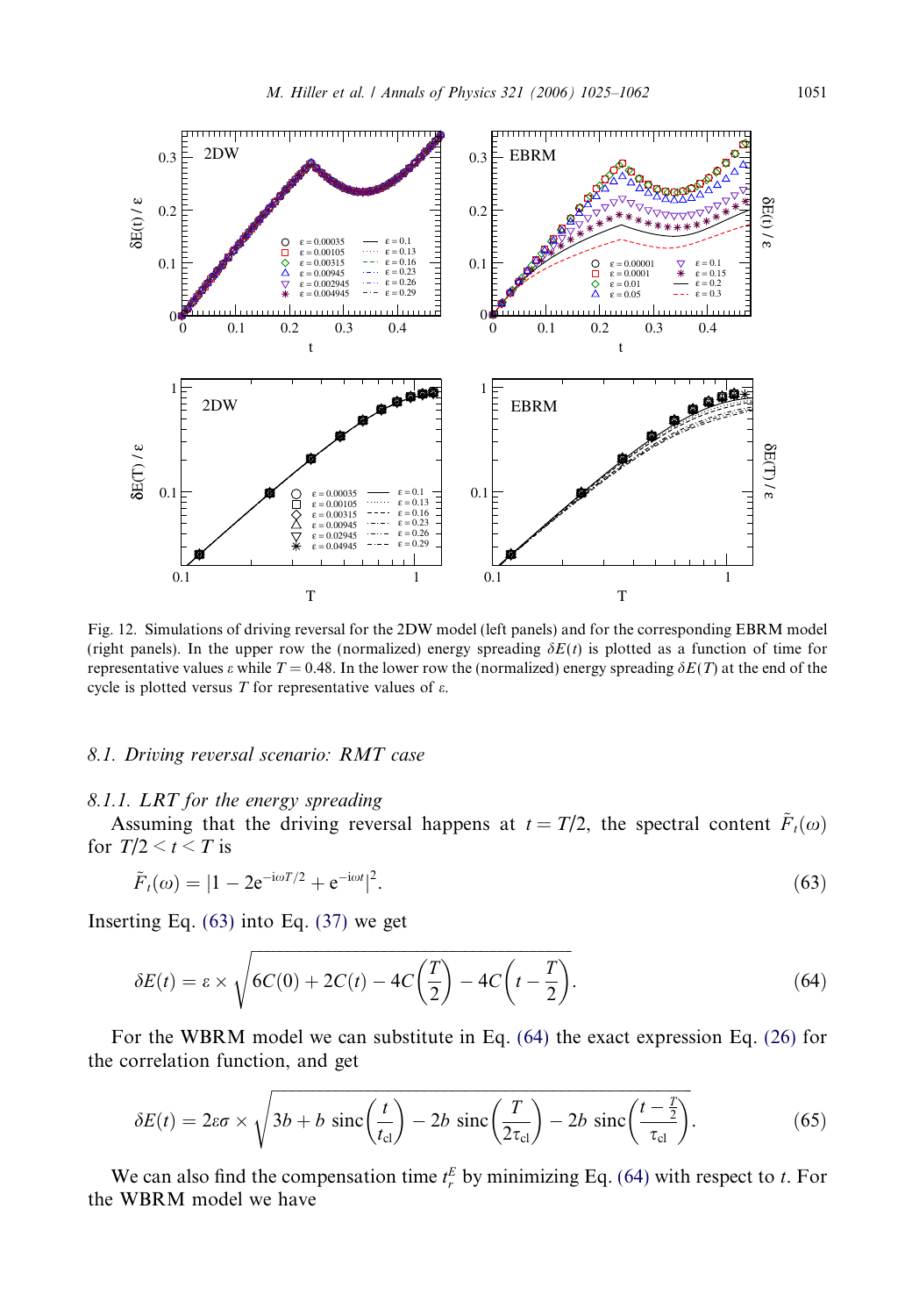<span id="page-27-0"></span>

Fig. 13. Simulations of driving reversal for the 2DW model (left panels) and for the corresponding EBRM model (right panels). In the upper row the (normalized) transition probability  $p(t) = 1 - P(t)$  is plotted as a function of time for representative values  $\varepsilon$ . The period of the driving is  $T = 0.48$ . In the lower row the survival probability  $P(T)$  at the end of the cycle is plotted versus T for representative values of  $\varepsilon$ . In all cases we are using the same symbols as in the upper left panel of [Fig. 12.](#page-26-0)

$$
\frac{2\cos\left[\frac{T/2-t}{\tau_{\rm cl}}\right]}{\tau_{\rm cl}(T/2-t)} + \frac{2\sin\left[\frac{T/2-t}{\tau_{\rm cl}}\right]}{(T/2-t)^2} + \frac{\cos\left[\frac{t}{\tau_{\rm cl}}\right]}{t\tau_{\rm cl}} = \frac{1}{t^2}\sin\left[\frac{t}{\tau_{\rm cl}}\right],\tag{66}
$$

which can be solved numerically to get  $t_r^E$ .

The spreading width at the end of the period is

$$
\delta E(T) = \varepsilon \times \sqrt{6C(0) + 2C(T) - 8C\left(\frac{T}{2}\right)}.
$$
\n(67)

It is important to realize that the dimensional parameters in this LRT analysis are determined by the time scale  $\tau_{cl}$  and by the energy scale  $\delta E_{cl}$ . This means that we have a scaling relation (using units such that  $\sigma = \Delta = \hbar = 1$ )

$$
\frac{\delta E(T)}{\sqrt{b}\varepsilon} = h_{\text{LRT}}^E(bT). \tag{68}
$$

Deviation from this scaling relation implies a non-perturbative effect that goes beyond LRT.

The LRT scaling is verified nicely by our numerical data (see upper panels of [Fig. 14](#page-28-0)). The values of perturbation strength for which the LRT results are applicable correspond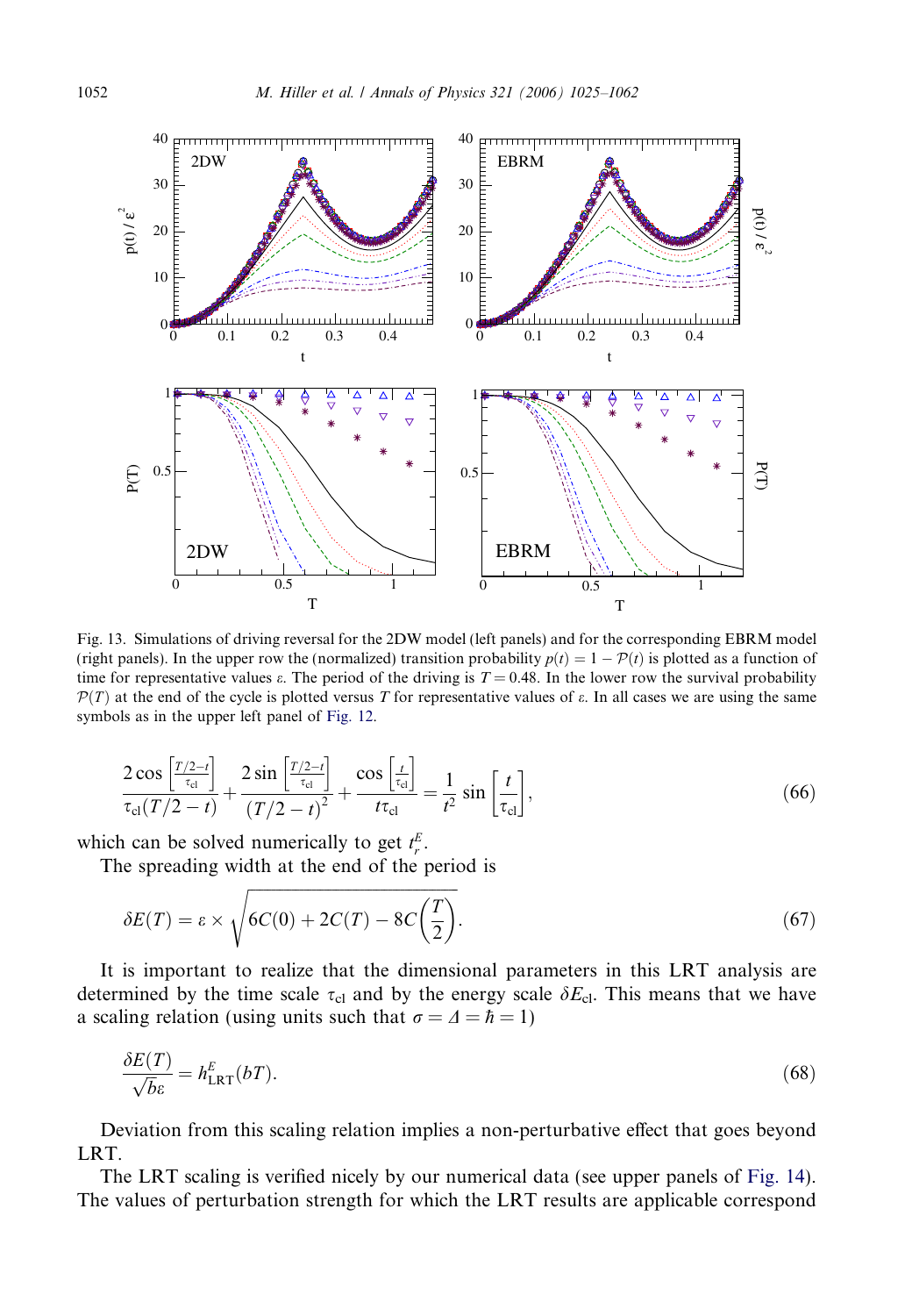<span id="page-28-0"></span>

Fig. 14. Simulations of driving reversal for the WBRM model. In the upper row the (scaled) energy spreading  $\delta E(T)$  at the end of the cycle is plotted against the (scaled) period T. In the lower panels the compensation time is plotted against the (scaled) period T. The panels on the left are for  $\varepsilon$  values within the perturbative regime, while the panels on the left are for the non-perturbative regime. For the sake of comparison we plot the LRT expectation for  $b = 1$  as a heavy dashed line.

to  $\varepsilon < \varepsilon_{\rm prt}$ . In the same figure we also plot the whole analytical expression [\(67\)](#page-27-0) for the spreading  $\delta E(T)$ . Similarly in Fig. 14 (lower panels) we present our results for the compensation time  $t_r^E$ . All the data fall one on top of the other once we rescale them. It is important to realize that the LRT scaling relation implies that the compensation time  $t_r^E$  is independent of the perturbation strength  $\varepsilon$ . It is determined only by the *classical* correlation time  $\tau_{\rm cl}$ . In the same figure, we also present the resulting analytical result (heavy-dashed line) which had been obtained via Eq. [\(66\)](#page-27-0). An excellent agreement with our data is evident.

## 8.1.2. Energy spreading in the non-perturbative regime

We turn now to discuss the dynamics in the non-perturbative regime, which is our main interest. In the absence of driving reversal (see Subsection [7.2\)](#page-24-0) we obtain diffusion interest. In the absence of d.<br>  $(\delta E(t) \propto \sqrt{t})$  for  $t > t_{\text{prt}}$ , where

$$
t_{\text{prt}} = \hbar / (\sqrt{b} \sigma \varepsilon). \tag{69}
$$

If  $(T/2) < t<sub>prt</sub>$ , this non-perturbative diffusion does not have a chance to develop, and therefore we can still trust Eq. [\(64\)](#page-26-0). So the interesting case is  $(T/2) > t_{\text{ort}}$ , which means large enough e. In the following analysis we distinguish between two stages in the non-perturbative diffusion process. The first stage  $(t_{\text{prt}} < t < t_{\text{sdn}})$  is reversible, while the second stage  $(t > t_{sdn})$  is irreversible. For much longer time scales we have recurrences or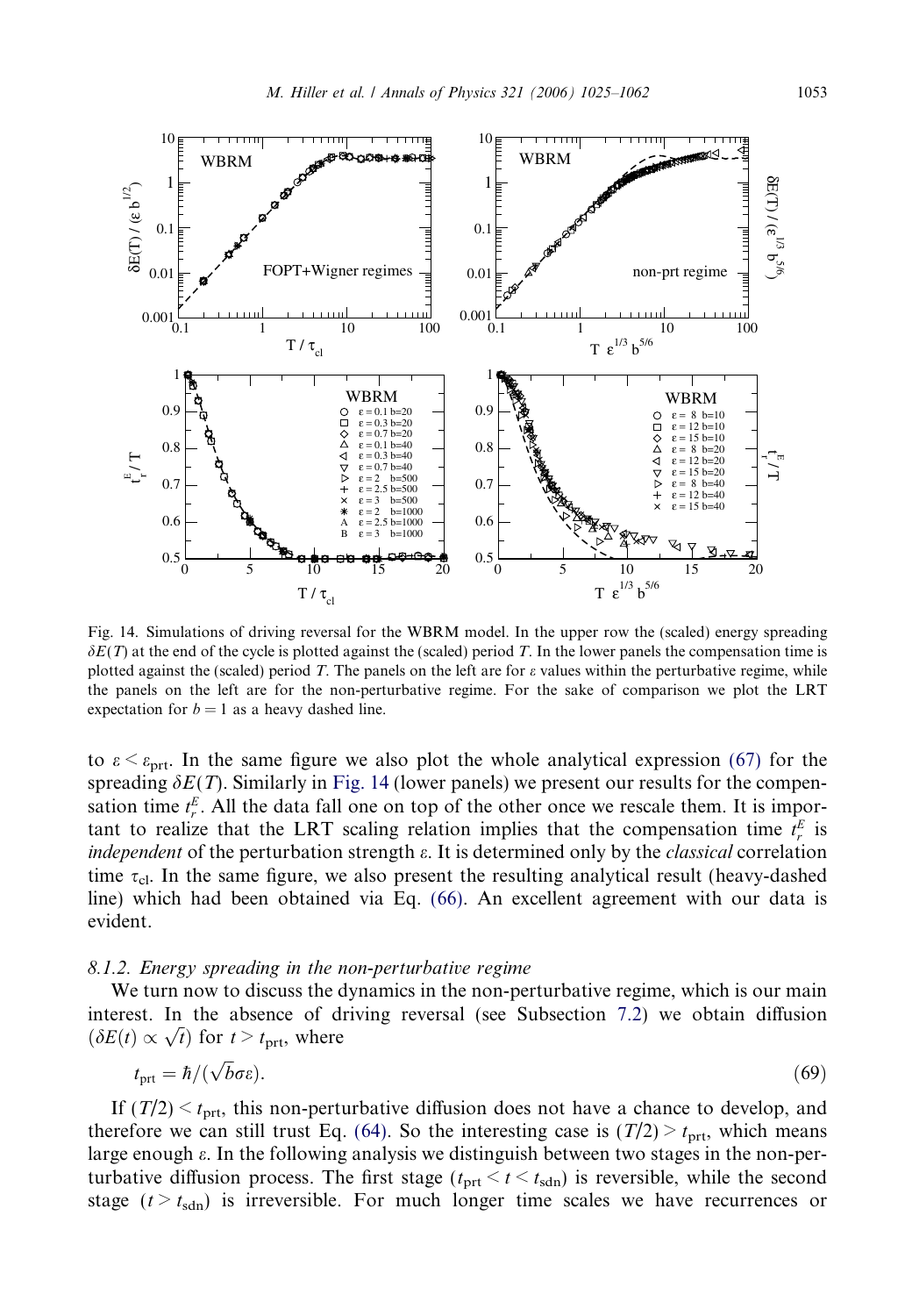<span id="page-29-0"></span>

Fig. 15. Simulations of driving reversal for the WBRM model. The survival probability  $P(T)$  at the end of the pulse is plotted against  $T$  in the (A) FOPT regime, (B) Wigner regime and (C) non-perturbative regime. In (A) the thick dashed line indicates the super-Gaussian decay [\(72\)](#page-32-0) while in (B and C) it indicates a Wigner exponential decay [\(75\)](#page-32-0). Various symbols correspond to different  $(\varepsilon, b)$  values such that the  $\varepsilon < \varepsilon_c$  in (A);  $\varepsilon_c < \varepsilon < \varepsilon_{\rm prt}$  in (B) and  $\varepsilon > \varepsilon_{\rm prt}$  in (C).

localization, which are not the issue of this paper. The new time scale  $(t_{sdn})$  did not appear in our ''wavepacket dynamics'' study, because it can be detected only in driving reversal experiments.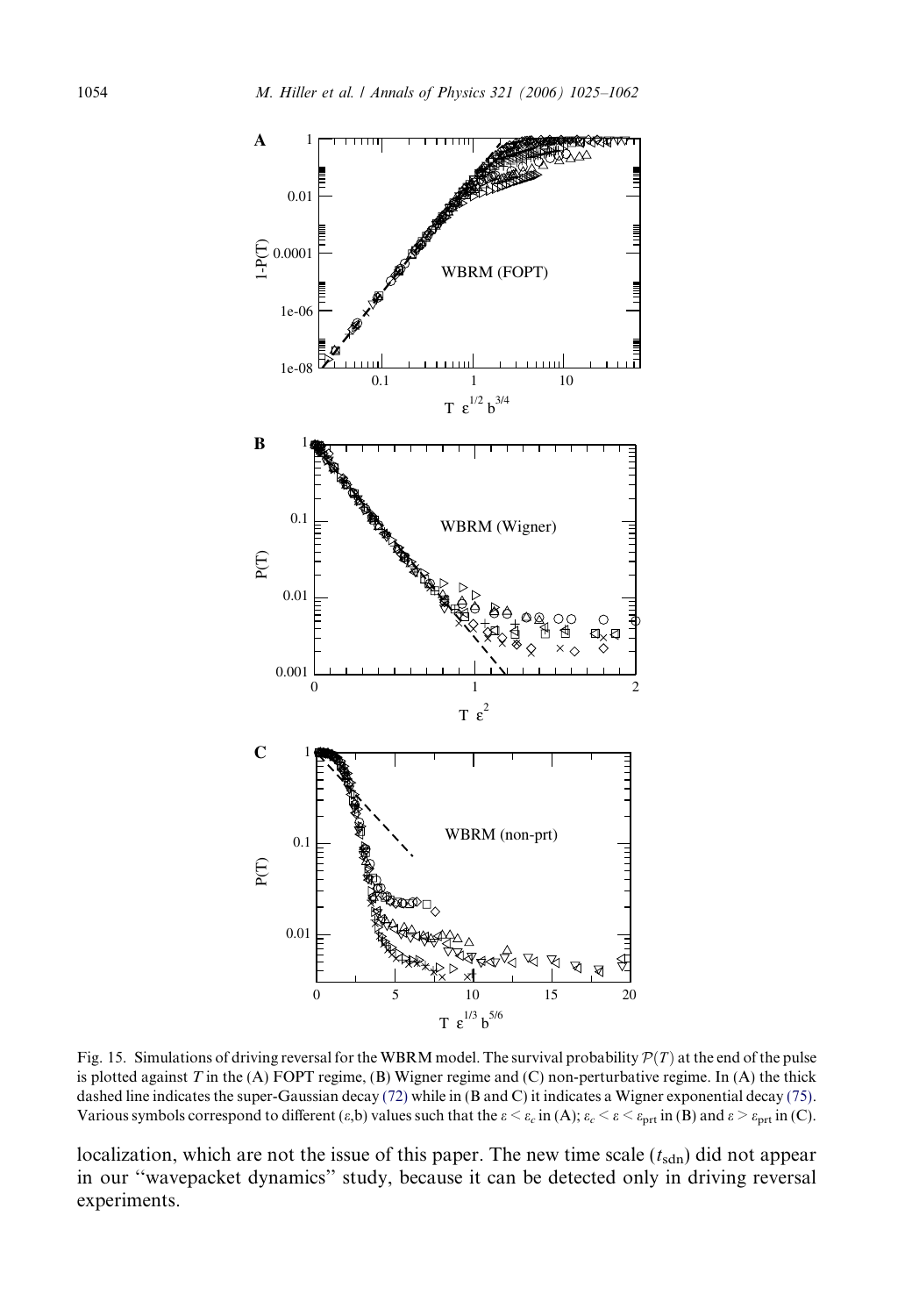<span id="page-30-0"></span>

Fig. 16. The compensation time is extracted for the same simulations of the previous figures. Note that for both the FOPT regime and the Wigner regime we have ''LRT scaling.'' The thick dashed line corresponds to the LRT prediction Eq. [\(74\)](#page-32-0) for  $b = 1$ . Various symbols correspond to different (e,b) values such that the  $\varepsilon < \varepsilon_c$  in (A);  $\varepsilon_c < \varepsilon < \varepsilon_{\text{prt}}$  in (B) and  $\varepsilon > \varepsilon_{\text{prt}}$  in (C).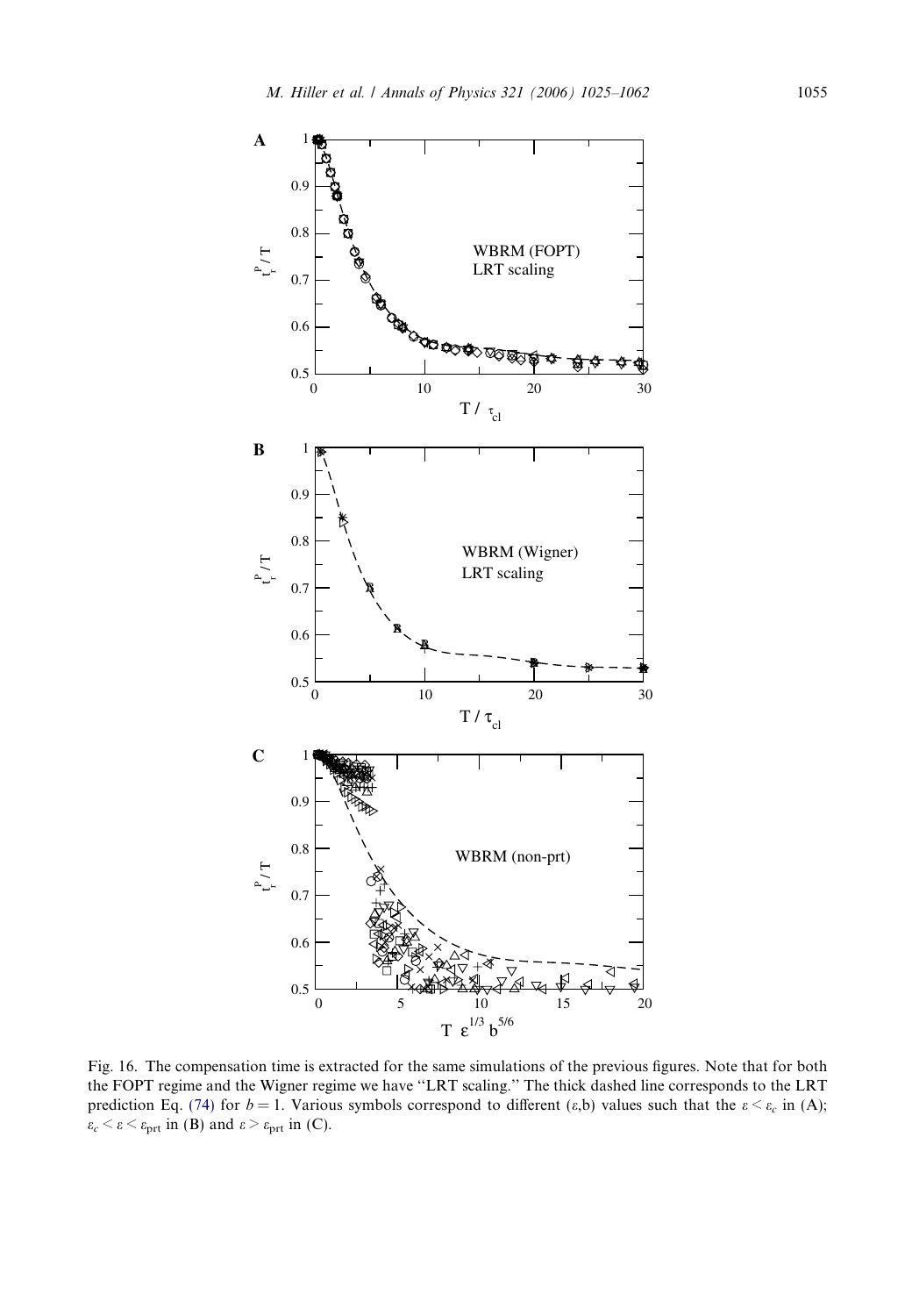<span id="page-31-0"></span>

Fig. 17. The compensation time  $t_r^p$  for 2DW simulations, and for the corresponding EBRM simulations as a function of T for various values of  $\varepsilon$ .

The determination of the time scale  $t_{\text{sdn}}$  is as follows. The diffusion coefficient is  $D_{\rm E} = \Delta^2 b^{5/2} \sigma \epsilon / \hbar$  up to a numerical pre-factor. The diffusion law is  $\delta E^2(t) = D_{\rm E} t$ . The diffusion process is reversible as long as  $E$  does not affect the relative phases of the participating energy levels. This means that the condition for reversibility is  $(\delta E(t) \times t)/\hbar \ll 1$ . The latter inequality can be written as  $t \leq t_{\text{sdn}}$ , where

$$
t_{\rm sdn} = \left(\frac{\hbar^2}{D_{\rm E}}\right)^{1/3} = \left(\frac{\hbar^3}{A^2 b^{5/2} \sigma \varepsilon}\right)^{1/3}.
$$
 (70)

It is extremely important to realize that without reversing the driving, the presence or the absence of  $E$  in the Hamiltonian cannot be detected. It is only by driving reversal that we can easily determine (as in the upper panels of [Fig. 12](#page-26-0)) whether the diffusion process is reversible or irreversible.

The dimensional parameters in this analysis are naturally the time scale  $t<sub>sdn</sub>$  and the resolved energy scale  $\hbar/T$ . Therefore, we expect to have instead of the LRT scaling, a different "non-perturbative" scaling relation. Namely,  $\delta E(T)/(\hbar/T)$  should be related by a scaling function to  $T/t_{\text{sdn}}$ . Equivalently (using units such that  $\sigma = \Delta = \hbar = 1$ ) it can be written as

$$
\frac{\delta E(T)}{b^{5/6} \varepsilon^{1/3}} = h_{\text{nprt}}^E (b^{5/6} \varepsilon^{1/3} T). \tag{71}
$$

Obviously, the non-perturbative scaling with respect to  $\varepsilon^{1/3}$  goes beyond any implications of perturbation theory. It is well verified by our numerical data (see upper right panel of [Fig. 14\)](#page-28-0). The values of perturbation strength for which this scaling applies correspond to  $\epsilon > \epsilon_{\text{prt}}$ . The existence of the  $t_{\text{sdn}}$  scaling can also be verified in the lower right panel of [Fig. 14](#page-28-0), where we show that  $t_r/T$  is by a scaling function related to  $b^{5/6} \varepsilon^{1/3}T$ .

# 8.1.3. Decay of  $\mathcal{P}(T)$  in the FOPT regime

We can substitute Eq. [\(63\)](#page-26-0) for the spectral content  $\tilde{F}_t(\omega)$  of the driving into the LRT formula Eq. [\(47\)](#page-20-0), and come out with the following expression for the survival probability at the end of the period  $t = T$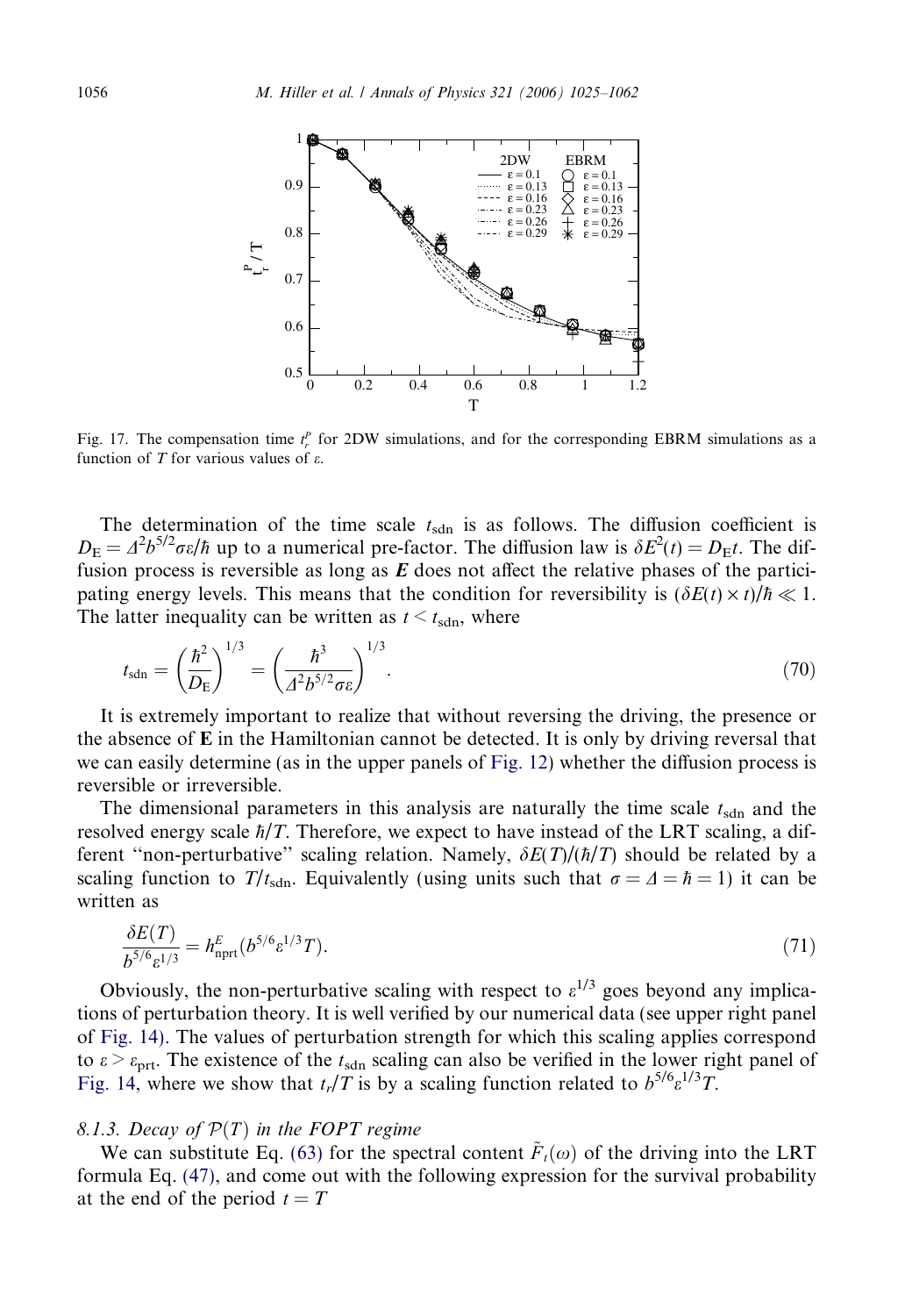<span id="page-32-0"></span>
$$
\mathcal{P}(T) \approx \exp(-\varepsilon^2 T^4 b^3). \tag{72}
$$

This is a super-Gaussian decay, which is quite different from the standard Gaussian decay Eq. [\(58\)](#page-24-0) or any other results on reversibility that appear in literature [\[20–24\].](#page-37-0) We have verified that this expression is valid in the FOPT regime. See [Fig. 15A](#page-29-0).

For the WBRM model, we get the following expression for  $p(t)$  after substituting the spectral content  $F_t(\omega)$  given from Eq. [\(63\)](#page-26-0)

$$
p(t) = \frac{(\varepsilon \sigma)^2}{\Delta \hbar} \times \int_{-\omega_{\rm cl}}^{\omega_{\rm cl}} d\omega \frac{6 - 4[\cos(\frac{\omega \tau}{2}) + \cos(\omega(t - \frac{\tau}{2}))] + 2\cos(\omega t)}{\omega^2}.
$$
 (73)

The corresponding compensation time  $t_r^p$  can be found after minimizing the above expression (corresponding to the maximization of  $\mathcal{P}(t) = 1 - p(t)$ ) with respect to time t. This results in the following equation:

$$
si(\omega_{cl}t) = 2si\left(\omega_{cl}\left(t - \frac{T}{2}\right)\right),\tag{74}
$$

which has to be solved numerically to evaluate  $t_r^P$ . Above  $si(x) = \int_0^x \frac{\sin x}{x}$ . Our numerical data are reported in [Fig. 16](#page-30-0) together with the theoretical prediction (74).

# 8.1.4. Decay of  $\mathcal{P}(T)$  in the Wigner regime

We now turn to discuss  $P(t)$  in the "Wigner regime." By this we mean  $\varepsilon_c < \varepsilon < \varepsilon_{\rm prt}$ . This distinction does not appear in the  $\delta E(t)$  analysis. The time evolution of  $\delta E(t)$  is dominated by the tails of the distribution and does not affect the "core" region. Therefore,  $\delta E(t)$ also agreed with LRT outside of the FOPT regime in the whole (extended) perturbative regime. But this is not the case with  $\mathcal{P}(t)$ , which is mainly influenced by the "core" dynamics. As a result in the ''Wigner regime'' we get different behavior compared with the FOPT regime.

We look at the survival probability  $\mathcal{P}(T)$  at the end of the driving period. In the Wigner regime, instead of the LRT-implied super-Gaussian decay, we find a Wigner-like decay:

$$
\mathcal{P}(T) \approx \mathrm{e}^{-\Gamma(\varepsilon)T},\tag{75}
$$

where  $\Gamma \approx \varepsilon^2/\Delta$ . In [Fig. 15](#page-29-0)B we present our numerical results for various perturbation strengths in this regime. A nice overlap is observed once we rescale the time axis as  $\varepsilon^2 \times T$ . We would like to emphasize once more that both in the standard and in the extended perturbative regimes the scaling law involves the perturbation strength e. This should be contrasted with the LRT scaling of  $\delta E(t)$ .

What about the compensation time  $t_r^P$ ? A reasonable assumption is that it will exhibit a different scaling in the FOPT regime and in the Wigner regime (as is the case of  $\mathcal{P}(T)$ ). Namely, in the FOPT regime we would expect "LRT scaling" with  $\tau_{\text{cl}}$ , while in the Wigner regime we would expect "Wigner scaling" with  $t_{\text{prt}} = \hbar / \Gamma$ . The latter is of non-perturbative nature and reflects the ''core'' dynamics. To our surprise we find that this is not the case. Our numerical data presented in [Fig. 16](#page-30-0) show beyond any doubt that the ''LRT scaling'' applies within the whole (extended) perturbative regime, as in the case of  $t_r^E$ , thus not invoking the perturbation strength  $\varepsilon$ . We see that the FOPT expression (74) for  $t_r^P$  shown as a heavy-dashed line describes the numerical findings.

We conclude that the compensation time  $t_r$  is mainly related to the dynamics of the tails, and hence can be deduced from the LRT analysis.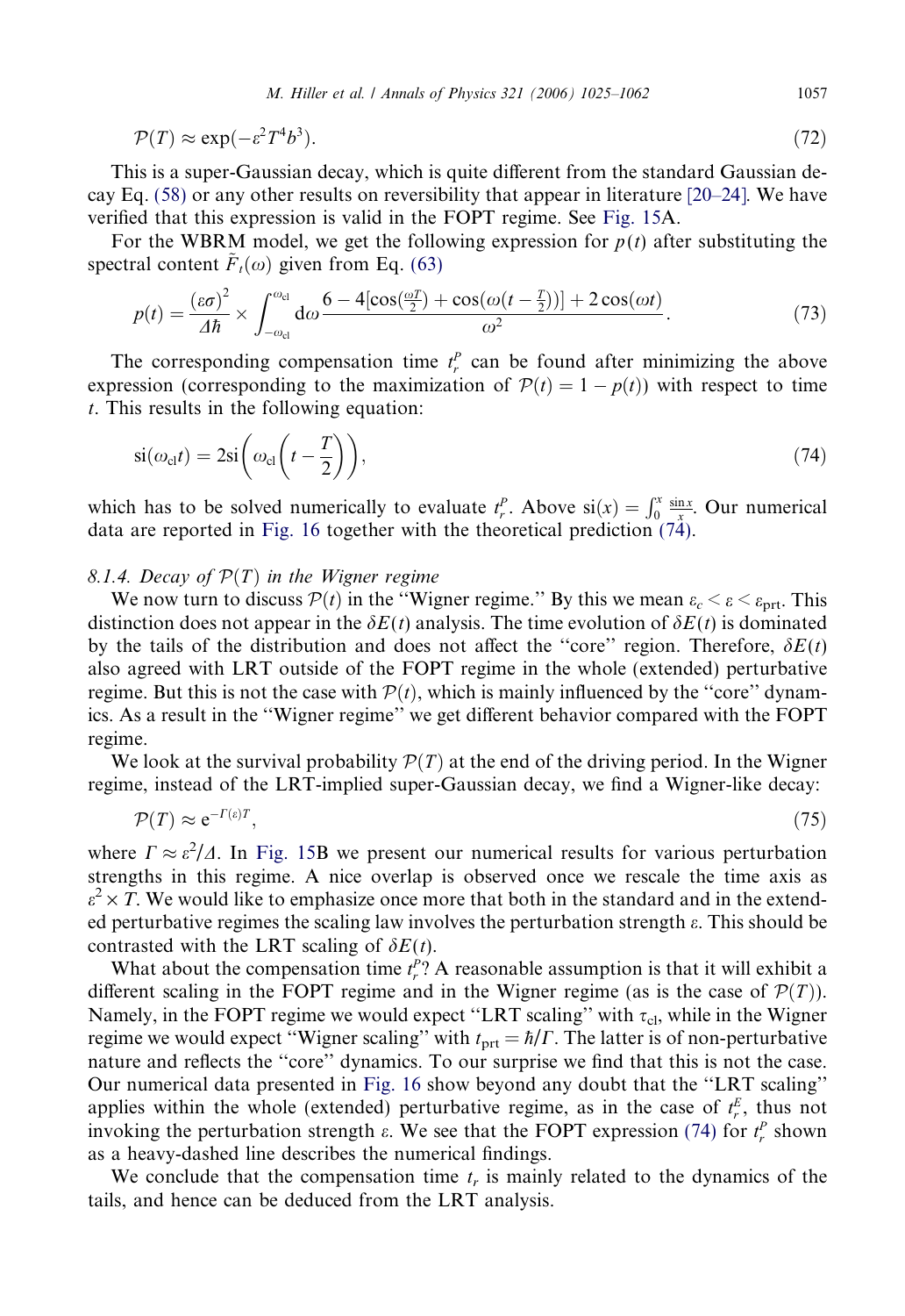#### <span id="page-33-0"></span>8.1.5. Decay of  $\mathcal{P}(T)$  in the non-perturbative regime

Let us now turn to the non-perturbative regime (see [Fig. 15C](#page-29-0)). As in the case of the spreading kernel  $\delta E(T)$ , the decay of  $\mathcal{P}(T)$  is no longer captured by perturbation theory. Instead, we observe the same non-universal scaling with respect to  $\varepsilon^{1/3} \times T$  as in the case of  $\delta E(T)$ .

$$
\mathcal{P}(T) = h_{\rm nprt}^P(b^{5/6} \varepsilon^{1/3} T). \tag{76}
$$

The reason is that in the non-perturbative regime the two energy scales  $\Gamma$  and  $\Delta_b$ , which were responsible for the difference between  $\mathcal{P}(T)$  and  $\delta E(T)$ , lose their meaning. As a consequence, the spreading process involves only one time scale and the behavior of both  $\mathcal{P}(T)$  and  $\delta E(T)$  becomes similar, leading to the same scaling behavior.

# 8.2. Driving reversal scenario: 2DW case

In the representative simulations of the 2DW model in [Fig. 12](#page-26-0) (upper left panel) we see that the spreading  $\delta E(t)$  for T = 0.48 and various perturbation strengths  $\varepsilon$  follows the LRT predictions very well. [Fig. 12](#page-26-0) (lower left panel) shows that the agreement with the LRT is observed for any value of the period  $T$ . This stands in clear contrast to the EBRM model shown in [Fig. 12](#page-26-0) (right panels).

The agreement with LRT in the non-perturbative regime, as in the case of wavepacket dynamics, reflects detailed QCC. We recall that ''to get into the non-perturbative regime'' and "to make  $\hbar$  small" means the same. All our simulations are done in a regime where LRT can be trusted at the classical  $(= non-perturbative)$  limit. It is only for RMT models that we observe a breakdown of LRT trusted in the non-perturbative regime.

What about  $\mathcal{P}(T)$ ? This quantity has no classical analogue. Therefore, QCC considerations are not applicable. Also LDoS considerations cannot help here. The one-to-one correspondence between the LDoS and the survival probability applies to the simple wavepacket dynamics scenario (constant perturbation).

It is practically impossible to make a quantitative analysis of  $\mathcal{P}(T)$  in the case of a real model because the band-profile is very structured and there are severe numerical limitations. Rather, what we can easily do is to compare the 2DW with the corresponding EBRM. Any difference between the two constitutes an indication for a non-perturbative effect. Representative simulations are presented in [Fig. 13.](#page-27-0)

In [Fig. 17](#page-31-0) we show the dependence of the compensation time  $t_r^P$  on T for the EBRM model. We see very nice scaling behavior that indicates that our numerics (as far as  $\mathcal{P}(T)$  is concerned!) is limited to the perturbative regime. We emphasize again that the physics of  $\mathcal{P}(T)$  is very different from the physics of  $\delta E(T)$ . Therefore, this finding by itself should not be regarded as very surprising. A sharp crossover to a non-perturbative behavior can be expected for a ''sharp'' band-profile only (which is the WBRM and not the EBRM—see [Fig. 16\)](#page-30-0).

Now we switch from the EBRM model to the 2DW model. Do we see any deviation from LRT scaling? The answer from [Fig. 17](#page-31-0) is clearly yes, as reflected by the  $\varepsilon$  dependence of the curve. The effect is small, but ''it is there.'' It indicates that the ''body'' of the probability distribution, in the case of the 2DW dynamics, does not evolve the same way as in the EBRM case. Indeed we know that the main part of the distribution evolves faster (in a ballistic fashion rather than diffusively), and therefore we observe lower values of  $t_r^p$ .

Assuming that the decay of  $\mathcal{P}(T)$  is given by the exponential law, we extract the corresponding decay rates  $\gamma$ . It should be clear that the fitting is done merely to extract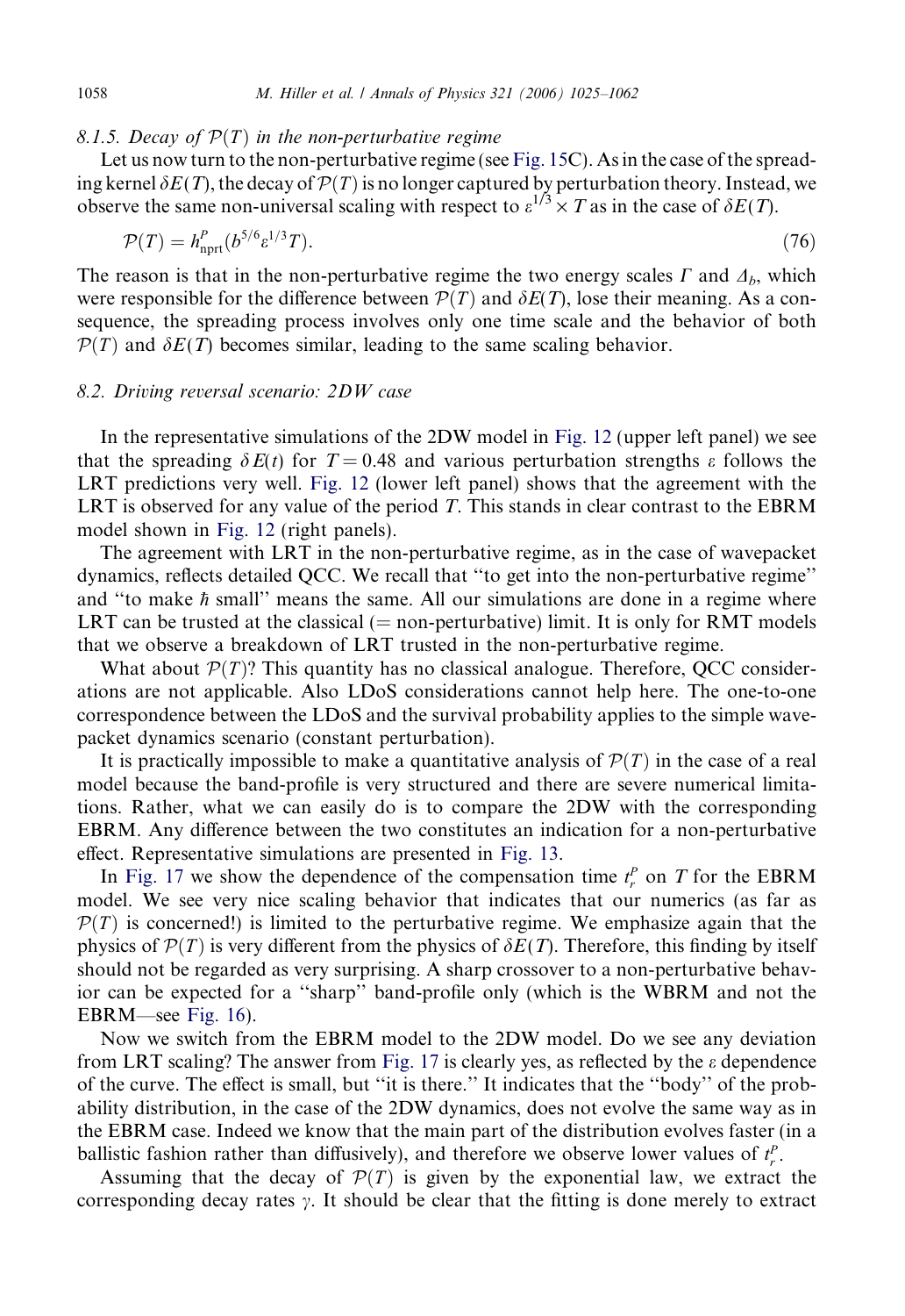<span id="page-34-0"></span>

Fig. 18. The estimated decay rate  $\gamma$  for the same simulations as in the previous figure.

a numeric measure for the behavior of the decay. We would not like to suggest that the decay looks strictly exponential. The results are reported in Fig. 18. We find that for  $\varepsilon < \varepsilon_{\text{prt}}$ , the decay rate  $\gamma(\varepsilon) \propto \varepsilon^2$ , as expected by Wigner's theory, while for  $\varepsilon > \varepsilon_{\text{prt}}$  we find that  $\gamma \propto \varepsilon$ . This linear dependence on  $\varepsilon$  is essentially the same as in the corresponding wavepacket dynamics scenario. There it is clearly associated with the width  $\delta E_{cl} \propto \varepsilon$  of the LDoS.

As far as  $\gamma$  is concerned the behavior of 2DW and the EBRM models are the same, and there is an indication of the crossover from the perturbative to the non-perturbative regime, as implied (in a non-rigorous fashion) by the LDoS theory. It is  $t_r^P$  rather than  $\gamma$ that exhibits sensitivity to the nature of the dynamics. This is because  $t_r^P$  is sensitive to the evolution of the main part of the distribution. We already had made this observation on the basis of the analysis of the WBRM model (see previous Subsection [8.1\)](#page-26-0). Here, we see another consequence of this observation.

#### 9. Conclusions

There is a hierarchy of challenges in the study of quantum dynamics. The simple way to explain this hierarchy is as follows: let us assume that there are two Hamiltonians,  $\mathcal{H}_1$  and  $H<sub>2</sub>$ , that differ slightly from each other. Let us then quantify the difference by a parameter e. Let us distinguish between a FOPT regime, Wigner regime, and non-perturbative (semicircle or semiclassical) regime according to the line shape of the LDoS. Do we have enough information to say something about the dynamics?

In the conventional wavepacket dynamics, one Hamiltonian is used for preparation and for measurement, while the other for propagation. It is well known that the Fourier transform of the LDoS gives the survival amplitude and hence  $\mathcal{P}(t)$ . But what about other features of the dynamics. What about the energy spreading  $\delta E(t)$  for example? It turns out that the answer requires more than just knowing the LDoS. In particular we observe that in the non-perturbative regime physical models differ from the corresponding RMT model. In the former case we have ballistic spreading while in the latter we have diffusion.

Is there any new ingredient in the study of driving reversal dynamics? Maybe it is just a variation on conventional wavepacket dynamics? The answer turns out to be interesting.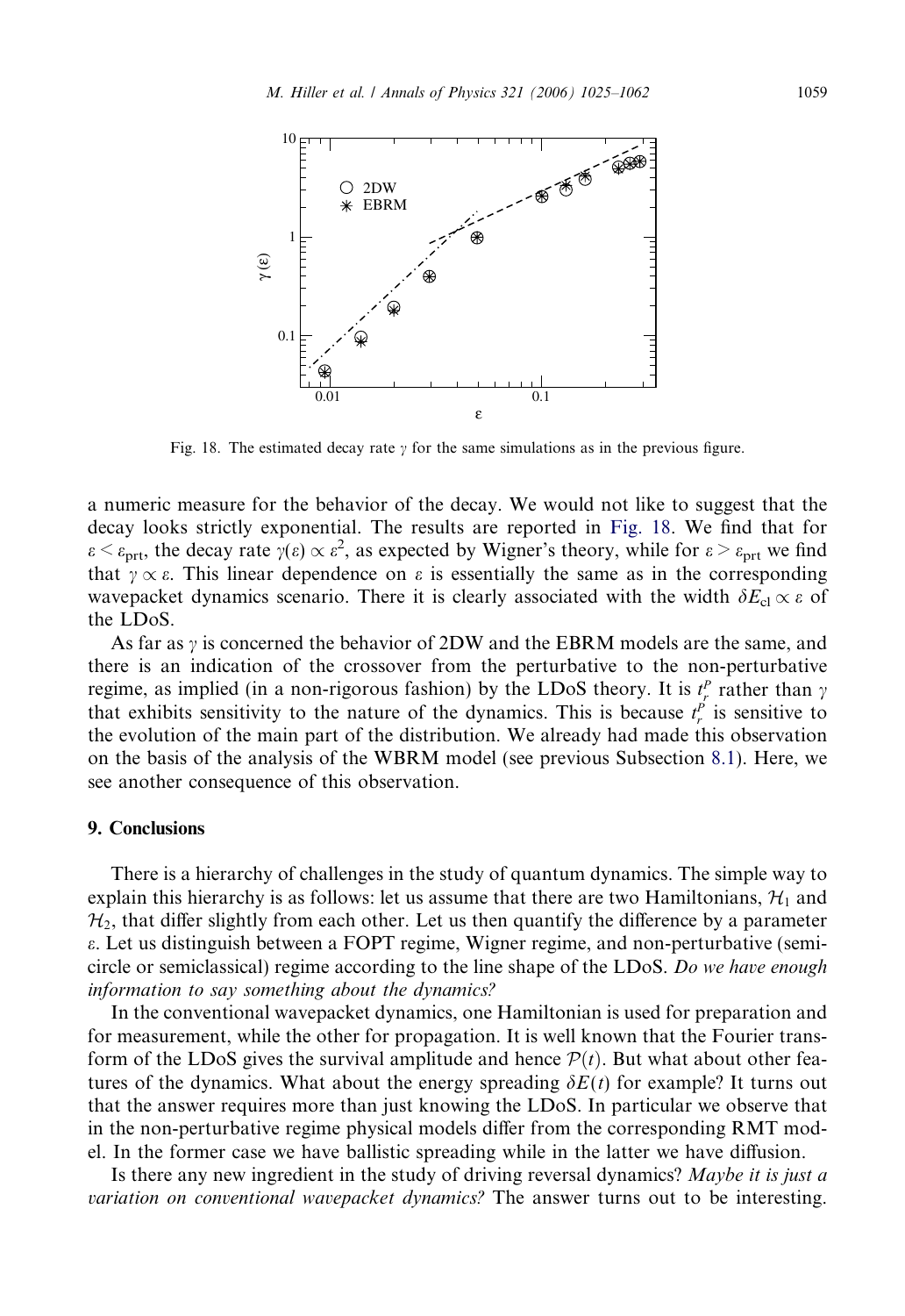There is a new ingredient in the analysis. This becomes very clear in the RMT analysis where we find a new time scale that distinguishes between a stage of "reversible diffusion" and a stage of "irreversible diffusion." This time scale  $(t_{sdn})$  can only be probed in a driving reversal experiment. It is absent in the study of conventional wavepacket dynamics.

Things become more interesting, and even surprising, once we get into details. Let us summarize our main findings. We start with the conventional wavepacket dynamics, and then turn to the driving reversal scenario.

The main observations regarding wavepacket dynamics are summarized by the diagrams in [Fig. 11.](#page-25-0) We always have an initial ballistic-like stage which is implied by FOPT. During this stage the first order (in-band) tails of the energy distribution grow like  $t^2$ . We call this behavior "ballistic-like" because the second moment  $\delta E(t)$  grows like  $t^2$ . It is not a genuine ballistic behavior because the rth moment does not grow like  $t^r$  but rather all the moments of this FOPT distribution grow like  $t^2$ .

The bandwidth  $\Delta_b$  is resolved at the time  $\tau_{\rm cl}$ . In the perturbative regime this happens before the breakdown of perturbation theory, while in the non-perturbative regime the breakdown  $t_{\text{prt}}$  happens before  $\tau_{\text{cl}}$ . As a result, in the non-perturbative regime we can get a non-trivial spreading behavior which turns out to be ''ballistic'' or ''diffusive,'' depending on whether the system has a classical limit or is being RMT modeled.

Once we consider a driving reversal scenario, it turns out to be important to mark the time  $t_{\text{sdn}}$  when the energy distribution is resolved. The question is ill-defined in the perturbative regime because there the energy distribution is characterized by two energy scales (the ''bandwidth'' and the much smaller ''core width''). But the question is well-defined in the non-perturbative regime where the distribution is characterized by one energy scale. It is not difficult to realize that for ballistic behavior  $t_{\text{sdn}} \sim \tau_{\text{cl}}$  which is also the classical ergodic time. But for diffusion we get a separation of time scales  $t_{\text{prt}} \ll t_{\text{sdn}} \ll \tau_{\text{cl}}$ . Thus, we conclude that the diffusion has two stages: One is reversible while the other is irreversible.

But the second moment does not fully characterize the dynamics. In the other extreme we have the survival probability. Whereas  $\delta E(T)$  is dominated by the tails,  $\mathcal{P}(T)$  is dominated by the ''core'' of the distribution. Therefore, it becomes essential to distinguish between the FOPT regime where the ''core'' is just one level, and the rest of the perturbative regime (the ''Wigner'' regime) where the core is large (but still smaller compared with the bandwidth).

| Regime                                 | strength                                                    | Perturbation $\mathcal{P}(T)$ behavior | $t_r$ behavior  | $\delta E(T)$ behavior                                                                   |
|----------------------------------------|-------------------------------------------------------------|----------------------------------------|-----------------|------------------------------------------------------------------------------------------|
| First order<br>perturbative            | $\varepsilon \leq \varepsilon_c$                            | <b>LRT</b><br>(super-Gaussian)         | <b>LRT</b>      | LRT (ballistic-like)                                                                     |
| Extended<br>perturbative<br>("Wigner") | $\varepsilon_c \leq \varepsilon \leq \varepsilon_{\rm prt}$ | Wigner<br>(Exponential)                | LRT(!)          | LRT (ballistic-like)                                                                     |
| Non-<br>perturbative                   | $\varepsilon > \varepsilon$ <sub>prt</sub>                  | (non-universal)                        | (non-universal) | Non-perturbative Non-perturbative Non-perturbative <sup>a</sup><br>(diffusive/ballistic) |

The main findings regarding the driving reversal scenario are summarized by the following table:

<sup>a</sup> For the WBRM we have diffusion while for the 2DW model we have ballistic behavior as implied by classical LRT.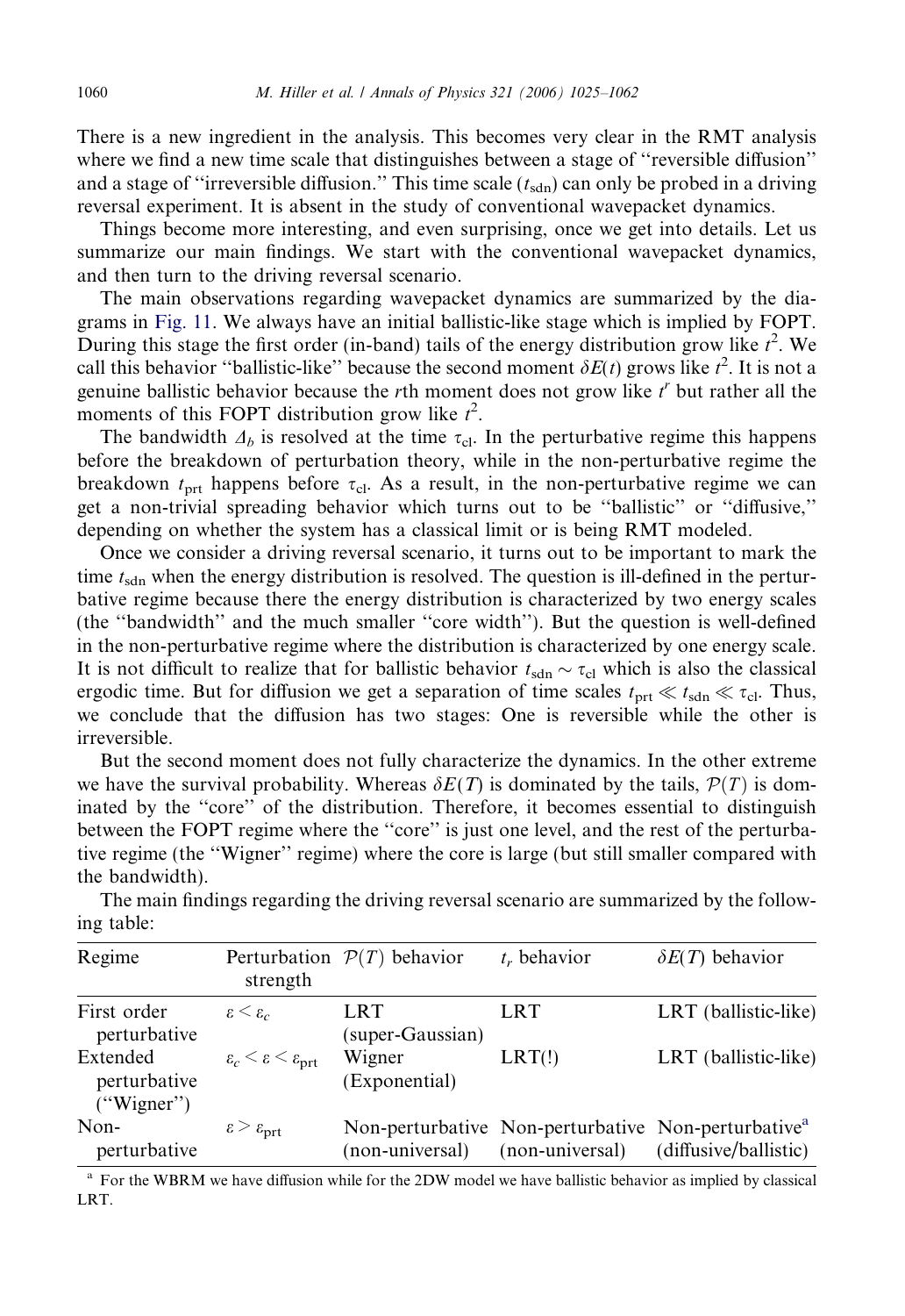<span id="page-36-0"></span>As expected we find that  $P(T)$  obeys FOPT behavior in the FOPT regime, which turns out to be super-Gaussian decay. In the Wigner regime  $\delta E(T)$  still obeys LRT because the tails obey FOPT, while the non-perturbative core barely affects the second moment. But in contrast to that  $P(T)$  is sensitive to the core, and therefore we find Wigner (exponential) decay rather than FOPT (super-Gaussian) behavior. However, when we look more carefully at the whole  $P(T)$  curve, we find that this is not the whole story. We can characterize  $\mathcal{P}(T)$  by the compensation time  $t_r$ . It turns out that  $t_r$  is sensitive to the nature of the dynamics. Consequently it obeys ''LRT scaling'' rather than ''Wigner scaling.'' This has further consequences that are related to quantal-classical correspondence. Just by looking at  $P(T)$  we cannot tell whether we look at the "real simulation" or on its RMT modeling. But looking on  $t_r$  we can find a difference. It turns out that in the physical model  $t_r$  exhibits  $\varepsilon$  dependence, while in the case of RMT modeling  $t_r$  is independent of  $\varepsilon$  and exhibits ''LRT-scaling.''

Finally, we come to the non-perturbative regime. Here we have, in a sense a simpler situation. We have only one energy scale, and hence only one time scale, and therefore  $\delta E(T)$ and  $\mathcal{P}(T)$  essentially obey the same scaling. Indeed we have verified that the non-perturbative scaling with  $t_{\text{sdn}}$  in WBRM simulations is valid for both the second moment and the survival probability.

Finally, we would like to emphasize that the notion of ''non-perturbative'' behavior should not be confused with ''non-linear'' response. In case of quantized models, linear response of the energy spreading  $\delta E(T)$  is in fact a consequence of non-perturbative behavior. This should be contrasted with the WBRM model, where QCC does not apply, and indeed deviations from the linear response appear once we enter the non-perturbative regime.

The study of irreversibility in a simple driving reversal scenario is an important step towards the understanding of irreversibility and dissipation in general. The analysis of dissipation reduces to the study of energy spreading for time-dependent Hamiltonians  $\mathcal{H}(O, P; x(t))$ . In generic circumstances the rate of energy absorption is determined by a diffusion-dissipation relation: The long time process of dissipation is determined by the short time diffusion process. The latter is related to the fluctuations  $C(\omega)$  via what we call ''LRT formula''. Thus the understanding of short time dynamics is the crucial step in establishing the validity of the fluctuation-dissipation relation.

# Acknowledgments

This research was supported by a grant from the GIF, the German-Israeli Foundation for Scientific Research and Development, and by the Israel Science Foundation (Grant No.11/02).

#### **References**

- [1] M. Wilkinson, J. Phys. A 20 (1987) 2415.
- [2] M. Wilkinson, J. Phys. A 21 (1988) 4021.
- [3] M. Wilkinson, E. Austin, J. Phys. A 28 (1995) 2277.
- [4] A. Bulgac, G.D. Dang, D. Kusnezov, Phys. Rev. E 54 (1996) 3468.
- [5] U. Weiss, Quantum Dissipative Systems, World Scientific, 1998.
- [6] M. Wilkinson, Parametric Random Matrices: Static and Dynamic Applications, Kluwer Academic/Plenum Publishers, New York, 1999, pp. 369–399.